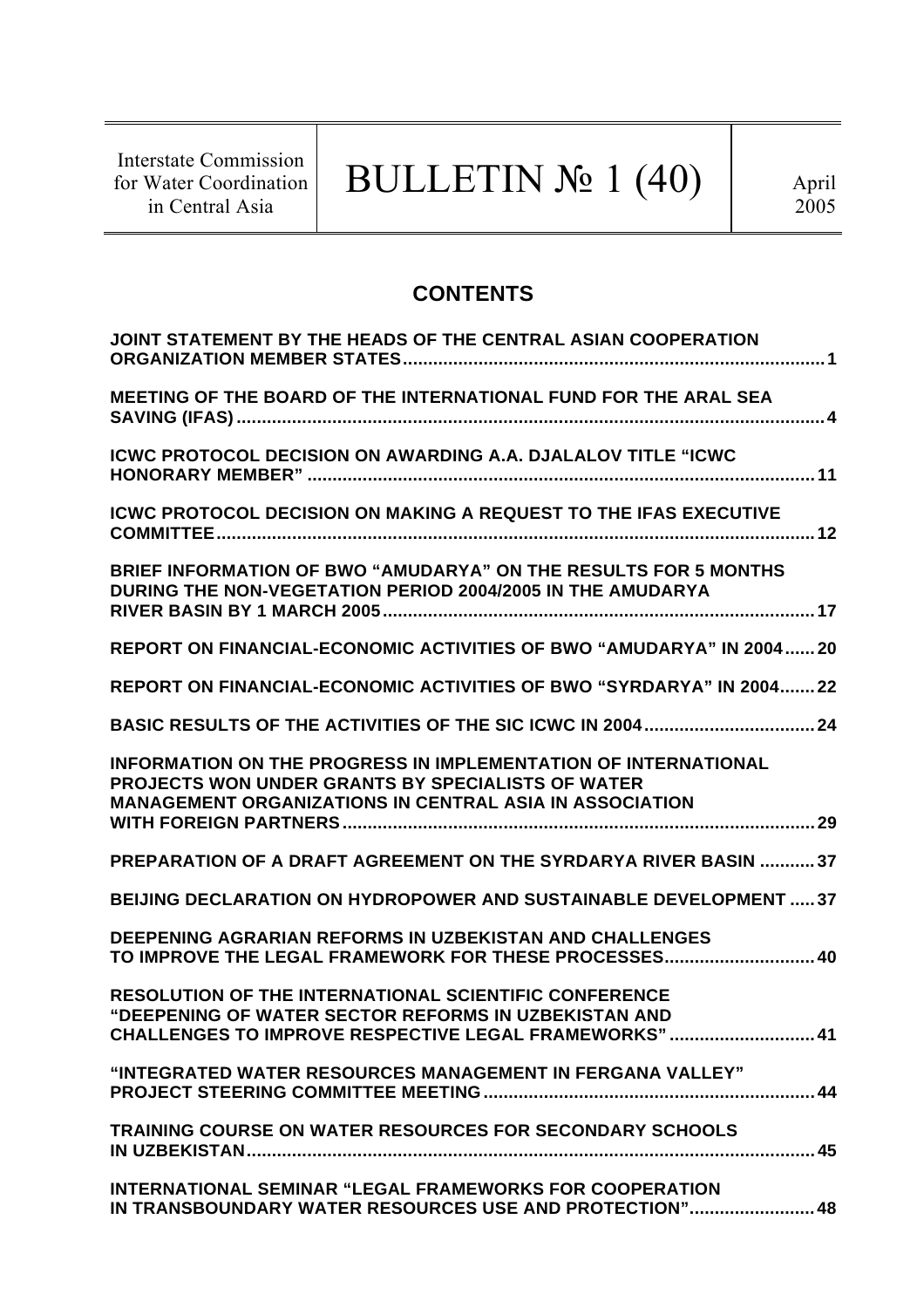

| <b>CONCLUDING REGIONAL SEMINAR ON STRATEGIC PLANNING AND</b>         |  |
|----------------------------------------------------------------------|--|
| SEMINAR UNDER THE "FERGANA VALLEY CANAL AUTOMATION" PROJECT  55      |  |
| PROMOTION OF EXTENSION SERVICES FOR FARMERS IN THREE                 |  |
| ADDRESSING WATER SCARCITY AND DROUGHT IN CENTRAL ASIA DUE TO CLIMATE |  |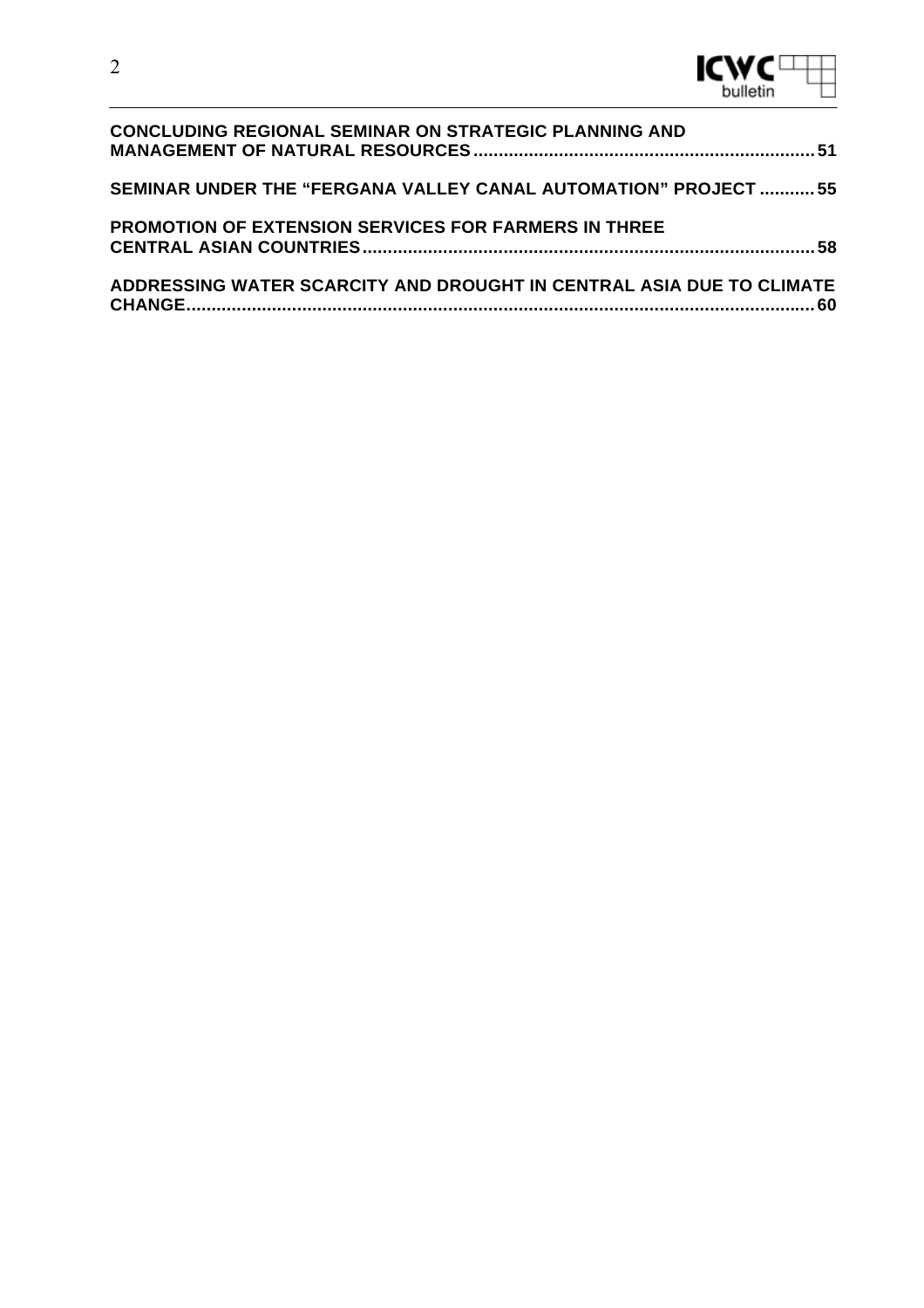

# **JOINT STATEMENT BY THE HEADS OF THE CENTRAL ASIAN COOPERATION ORGANIZATION MEMBER STATES**

A meeting of the Board of the Heads of the Central Asian Cooperation Organization Member States took place on 18 October 2004 in Dushanbe.

The Presidents of the Republic of Kazakhstan, Kyrgyz Republic, Russian Federation, Republic of Tajikistan and Republic of Uzbekistan, *being based* on the provisions in the Agreement between the Republic of Kazakhstan, Kyrgyz Republic, Republic of Tajikistan and Republic of Uzbekistan on Confirmation of a Central Asian Cooperation Organization (CACO) dated 28 February 2002 and other statutory documents of the Organization, *proceeding* from the aspiration to strengthen the cooperation on the whole range of interstate relations in the spirit of equality and mutually beneficial partnership, *considering* geopolitical realities in the region and all over the world and the need for promoting close interaction in struggle against international terrorism, religious extremism, drug aggression and other challenges towards security of the CACO member states, *exchanging* views on the situation in Afghanistan, *having discussed* approaches of CACO member states to participation in socio-economic rehabilitation in Afghanistan, state as follows:

1. The Heads of State note that within the framework of the Organization significant work was done toward establishment and improvement of mutually beneficial political and economic cooperation in the region.

2. To subsequently promote a wider political dialogue, improve the forms and mechanisms of regional economic integration, develop joint actions for peace and stability, and form a common security space in the region, implement unused potential of regional interaction, the Heads of State supported activation of comprehensive cooperation in political, economic, technological and humanitarian aspects.

3. Recognizing the significance of combining efforts in struggle against international terrorism, religious extremism, drug trade and other security threats, the Heads of State decided to prepare a list of terrorist and religious extremist organizations outlawed to act in the Central Asian Cooperation Organization member states and a list of leaders of these organizations, and are calling other countries of the CIS to organize such work within the Commonwealth.

4. The Presidents of the Republic of Kazakhstan, Kyrgyz Republic, Republic of Tajikistan and Republic of Uzbekistan decided to confirm a Provision on meeting of leaders of security services, law machinery and state border control structures in CACO member states.

5. Striving for effective use of a large potential in the region and considering favorable prospects for its development, the Presidents of the Republic of Kazakhstan, Kyrgyz Republic, Republic of Tajikistan and Republic of Uzbekistan instruct their national governments to carry out specific measures for implementing initiatives to create a common Central Asian market and develop underlying principles for frontier trade between CACO member states. The parties agreed to deep economic dialogue and interaction and contribute to effective use of water, power, transport and food capacities in the region at most. Thereupon they decided to approve concepts for establishing water-energy, food and transport consortiums and instruct the governments to prepare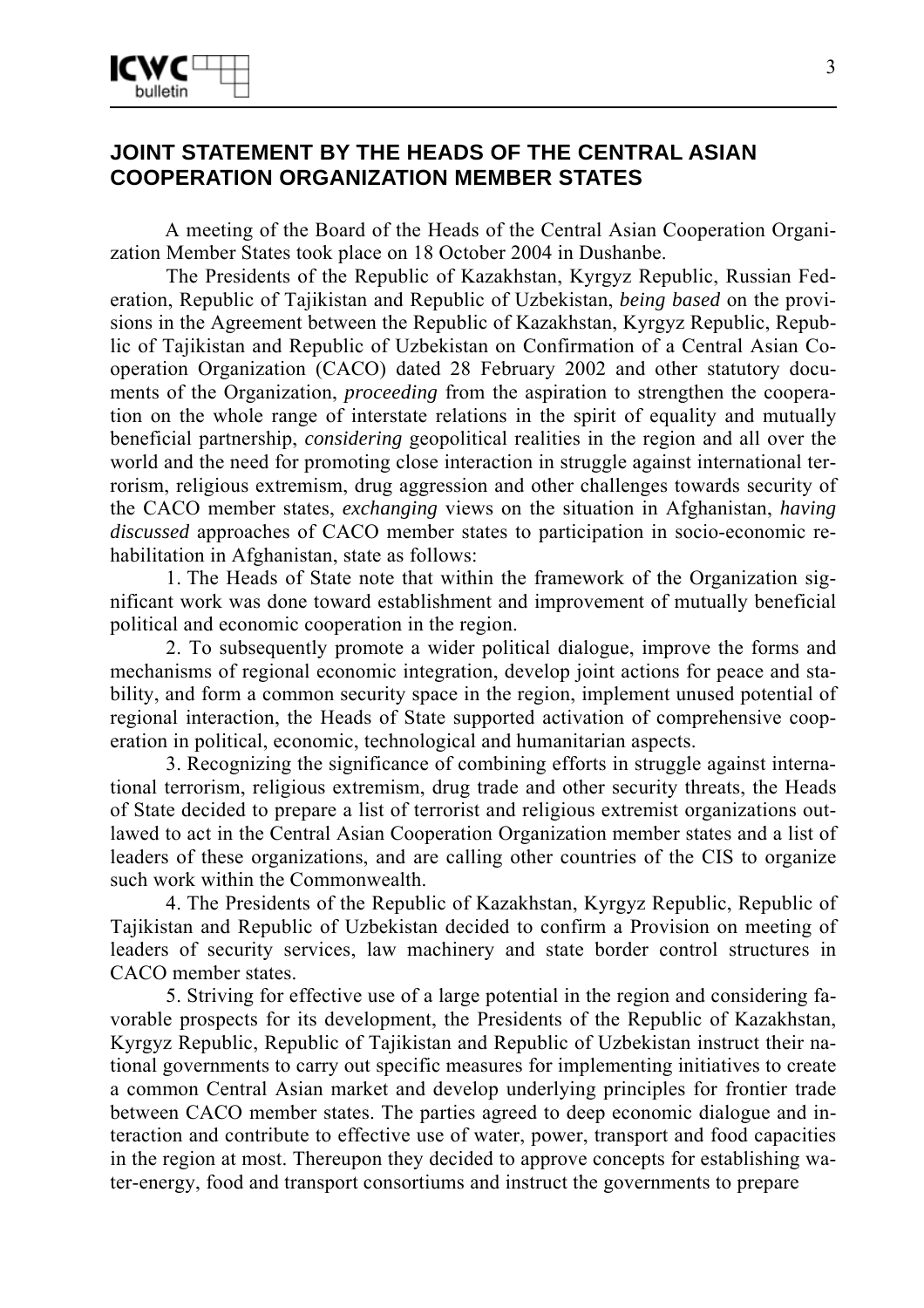

draft Agreements on foundation of these consortiums in accordance with established procedure.

6. The Presidents of the Republic of Kazakhstan, Kyrgyz Republic, Republic of Tajikistan and Republic of Uzbekistan noted that signing by the Parties a Provision on implementing decisions made at business forums of business circles and entrepreneurs from CACO member states will facilitate implementing agreements on entering regional economics into integration processes of the Organization and deepening mutually beneficial partnership.

7. The Heads of State instruct the Board of Prime Ministers of the CACO Member States to hold in the  $1<sup>st</sup>$  quarter 2005 its meeting, which is expected to consider priority issues of regional economic cooperation, including water and energy, and status of economic trade relationships.

8. The Presidents of the Republic of Kazakhstan, Kyrgyz Republic, Republic of Tajikistan and Republic of Uzbekistan welcome joining of the Russian Federation into the Central Asian Cooperation Organization. The Russian Federation will work over at national level the documents signed under the CACO with a view to joining them and inform about the results of the work done by other CACO member states.

9. The Heads of State welcome the efforts made by Afghan Government to rehabilitate the country and state that the CACO member states will provide all possible assistance in implementing a long-term program for socio-economic rehabilitation of this country and coordinate their own actions for involving Afghanistan in integration processes in the region.

10. The Parties will provide all possible assistance so that Central Asia be an area of peace and stability, sustainable economic development and prosperity, goodneighborliness and peer international cooperation for the welfare of their peoples.

| For the Republic of Kazakhstan | N. Nazarbay |
|--------------------------------|-------------|
| For the Kyrgyz Republic        | A. Akayev   |
| For the Russian Federation     | V. Putin    |
| For the Republic of Tajikistan | E. Rakhmor  |
| For the Republic of Uzbekistan | I. Karimov  |

N. Nazarbayev A. Akayev V. Putin E. Rakhmonov

# **MEETING OF THE BOARD OF THE INTERNATIONAL FUND FOR THE ARAL SEA SAVING (IFAS)**

In accordance with the work plan of the IFAS Board approved at the Board Meeting on 27 March 2004, a regular IFAS Board Meeting was held on 15 November 2004 in Dushanbe.

Among the participants in the Board Meeting, there were the Board members, authorized Board members from different IFAS founder states, members of the Executive Committee (EC) of the IFAS, chiefs of the Executive Committee branch offices, leaders of respective ministries and agencies in the Republic of Tajikistan, representatives from a number of international organizations and the mass media.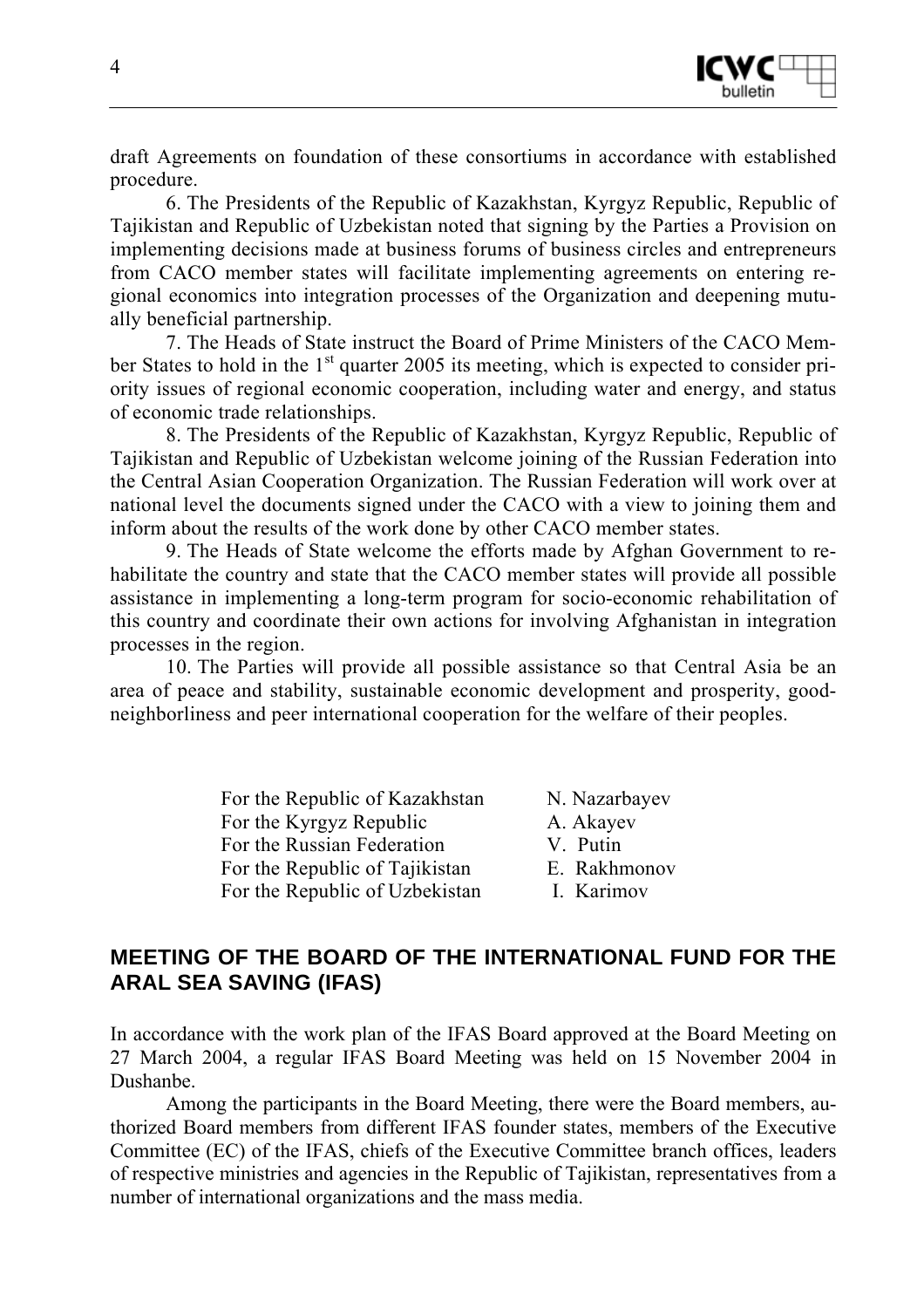

At the Board Meeting , the following matters were considered:

1. Progress in implementation of the Statement made by the Heads of Central Asian states on establishment of a Special UN Commission for the Aral Sea Basin Problems.

2. Progress in implementation of projects and programs related to solving problems in the Aral Sea basin using all funding sources and challenges to activate efforts made by the IFAS bodies and founder states to implement the ASBP-2.

The Board Meeting was presided by Deputy Prime Minister of Tajikistan, IFAS Board member Mr. Kozidavlat Koimdodov.

Chairman of the EC IFAS, First Deputy Minister of Foreign Affairs of Tajikistan Sirodjiddin Aslov submitted a report on activities of the EC IFAS in 2003.

The Board Members considered the above-mentioned matters on the agenda and made respective decisions.

The decisions and materials of the Board Meeting were sent to the Governments of the IFAS founder states to give them to respective ministries and agencies, for taking measures to implement and execute them in future.

# **IFAS BOARD DECISIONS**

## **DECISION**

# **of the Board of the International Fund for the Aral Sea Saving on the progress in implementation of the Statement of the Heads of Central Asian States on establishment of a Special UN Commission for the Aral Sea Basin Problems**

1. Take information of the EC IFAS on the progress in implementation of the Statement of the Heads of Central Asian States on establishment of a Special UN Commission for the Aral Sea Basin Problems into consideration.

2. The EC IFAS shall continue the work on implementation of this Statement of the Heads of State, extending the cooperation with the UN commissions and other international organizations to achieve practical results in implementation of the ASBP-2 and raise the international prestige of the IFAS.

3. Instruct the EC IFAS to consider the matter on interaction between the SPECA Project and IFAS organizations with account of priority tasks of the countries.

#### **DECISION**

**of the Board of the International Fund for the Aral Sea Saving on the progress in implementation of projects and programs related to solving problems in the Aral Sea basin using all funding sources and challenges to activate the efforts made by the IFAS bodies and founder states to implement the ASBP-2**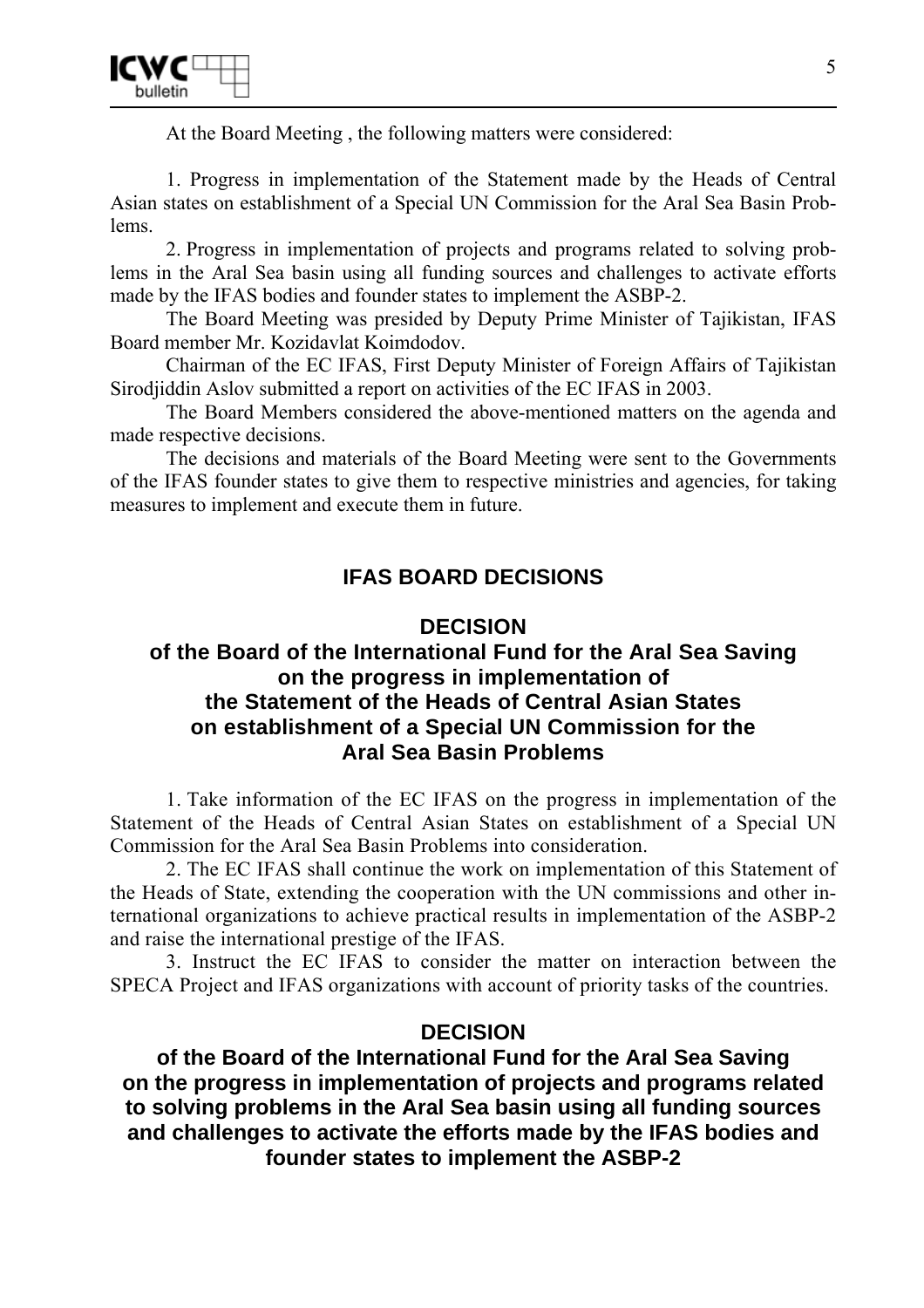

1. Take information of the EC IFAS on the matter on the "Progress in implementation of projects and programs related to solving problems in the Aral Sea basin

using all funding sources and challenges to activate the efforts made by the IFAS bodies and founder states to implement the ASBP-2" into account.

2. Note the importance of activities being carried out by the governments of Central Asian Republics using their own funds allocated to implement the main directions of the Program of specific actions for improvement of the environmental and socio-economic situation in the Aral Sea basin for the period 2003-2010 (ASBP-2).

3. Instruct the EC IFAS in association with the ICWC and International Commission for Sustainable Development (ICSD) to activate the work on attracting investments to implement the ASBP-2.

4. With a view to implementing the Statement made by the Heads of the IFAS Founder States on 6 October 2002, instruct the EC IFAS to take measures for coordinating all the projects and programs in the Aral Sea basin being implemented by the IFAS organizations.

ICSD, ICWC and other IFAS bodies shall regularly submit information on the projects being implemented under the ASBP-2 using all funding sources to the EC IFAS.

Consider mutual participation of representatives from the EC IFAS, ICWC and ICSD in activities carried out by them expedient

5. Approve the suggestion of the EC IFAS to appeal to the World Bank for allocating a special grant for institutional support to the IFAS organizations.

6. The EC IFAS together with the ICWC shall consider the activities of the ICWC executive bodies and prepare a proposal for consideration by the IFAS Board.

# **Minutes of the 41st MEETING of the Interstate COMMISSION for water coordination (ICWC) of the REPUBLIC of KAZAKHSTAN, KYRGYZ REPUBLIC, REPUBLIC of TAJIKISTAN, Turkmenistan and REPUBLIC of UZBEKISTAN**

17-18 March 2005 Tashkent

#### **Participants:**

| Sayfitdin Umarovich<br>Ismailov          | Minister of Agriculture and Water Resources of the<br>Republic of Uzbekistan                                                                                     |  |  |
|------------------------------------------|------------------------------------------------------------------------------------------------------------------------------------------------------------------|--|--|
| <b>ICWC</b> Members:                     |                                                                                                                                                                  |  |  |
| <b>Anatoliy Dmitriyevich</b><br>Ryabtsev | Chairman of the Committee for Water Resources at the<br>Ministry of Agriculture of the Republic of Kazakhstan                                                    |  |  |
| Zhenishbek Bek-<br>bolotovich Bekbolotov | Deputy Minister, Director General of the Water Depart-<br>ment at the Ministry of Agriculture, Water Resources and<br>Processing Industry of the Kyrgyz Republic |  |  |
| Anvar Mukhitdinovich                     | Deputy Minister of Land Reclamation and Water Re-                                                                                                                |  |  |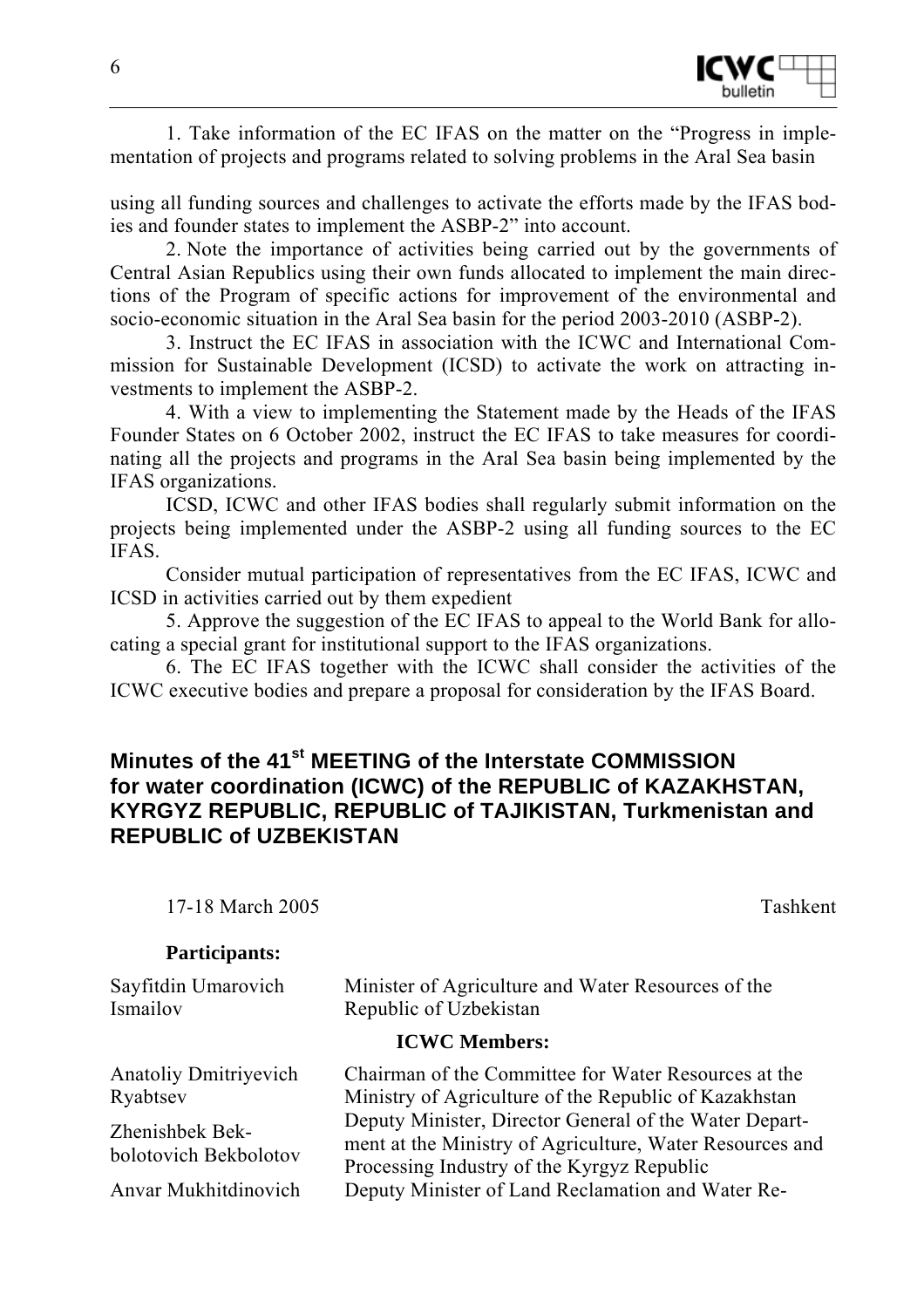

| Zoirov                                 | sources of the Republic of Tajikistan                                                                                                        |  |  |
|----------------------------------------|----------------------------------------------------------------------------------------------------------------------------------------------|--|--|
| Tekebay Altiyevich<br>Altiyev          | Deputy Minister of Water Resources of Turkmenistan                                                                                           |  |  |
| Shavkat Rakhimovich<br>Khamrayev       | Deputy Minister, Chief of the Water Department at the<br>Ministry of Agriculture and Water Resources (MAWR)<br>of the Republic of Uzbekistan |  |  |
| <b>From the ICWC Executive Bodies:</b> |                                                                                                                                              |  |  |
| Viktor Abramovich Duk-                 | Director of SIC ICWC, Professor, ICWC Honorary Mem-                                                                                          |  |  |
| hovny                                  | ber                                                                                                                                          |  |  |
| Yuldash Khudayberganov                 | Chief of BWO "Amudarya"                                                                                                                      |  |  |
| Makhmud Khamidovich<br>Khamidov        | Chief of BWO "Syrdarya"                                                                                                                      |  |  |
| Gayrat Abdusattarovich<br>Negmatov     | Chief of the ICWC Secretariat                                                                                                                |  |  |
| Oleg Stepanovich                       | Director of CMC ICWC, Director of PKTI                                                                                                       |  |  |
| Makarov                                | "Vodoavtomatika i metrologiya"                                                                                                               |  |  |
| Pulatkhon Djakhanovich                 | Director of the ICWC Training Center                                                                                                         |  |  |

# **Invitees:**

Umarov

| Nariman Kipshak-<br>bayevich Kipshakbayev<br>Subkhonkul | Director of the SIC ICWC Kazakh Office, Professor,<br><b>ICWC Honorary Member</b>                                                                                                |
|---------------------------------------------------------|----------------------------------------------------------------------------------------------------------------------------------------------------------------------------------|
| Shomakhmadovich<br>Shaymordonov                         | Director of the SIC ICWC Tajik Office                                                                                                                                            |
| Abdybay Shakirbayevich<br>Djayloobayev                  | Director of the SIC ICWC Kyrgyz Office                                                                                                                                           |
| Nurken Nurzhanuly<br>Musirali                           | Manager of the Division for International Relations in<br>Transboundary and Inter-provincial Water Allocation,<br>Committee for Water Resources of the Republic of<br>Kazakhstan |
| Kurbangeldy Begenche-<br>vich Balliyev                  | Manager of the Division at the SIC ICSD                                                                                                                                          |
| Abdurakhim Ab-<br>durakhmanovich Djalalov               | Governor of Syrdarya Province in Uzbekistan                                                                                                                                      |
| Khakim Khamidovich Is-<br>hanov                         | Chief of the Department at the Cabinet of Ministers of the<br>Republic of Uzbekistan                                                                                             |
| Sharifjon Zikrillayevich<br>Kuchkarov                   | Deputy Chief of the Department for Water Resources<br>Balance and Improvement of Water-Saving Technologies,<br><b>MAWR</b> of Uzbekistan                                         |
| Eldar Zukhurovich<br>Khusankhodjayev                    | Manager of the Division at BWO "Syrdarya"                                                                                                                                        |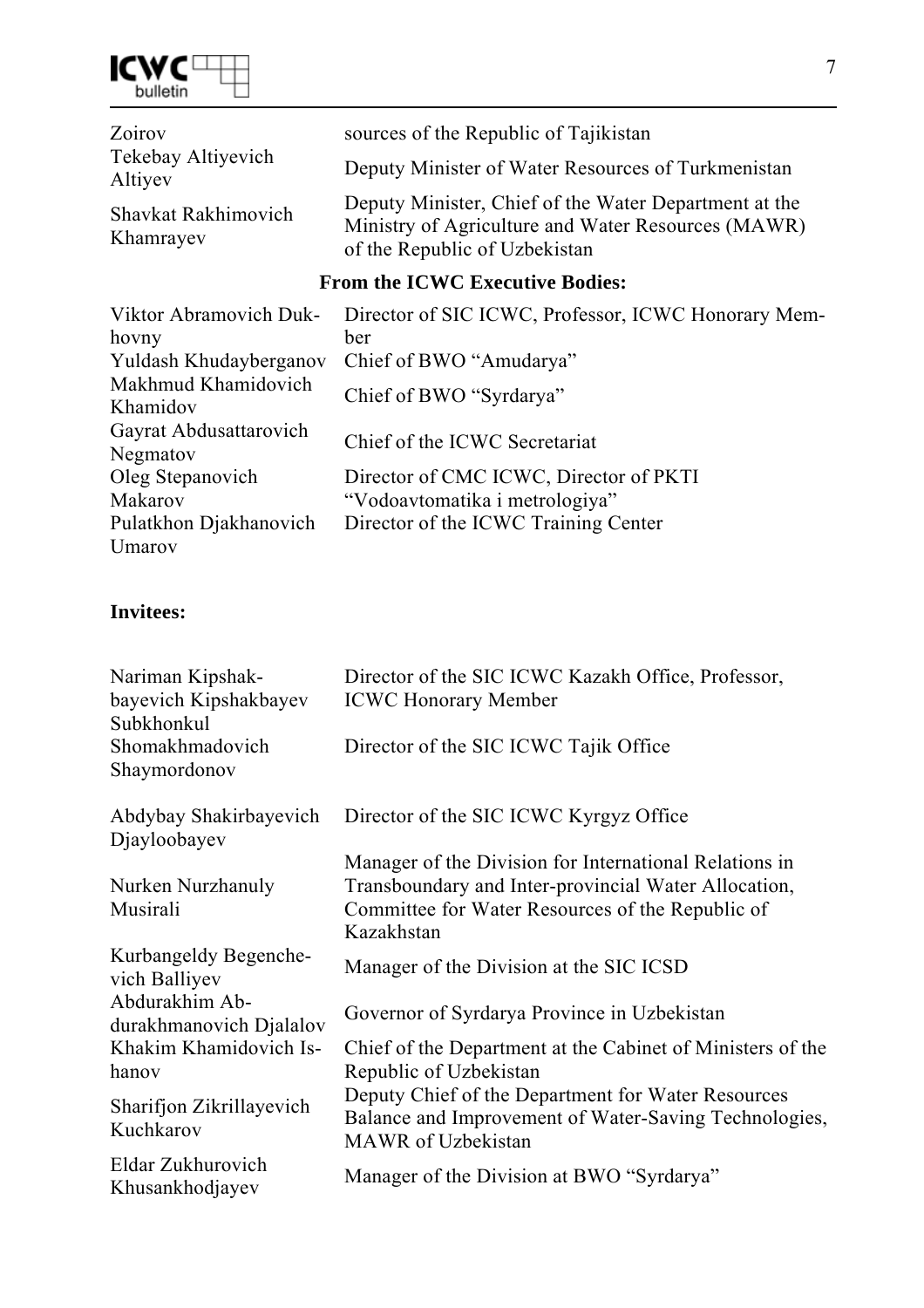

| Aleksandr Georgiyevich<br>Laktionov           | Manager of the Division at BWO "Syrdarya"                                              |
|-----------------------------------------------|----------------------------------------------------------------------------------------|
| Oleg Grigoryevich<br>Lysenko                  | Manager of the Division at BWO "Amudarya"                                              |
| Serik<br>Tungushevich Pernabe-<br>kov         | Director of the GEF Office Component, EC IFAS Member<br>for the Republic of Uzbekistan |
| <b>Shukhrat Ganiyevich</b><br>Talipov         | EC IFAS Member for the Republic of Uzbekistan                                          |
| Mavlon Akimovich Ka-<br>zakov                 | EC IFAS Member for the Republic of Tajikistan                                          |
| Usman Kurganovich Bu-<br>ranov                | <b>Technical Director of the GEF Office</b>                                            |
| <b>Yuriy Konstantinovich</b><br>Gorshkov      | Director of the GEF Office Component                                                   |
| Umid Valiyevich Abdul-<br>layev               | Director of Institute "Uzgipromeliovodkhoz"                                            |
| Yusup Khaydarovich<br>Rysbekov                | <b>Assistant Director of SIC ICWC</b>                                                  |
| <b>Ferdinand Fatikhovich</b><br><b>Beglov</b> | Manager of the Division at SIC ICWC                                                    |
| Iskander Ferdinandovich<br><b>Beglov</b>      | Key specialist of SIC ICWC                                                             |

#### **Presided by:**

| Shavkat   | Rakhimovich Deputy Minister, Chief of the Water Department, MAWR |
|-----------|------------------------------------------------------------------|
| Khamrayev | of Uzbekistan                                                    |

# **AGENDA**

1. Outcomes of the vegetation period 2004 and draft operation modes of reservoir cascade and limits on water withdrawals from the Amudarya and Syrdarya river channels for hydrological period 2004/2005 (BWO "Amudarya" and BWO "Syrdarya" responsible).

2. Report on financial-economic activities of the ICWC executive bodies in 2004:

- BWO "Amudarya";
- BWO "Syrdarya"; and
- SIC ICWC

with coverage of the following issues: structure; amount of funding; share holding; participation in projects funded by donors.

3. Program for providing financial-economic activities of the ICWC and its executive bodies in 2005:

- operating costs funding plan;
- plan of project activities;
- research plan of the SIC ICWC;
- work plan of the CMC ICWC;
- work plan of the ICWC Training Center and its branches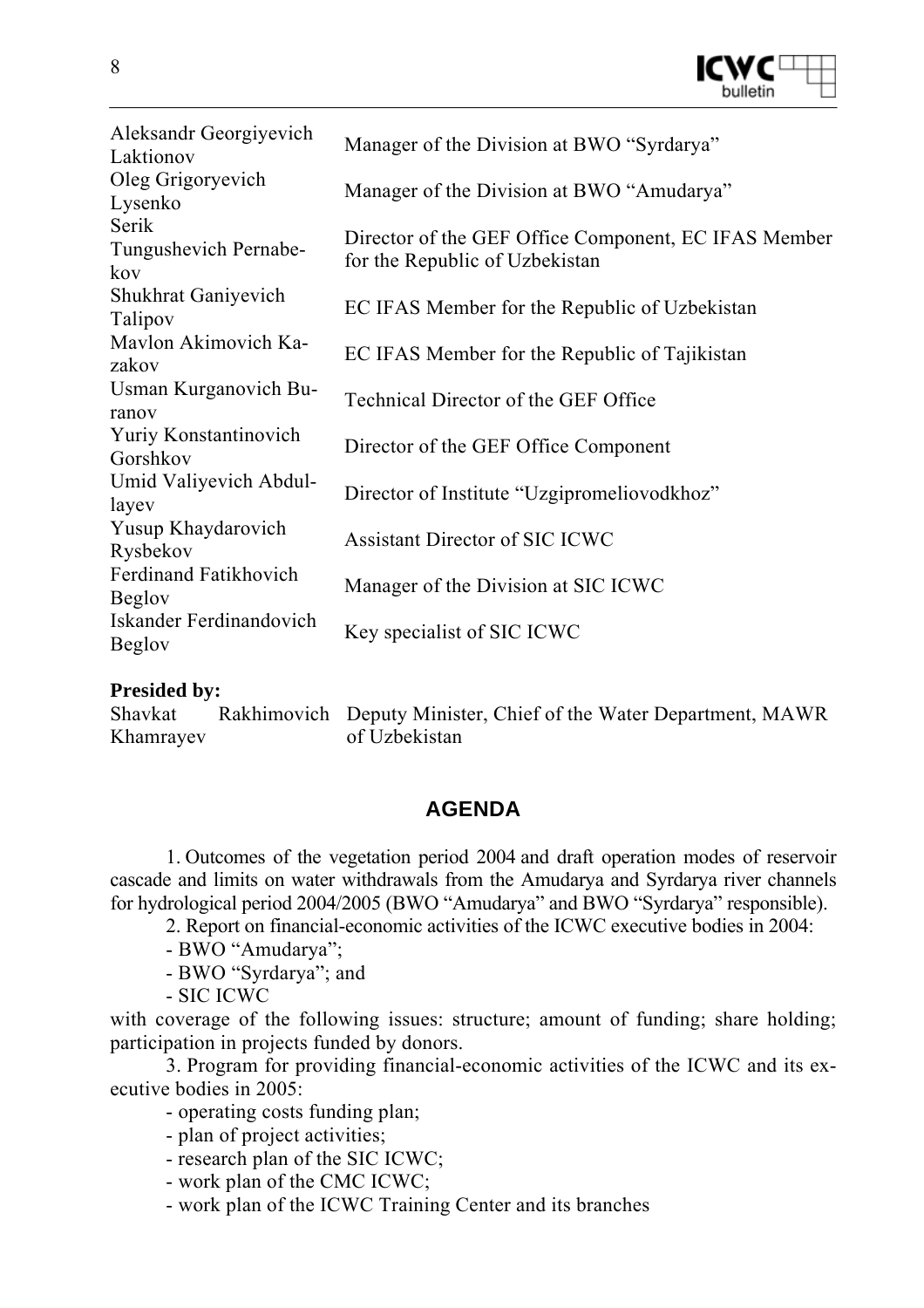

(BWO "Amudarya", BWO "Syrdarya", SIC ICWC, CMC ICWC and ICWC TC responsible).

- 4. Preparation of a draft Agreement on the Syrdarya River Basin.
- 5. Agenda and venue of the  $42<sup>nd</sup>$  ICWC meeting.

## **Additional matters:**

- 1. Annual 4th Central Asian International Scientific-Practical Conference in Almaty.
- 2. Water situation in the mid- and downstream of the Syrdarya river.

Sayfitdin Umarovich Ismailov, Minister of Agriculture and Water Resources of the Republic of Uzbekistan, delivered an opening address to the participants of the meeting.

Having approved the agenda, heard the speeches made by the participants of the meeting, and exchanged views, the members of the Interstate Commission for Water Coordination (ICWC) in Central Asia decided:

# **On the 1st matter:**

1. Take information of BWO "Amudarya" and BWO "Syrdarya" on implementing water withdrawal limits and ensuring the adopted actual operation mode of the reservoir cascade on the Syrdarya and Amudarya rivers over the past vegetation period in 2004 into account.

2. Agree on the adjusted and recommended operation modes for the reservoir cascade and water withdrawals from the Amudarya and Syrdarya rivers for the remaining part of the non-vegetation period 2004/2005.

3. Approve preliminary limits on water withdrawals from the Amudarya and Syrdarya river channels and recommended operation modes for the reservoir cascade on these rivers, and, based on the results of the final prediction by the Uzbek Hydromet Service, adjust the operation mode for the vegetation period 2005 to approve for at the next ICWC meeting.

4. BWO "Syrdarya" shall agree on the proposed operation modes for the Naryn-Syrdarya reservoir cascade with energy authorities in the Syrdarya river basin.

5. Instruct the Ministry of Agriculture and Water Resources of Uzbekistan and the Committee for Water Resources of the Ministry of Agriculture of Kazakhstan to consider the issue on allocating funds for operation and maintenance of the Hunger Steppe Collector being transferred to the jurisdiction of BWO "Syrdarya".

# **On the 2nd matter:**

1. Report on financial-economic activities of the ICWC executive bodies in 2004: BWO "Amudarya" – to confirm; BWO "Syrdarya" - to confirm;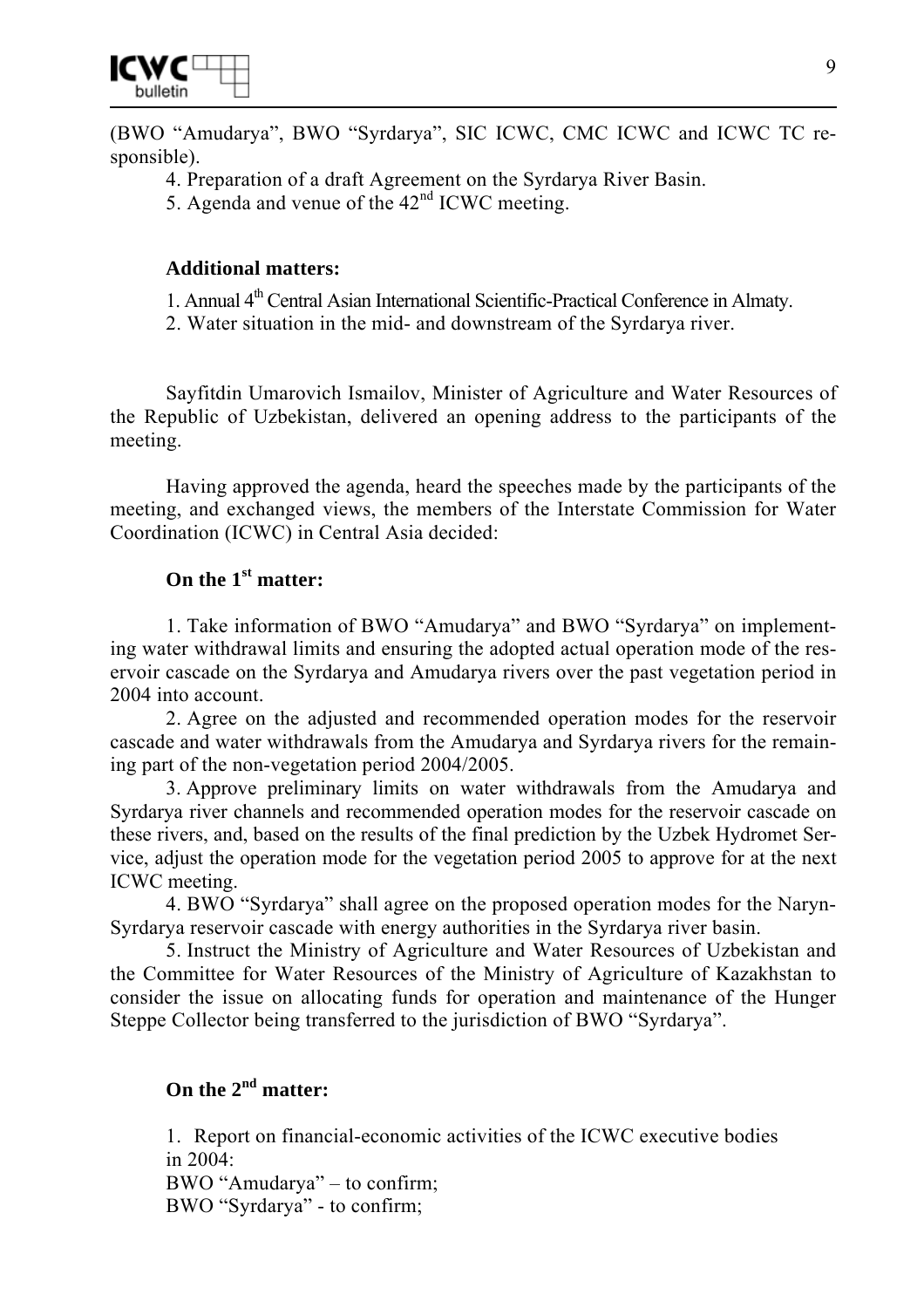

SIC ICWC and its branches – to confirm with remarks and suggestions.

2. Instruct BWO "Syrdarya" together with water management organizations in the riparian states to analyze the demand for funds per activity (entity) to operate interstate waterworks facilities and submit the results at the next ICWC meeting.

## **On the 3rd matter:**

1. Approve an estimate of costs to fund operational needs of the Basin Water Organizations "Amudarya" and "Syrdarya" for 2005

2. Approve an estimate of costs to maintain the SIC ICWC and its branch offices for 2005. The SIC ICWC shall prepare by the next ICWC meeting proposals for improving the structure and operating efficiency of the SIC and its branches through allocating costs to maintain it in 2005 among ICWC member countries, and, taking that into account, make amendments in agreement with ICWC members.

3. Approve a work plan of the CMC ICWC and national metrological organizations for 2005 and an estimate of costs to implement it.

4. Approve a work plan of the ICWC Training Center for January-July 2005 with account of remarks and suggestions.

# **On the 4th matter:**

1. Take information of the BWO "Syrdarya" on the progress in preparation of a draft Agreement on the Syrdarya River Basin into account .

2. Instruct ICWC Member for Uzbekistan Sh.R. Khamrayev to submit the Government a proposal for participation of the country in preparation of a draft Agreement.

3. Instruct BWO "Syrdarya" to monthly inform ICWC members about the operation mode of the river and transboundary canals before adoption of an Agreement.

# **On the 5th matter:**

1. Hold the regular 42nd ICWC meeting in Almaty on 27-29 April 2005.

2. Confirm an agenda for the regular 42ng meeting:

#### **AGENDA**

1. Progress in implementation of the limit on water withdrawals in the nonvegetation period 2004/2005, confirmation of limits on water withdrawals from the Amudarya and Syrdarya river channels for the next vegetation period 2005, and approval of a predicted operation mode for reservoir cascades (BWO "Amudarya" and BWO "Syrdarya" responsible).

2. Allocating costs to fund the activities of the SIC ICWC and BWO "Syrdarya"

3. Developing the production of water gauging devices in the interests of the ICWC (SIC ICWC and CMC ICWC responsible)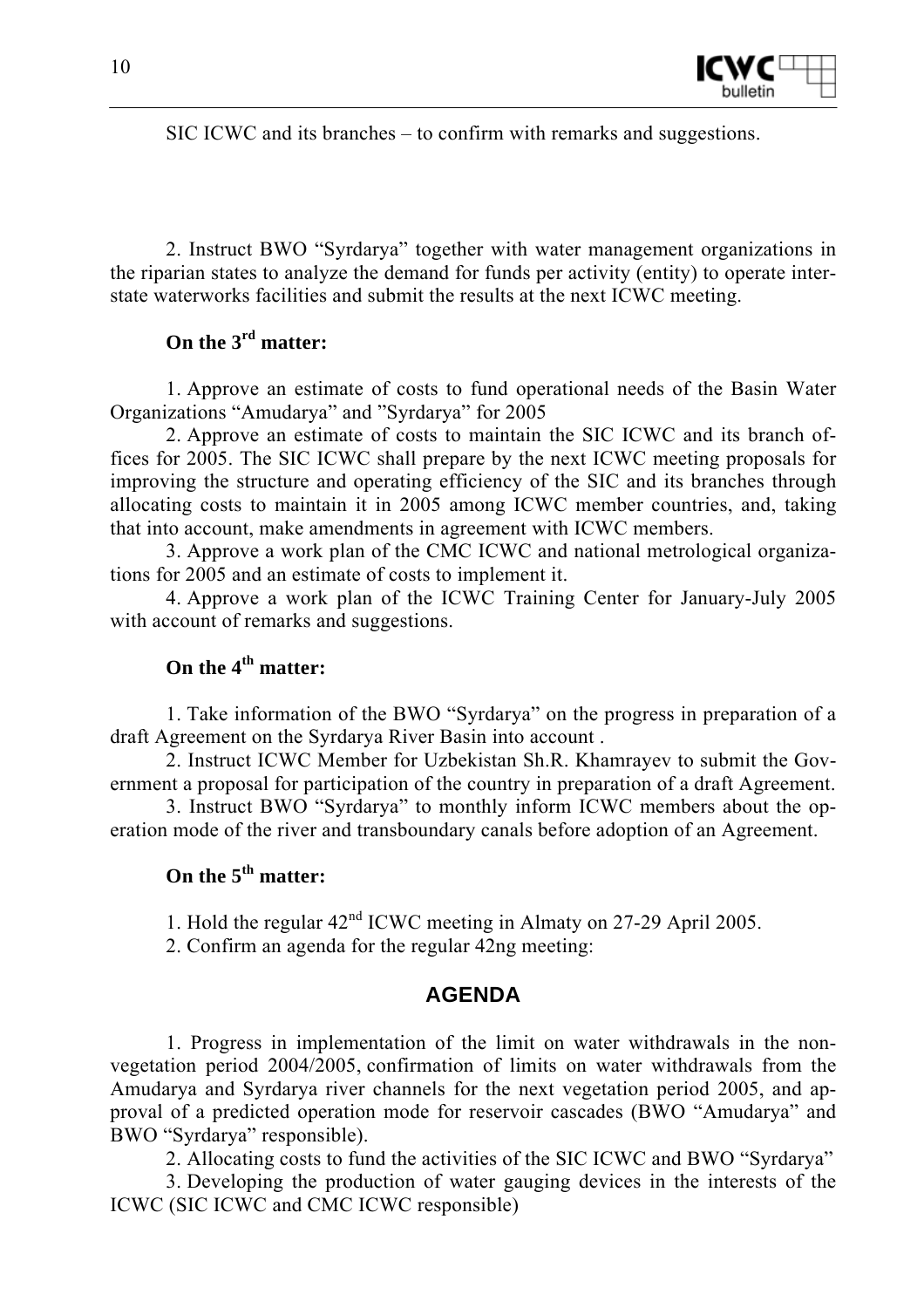

- 4. Preparing for the 4 World Water Forum
- 5. CAREWIB Project

6. Agenda and venue of the regular  $43<sup>rd</sup>$  ICWC meeting

# **On the 1st additional matter**:

- Approve the proposal made by the Committee for Water Resources at the Ministry of Agriculture of Kazakhstan for holding an Annual Central Asian International Scientific-Practical Conference in Almaty on 27-29 April 2005.

- Agree on the suggestion to dedicate this conference to the oncoming  $4<sup>th</sup>$  World Water Forum and name it as "ICWC towards the  $4<sup>th</sup>$  World Water Forum: Local Actions for the Global Challenge".

- Approve the proposed draft agenda of the conference.

- Instruct the Organizing Committee to invite representatives from international organizations to this conference.

# **On the 2nd additional matter:**

1. Take information of Chairman of the Committee for Water Resources at the Ministry of Agriculture of Kazakhstan A.D. Ryabtsev and Deputy Minister of Agriculture and Water Resources of Uzbekistan Sh.R. Khamrayev into account.

2. BWO "Syrdarya" shall carry out permanent monitoring and concerted actions with energy authorities of the Syrdarya river basin countries during spring tide in 2005.

3. For reducing water inflow into the Shardara reservoir, take possible measures for water withdrawal over canals in the midstream.

4. In case of critical water inflow into the Shardara reservoir, leaders of water management authorities in Kazakhstan and Uzbekistan shall meet to consider it.

Obligatory participation of ICWC members in the next meetings should be considered necessary.

Water management organizations of Central Asia should be recommended to take part in the International Conference to be held in Dushanbe on 30 May to 1 June 2005.

| For the Republic of Kazakhstan | A.D. Ryabtsev    |
|--------------------------------|------------------|
| For the Kyrgyz Republic        | Zh.B. Bekbolotov |
| For the Republic of Tajikistan | A.M. Zoirov      |
| For Turkmenistan               | T.A. Altiyev     |
| For the Republic of Uzbekistan | Sh.R. Khamrayev  |

# **ICWC PROTOCOL DECISION ON AWARDING A.A. DJALALOV TITLE "ICWC HONORARY MEMBER"**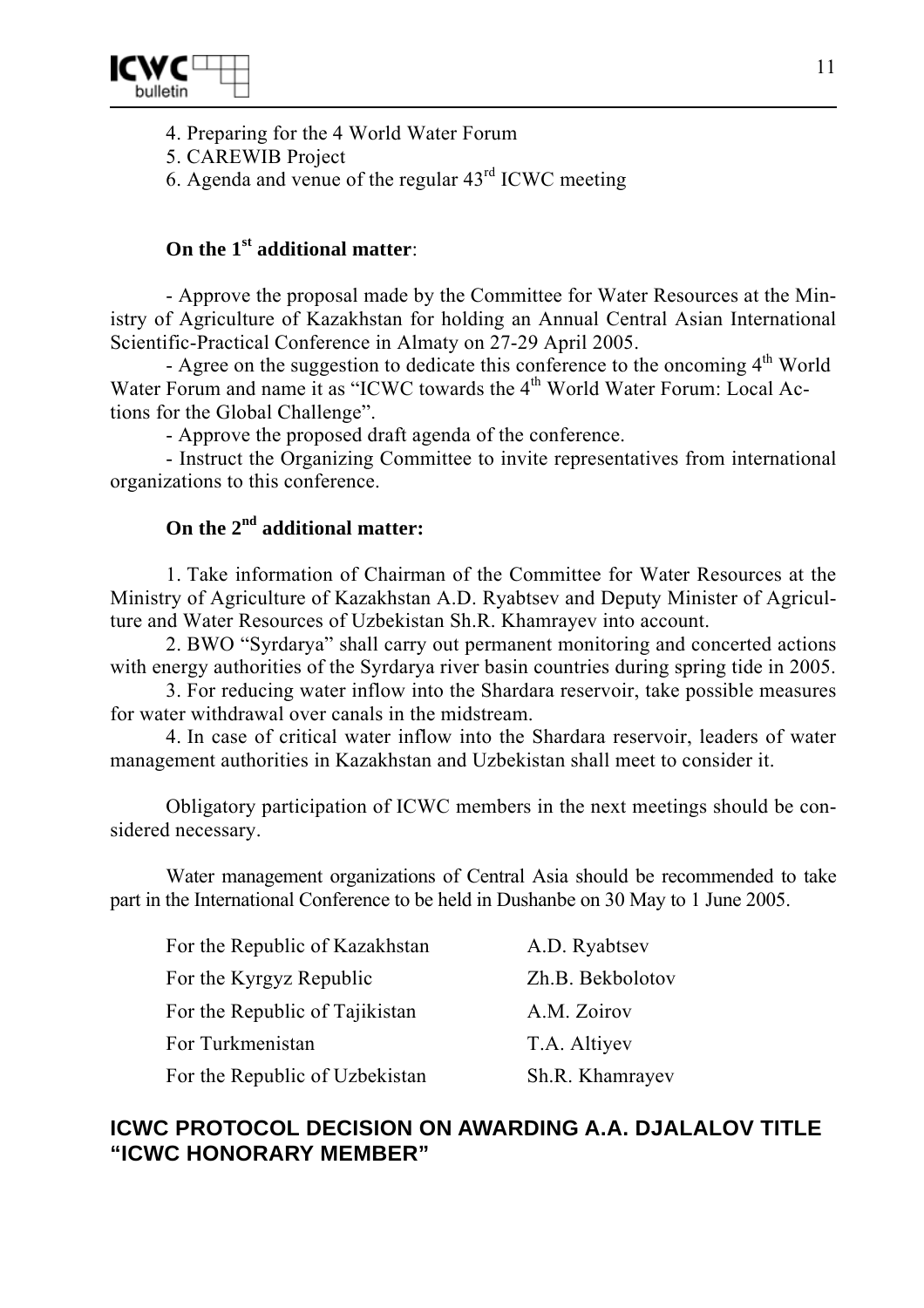

Taking into account the services as ICWC Member for the Republic of Uzbekistan in activities of the Interstate Commission for Water Coordination in Central Asia, award Governor of Syrdarya province in the Republic of Uzbekistan Abdurakhim Abdurakhmanovich Djalalov title "ICWC Honorary Member".

| For the Republic of Kazakhstan | A.D. Ryabtsev    |
|--------------------------------|------------------|
| For the Kyrgyz Republic        | Zh.B. Bekbolotov |
| For the Republic of Tajikistan | A.M. Zoirov      |
| For Turkmenistan               | T.A. Altiyev     |
| For the Republic of Uzbekistan | Sh.R. Khamrayev  |

# **ICWC PROTOCOL DECISION ON MAKING A REQUEST TO THE IFAS EXECUTIVE COMMITTEE**

Taking into account the urgent need for providing timely and high-quality hydrological and hydrometric information for water resources management in Central Asian states, instruct BWO "Syrdarya":

1) to make a request to the IFAS Executive Committee for detailed information on planned and performed activities under Component D of the GEF Project at transboundary gauging stations of interstate importance, their equipment, current technical condition, operability and data transmission system.

2) submit received information for consideration at the next regular ICWC meeting.

| For the Republic of Kazakhstan | A.D. Ryabtsev    |
|--------------------------------|------------------|
| For the Kyrgyz Republic        | Zh.B. Bekbolotov |
| For the Republic of Tajikistan | A.M. Zoirov      |
| For Turkmenistan               | T.A. Altiyev     |
| For the Republic of Uzbekistan | Sh.R. Khamrayev  |

# **OUTCOMES OF THE VEGETATION PERIOD 2004 AND DRAFT OPERATION MODES FOR RESERVOIR CASCADE AND LIMITS ON WATER WITHDRAWALS FROM THE AMUDARYA AND SYRDARYA RIVER CHANNELS FOR THE HYDROLOGICAL PERIOD 2004–2005<sup>1</sup>**

**1. Amudarya river basin** 

<sup>&</sup>lt;sup>1</sup> Information on the  $1<sup>st</sup>$  matter on the agenda of the ICWC meeting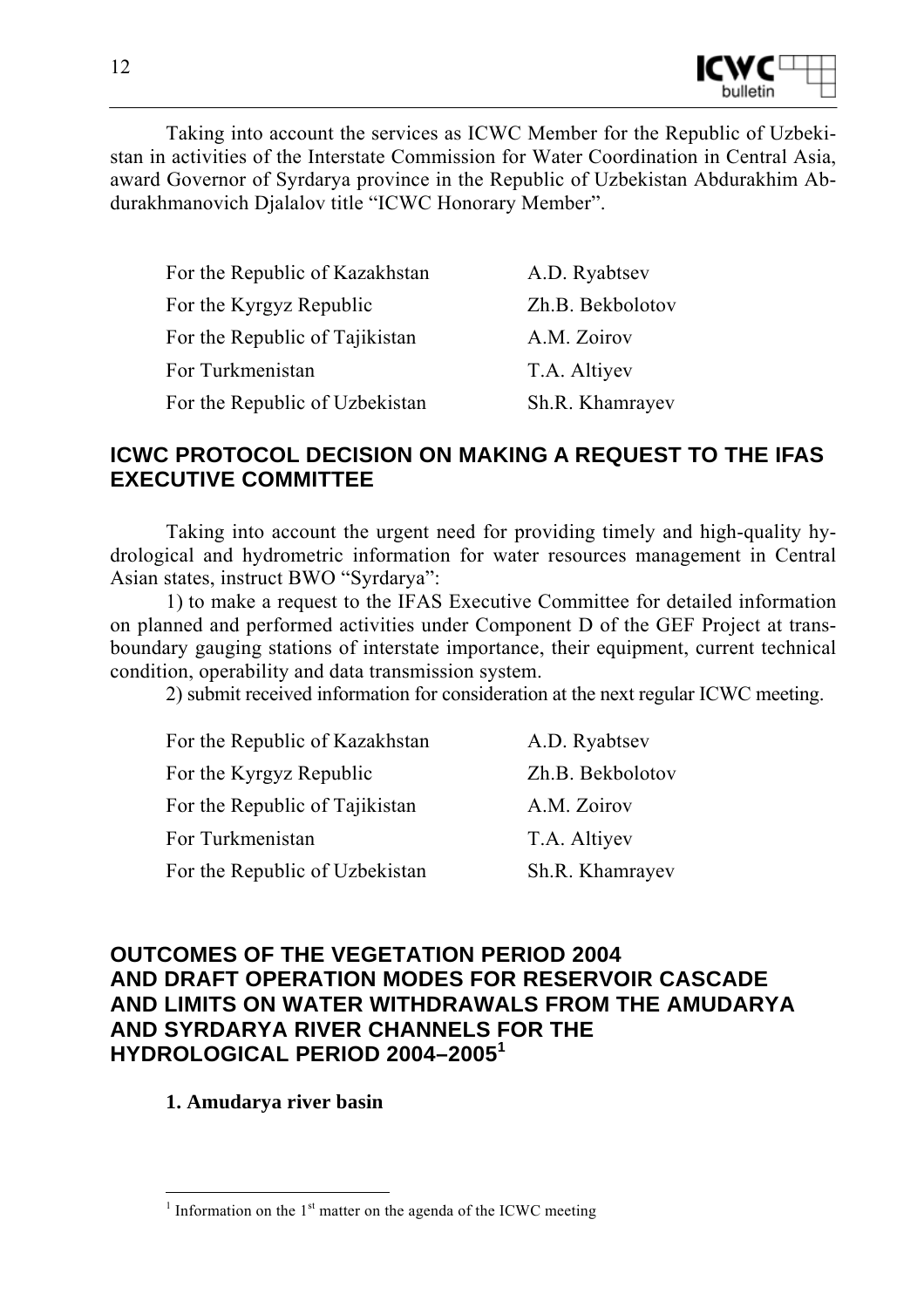Water availability in cross-section Atamurat above Garagumdarya over the vegetation period in 2004 was 94.8%, and the actual value amounted to  $45.1 \text{ km}^3$ , with the norm set 47.6 km<sup>3</sup>, while last year the water availability for the same period equaled 54.9 km<sup>3</sup>.

In early October 2004, the water volume in the Nurek reservoir amounted to 10 billion 490 million  $m^3$ , with 10 billion 500 million  $m^3$  planned. Water accumulation in the Nurek reservoir was carried out according to the approved operation mode.

On 1 October 2004, the water volume in the Tuyamuyun reservoir amounted to 2 billion 706 million  $m<sup>3</sup>$ , against 3 billion 705 million  $m<sup>3</sup>$  recorded the previous year

The actual river flow in cross-section Atamurat above the Garagumdarya (gauging station 'Kelif') over the vegetation period in 2004 was 39.7 km<sup>3</sup> against 49.7 km<sup>3</sup> recorded the previous year that amounted to 79.9 %.

The water withdrawal limits set for the reporting vegetation period in 2004 per country were used as follow:

- in the whole basin, the assigned limit on water withdrawals for the vegetation period was used to 94.2%, and the actual use amounted to 37 billion 670 million  $m^3$ , with the limit set 39 billion 970 million  $m^3$ ;

- The Kyrgyz Republic used the assigned water withdrawal limit to 2.0%, and the actual use amounted to 9 million  $m^3$ , with the limit set 450 million  $m^3$ ;

- The Republic of Tajikistan used the assigned water withdrawal limit to 87.3%, and the actual use amounted to 5 billion 939 million  $m<sup>3</sup>$ , with the limit set 6 billion 800 million  $m^3$ ;

- Turkmenistan used the assigned water withdrawal limit to 98.3%, and the actual use amounted to 15 billion 230 million  $m^3$ , with the limit set 15 billion 500 million  $m^3$ ;

- The Republic of Uzbekistan used the assigned water withdrawal limit to 96.7%, and the actua use amounted to 15 billion 484 million  $m<sup>3</sup>$ , with the limit set 16 billion 20 million  $m^3$ ;

The use of the assigned water withdrawal limits per river reach was as follow:

1. Upstream – 86.8%, including Tajikistan - 87.3%, Uzbekistan - 84.0%.

2. Midstream – 96.3%, including Uzbekistan – 102.3%, Turkmenistan – 93.0%.

3. Downstream – 98.6%, including Uzbekistan - 93.5%, Turkmenistan – 108.8 %.

Water availability for the three major downstream water users over the reporting period was as follows:

1. Dashoguz province – 108.8%.

2. Karakalpakstan – 90.2%.

3. Khorezm province – 100.1%.

The planned water supply to the Aral Sea and river delta for the current vegetation period was performed to  $65.2\%$ , and actually 4 billion 301 million  $m<sup>3</sup>$  of water was supplied, with 6 billion 600 million  $m<sup>3</sup>$  planned, while over the same period last year 9 billion 134 million  $m<sup>3</sup>$  of was supplied.

Taking into account the prior results of the vegetation period, BWO "Amudarya" agreed with each of the water user countries in the basin on water withdrawal limits for the non-vegetation period 2004/2005, which were submitted to ICWC members for consideration and approved at the  $40<sup>th</sup>$  ICWC meeting.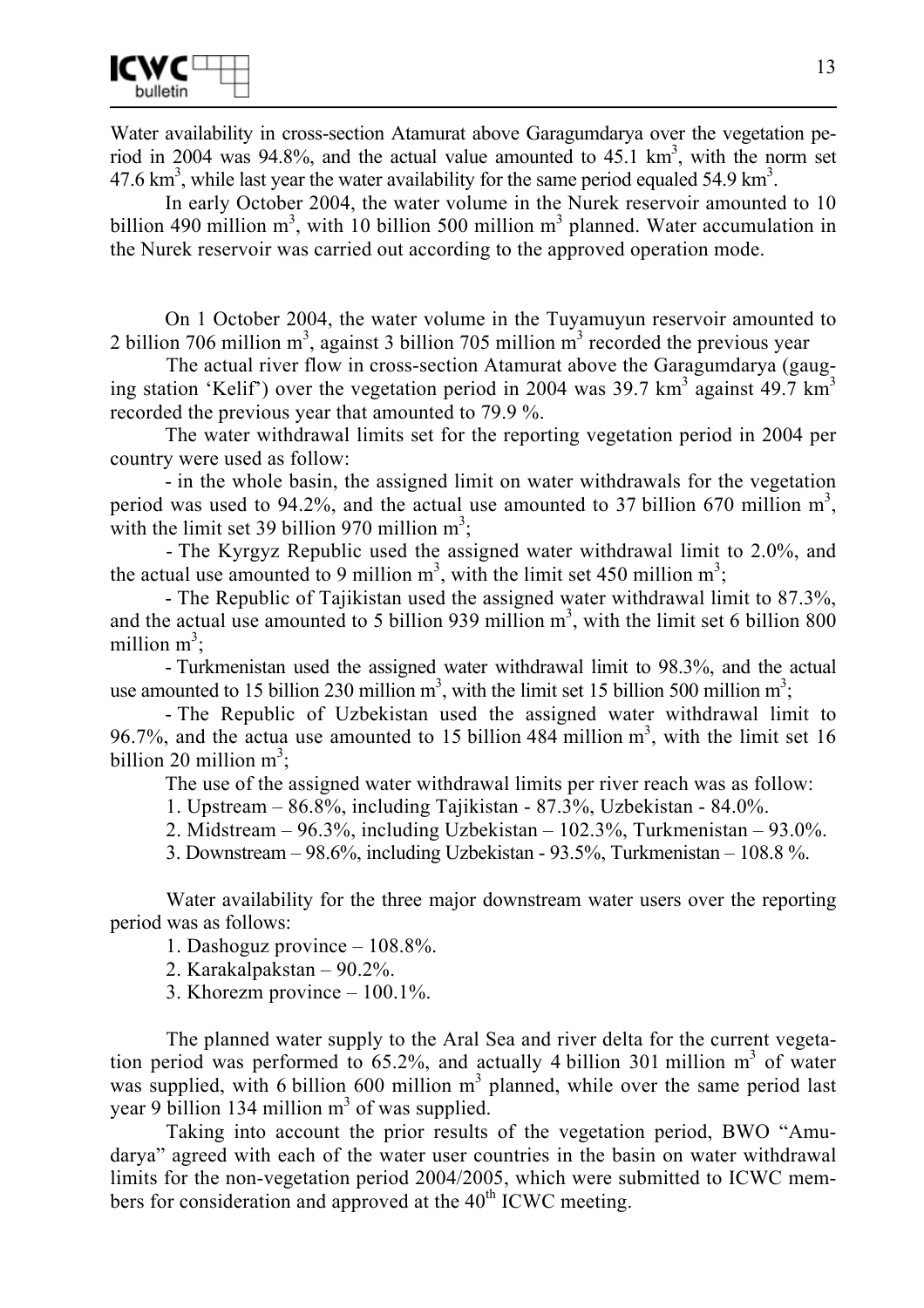

Water withdrawal limits for the hydrological year 2004/2005 per country, submitted to ICWC members for consideration, are assigned as follow:

- $-450$  million m<sup>3</sup> for the Kyrgyz Republic;
- $-9$  billion 500 million m<sup>3</sup> for the Republic of Tajikistan;
- $-22$  billion m<sup>3</sup> for Turkmenistan;
- $-22$  billion m<sup>3</sup> for the Republic of Uzbekistan.

It is suggested to assign water withdrawal limit for the hydrological year 2004/2005 for the Amudarya river basin as 53 billion 950 million  $m<sup>3</sup>$ , including downstream Atamurat station above Garagumdarya - 44 billion  $m^3$ .

The planned water supply to the Aral Sea and Priaralie for the hydrological period 2004/2005 with account of collector-drainage flow is suggested to assign 6 billion  $400$  million m<sup>3</sup>.

#### **2. Syrdarya river basin**

According to the pre-assessment of the Uzbek Hydromet Service and based on its analysis for the vegetation period 2004, water availability in the rivers in the Syrdarya basin was expected to be within the normal range or slightly higher. On the rivers in Fergana Valley, Chirchik and Akhangaran, it was 120-140% of the norm.

Hence, BWO "Syrdarya" refined water withdrawal limits for the vegetation period 2004 with due consideration of requests from water consumers, and calculated probable operation mode for the Naryn- Syrdary reservoir cascade.

It should be noted that optimal control over the Naryn-Syrdary cascade mainly depends on correctness of predictions, at that it relates to all kinds of water availability years. There was a similar situation in the current vegetation period when the inflow for the whole basin amounted to about 102%. The predicted inflows into upper reservoirs exceeded the norm by 18% on average, the actual values amounted to about 113.9%. The actual side inflows over the Syrdary river channel were about 84%, with about 95% predicted. In general, the situation with natural water resources seems to be favorable – about 102% - but it is seen from table 2.1 that this is a visible well-being owing to inflows through Karadarya branch (131.5% and 120.4%).

| Parameter<br>(from 1 April to 30 September 2004) | Predicted<br>(million $m^3$ ) | Actual<br>(million.m <sup>3</sup> ) | Percentage<br>in the norm |        |
|--------------------------------------------------|-------------------------------|-------------------------------------|---------------------------|--------|
|                                                  |                               |                                     | Predicted                 | Actual |
|                                                  | Inflow to upper reservoirs:   |                                     |                           |        |
| Toktogul                                         | 11556.52                      | 10848.99                            | 124.3                     | 116.7  |
| Andizhan                                         | 2989.09                       | 3686.51                             | 103.3                     | 131.5  |
| Charvak                                          | 5727.63                       | 5305.47                             | 112.2                     | 103.9  |
| Ugam river                                       | 700.1                         | 490.95                              | 125.8                     | 88.2   |
| Subtotal:                                        | 20973.34                      | 20331.92                            | 117.5                     | 113.9  |
| Side inflows:                                    |                               |                                     |                           |        |
| Toktogul – Uchkurgan                             | 1410.74                       | 1294.29                             | 121,9                     | 111.8  |

#### **Table 2.1**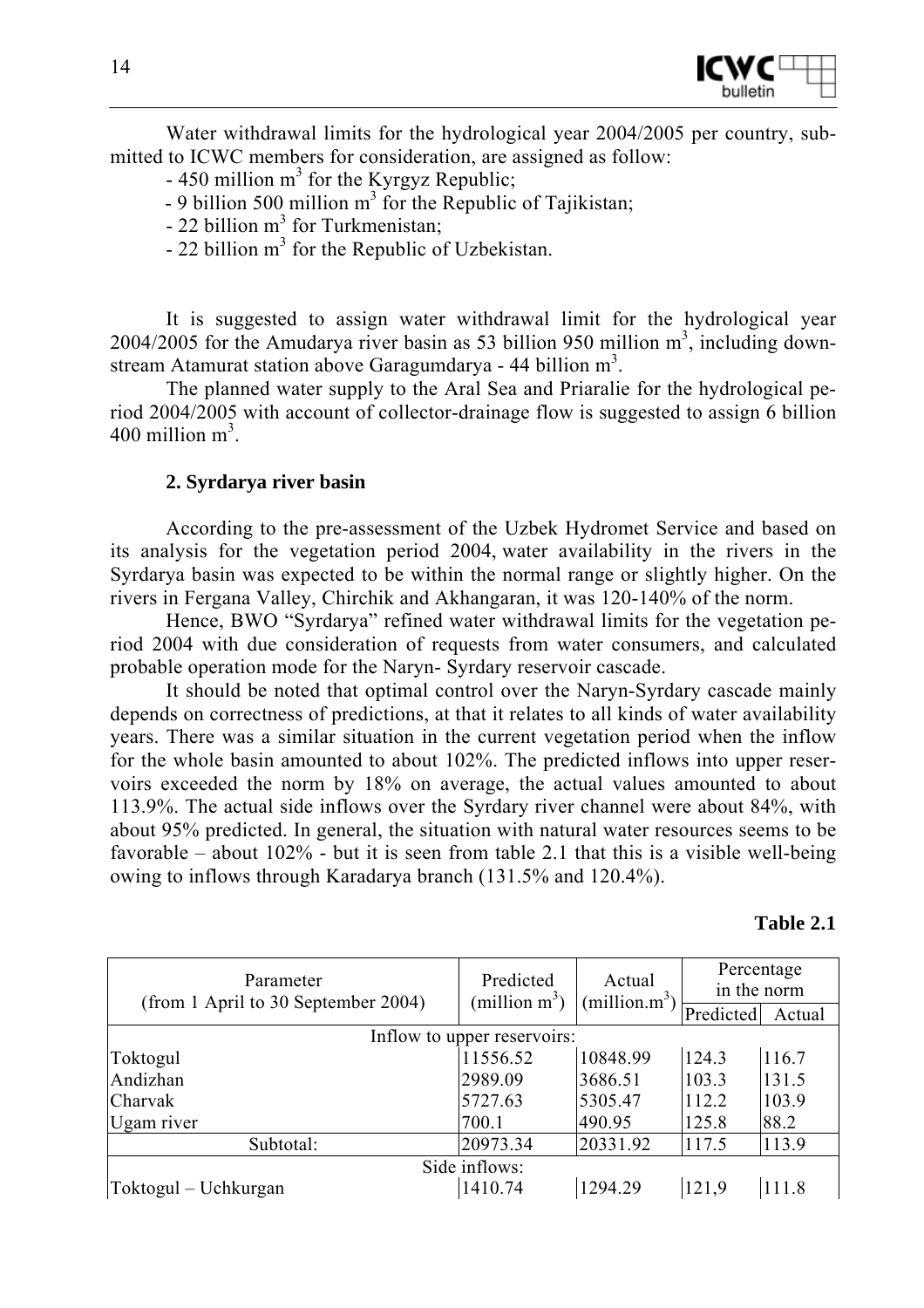

| Uchkurgan, Uchtepe-Kayrakkum                    | 2953.15  | 2289.53  | 82.3  | 63.8  |
|-------------------------------------------------|----------|----------|-------|-------|
| Andizhan-Uchtepe                                | 2623.44  | 2912.55  | 108.5 | 120.4 |
| Kayrakkum-Chardara                              | 3460.84  | 2590.36  | 108.8 | 81.4  |
| Gazalkent – Chinaz-Chirchik gauging sta-1822.19 |          | 873.78   | 153.6 | 57.0  |
| tion                                            |          |          |       |       |
| Subtotal:                                       | 11270.36 | 9960.51  | 94.9  | 83.9  |
| Total:                                          | 32243.70 | 30292.43 | 108.5 | 101.9 |

Below the analysis of some operation characteristics of the Naryn-Syrdarya reservoir cascade for the past vegetation period 2004 is given.

#### **Table 2.2**

|           | Reservoir volume (million $m^3$ ) | Against   |                  |                      |          |
|-----------|-----------------------------------|-----------|------------------|----------------------|----------|
| Reservoir | on 1 Apr.<br>2004                 |           | on 30 Sept. 2004 | on 30 Sept.<br>2003, | 2003     |
|           |                                   | predicted | actual           | actual               |          |
| Toktogul  | 14578.0                           | 19077.03  | 19188.00         | 19500.0              | $-312.0$ |
| Andizhan  | 1624.0                            | 1126.28   | 1253.24          | 1019.0               | 234.0    |
| Charvak   | 440.0                             | 1795.79   | 1204.60          | 1653.0               | $-449.0$ |
| Kayrakkum | 3438.0                            | 1172.84   | 2029.00          | 1755.0               | 274.0    |
| Chardara  | 4980.0                            | 1423.48   | 699.00           | 857.0                | $-158.0$ |
| TOTAL:    | 25060.0                           | 24595.42  | 24373.84         | 24784.0              | $-411.0$ |

#### **Table 2.3**

| Reservoir | Outflow (million $m^3$ )<br>on 30 Sept. 2004 |          |  |  |  |
|-----------|----------------------------------------------|----------|--|--|--|
|           | predicted                                    | actual   |  |  |  |
| Toktogul  | 7002.72                                      | 6236.00  |  |  |  |
| Andizhan  | 3475.87                                      | 4036.03  |  |  |  |
| Charvak   | 4354.13                                      | 4611.42  |  |  |  |
| Kayrakkum | 10361.52                                     | 10272.19 |  |  |  |
| Chardara  | 10860.48                                     | 9375.26  |  |  |  |
| TOTAL:    | 36054.72                                     | 34530.9  |  |  |  |

The inflow into the Toktogul reservoir amounted to 116.7%, at that the outflow for the entire vegetation period was 89.0%, and, as a result, water accumulation in the reservoir bowl amounted to 19188 million  $m^3$ .

The outflow from the Kayrakkum reservoir in the period from June to August reduced on average by 10–18% of the value recommended by BWO "Syrdarya" and approved at the ICWC meeting, due to which the water volume in the reservoir bowl at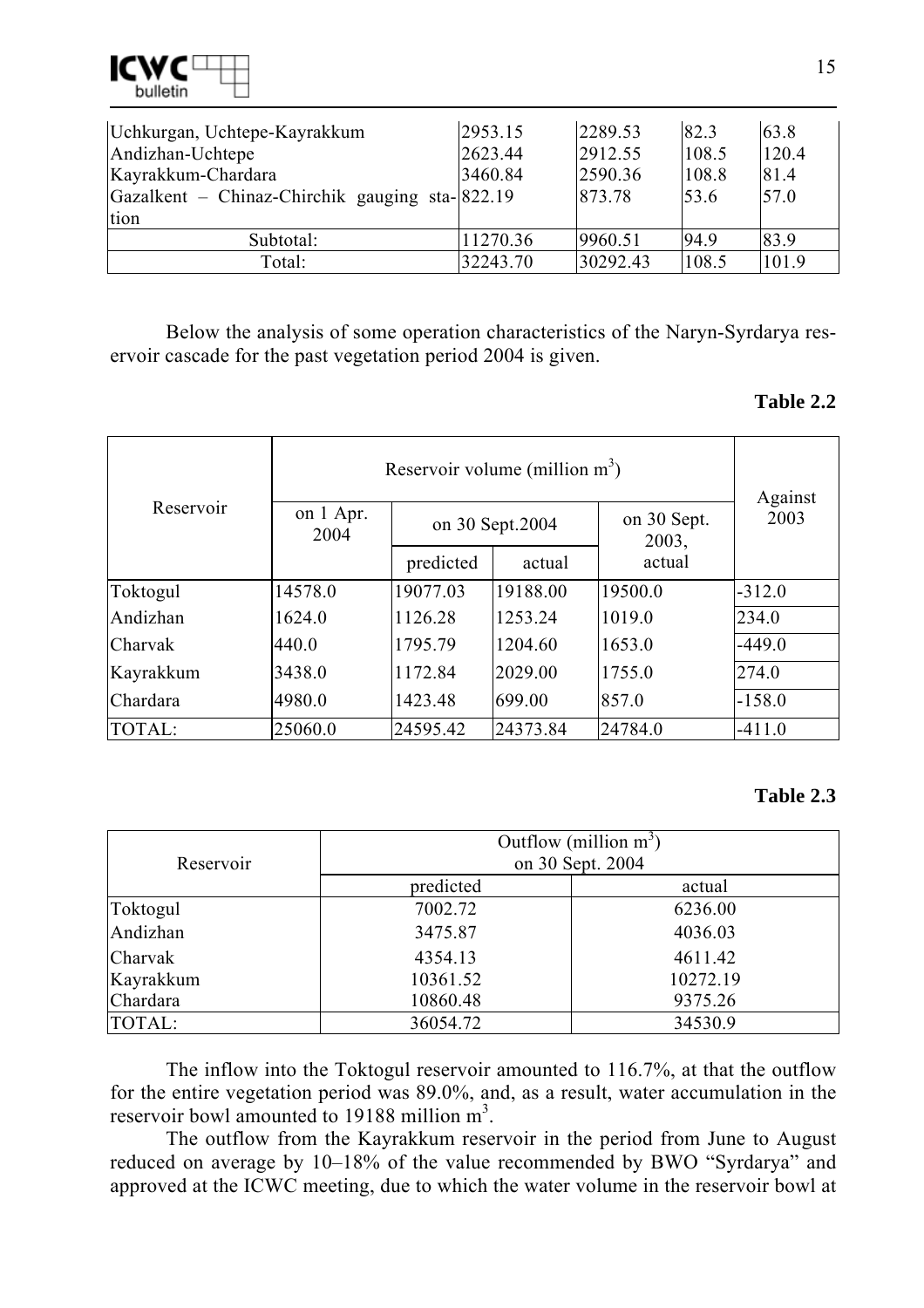

the end of the vegetation period amounted to 2029 million  $m<sup>3</sup>$  and exceeded the recommended values by 274 million  $m^3$ .

By the beginning of autumn-winter period, the situation in the Toktogul and Kayrakkum reservoirs complicated the situation in the Syrdarya river lowlands and Chardara reservoir, thus causing again the same situation as in the previous nonvegetation period 2003/2004. However, it should be noted that water accumulated at the end of the vegetation period in the reservoirs in the basin was less by 411 million m<sup>3</sup> than at the same time in 2003.

#### **Table 2.4**

| Reach, water user country | Water withdrawal limit<br>(million $m^3$ ) | Actual water withdrawall<br>(million $m^3$ ) | Percentage |
|---------------------------|--------------------------------------------|----------------------------------------------|------------|
|                           | Toktogul – Uchkurgan hydroscheme           |                                              |            |
| Kyrgyzstan                | 161.66                                     | 117.84                                       | 72.89      |
| Tajikistan                | 236.56                                     | 234.90                                       | 99.30      |
| Uzbekistan                | 3634.74                                    | 2916.7                                       | 80.24      |
|                           | Uchkurgan – Kayrakkum hydroscheme          |                                              |            |
| Kyrgyzstan                | 84.83                                      | 47.05                                        | 55.46      |
| Tajikistan                | 448.77                                     |                                              | 117.67     |
| Uzbekistan<br>543.63      |                                            | 695.66                                       | 127.9      |
|                           | Kayrakkum hydroscheme - Chardara reservoir |                                              |            |
| Kazakhstan                | 725.76                                     | 640.92                                       | 88.3       |
| Tajikistan                | 1219.68                                    | 1014.18                                      | 83.1       |
| Uzbekistan                | 4708.97                                    | 5094.93                                      | 108.2      |
|                           | Total BWO zone                             |                                              |            |
| Kazakhstan                | 725.76                                     | 640.92                                       | 88.3       |
| Kyrgyzstan                | 246.49                                     | 164.89                                       | 66.9       |
| Tajikistan                | 1905.01                                    | 1777.18                                      | 93.3       |
| Uzbekistan                | 8887.33                                    | 8707.34                                      | 97.9       |

#### **Water supply per Syrdarya river reach on 30 September 2004**

Favorable water availability in the whole basin in the vegetation period 2004 resulted in reduction in actual water withdrawals by 10-20% on average.

#### **Table 2.5**

## **Data on actual water withdrawals in the vegetation on 30 September 2004**

| Tajikistan                |                                                             |                                           |                       |
|---------------------------|-------------------------------------------------------------|-------------------------------------------|-----------------------|
| Kazakh Mater user country | .1m1†<br>$^{\prime}$ m <sup>3</sup><br>m/I <del>ti</del> nn | Actual water withdrawal<br>mPHKm<br>. 4n- | , , , ,<br>Pergentage |
| ∿ιγ <u>η ι</u> γα∏αι)     | 246.49                                                      | $\sqrt{24}$ Q $\alpha$                    | 66.S                  |
| $\mathbf{xy}$ is y zo tan |                                                             | 104.OY                                    |                       |
| <b>Uzbekistan</b>         | 8887.33                                                     | 870734                                    | 97.9                  |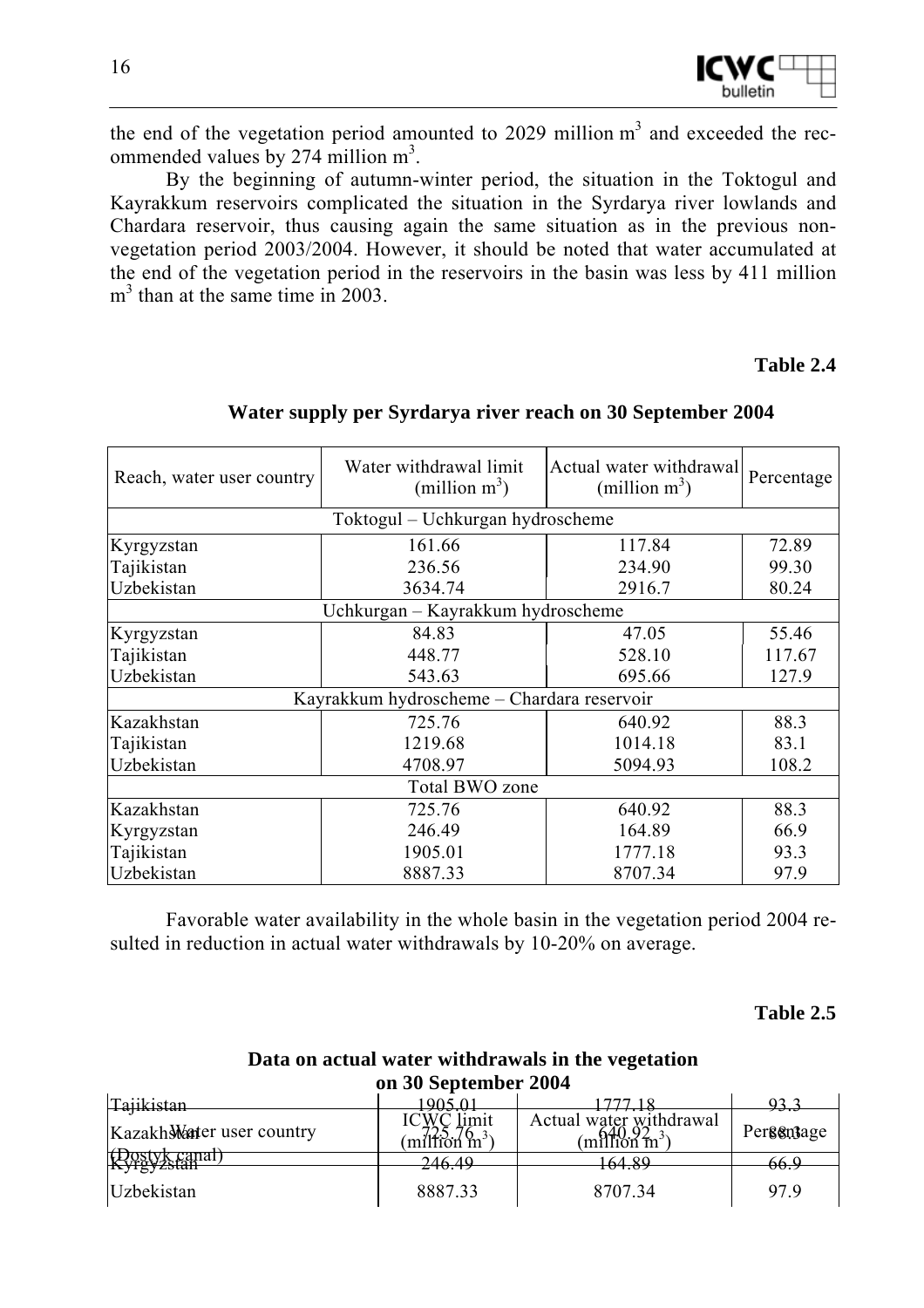The negative factor in the current vegetation period was reduction in water supply to the Aral Sea and Priaralie by average 20% and underestimated inflow into the Chardara reservoir.

#### **Table 2.6**

| Parameter                          | Planned<br>(million $m^3$ ) | Actual<br>(million $m^3$ ) |
|------------------------------------|-----------------------------|----------------------------|
| Supply to the Aral Sea             | 5258.33                     | 4397.61                    |
| Release to the Arnasay depression  | 259.20                      | 471.57                     |
| Inflow into the Chardara reservoir | 9439.77                     | 6711.41                    |

Based on the results of the last vegetation period, one may note as follows:

1. Clear-cut organization of crop irrigation largely depends on correct and precise information and reference gauging stations. Thereupon, the organization of metering at all gauging stations can raise the reliability of information on water discharges.

2. The reduction in actual water withdrawals against the limits is due to favorable water availability in vegetation period and inflow from local sources.

3. The outflow from the Toktogul reservoir amounted to 89% against the planned value; as a result, up to 19188 million  $m<sup>3</sup>$  of water accumulated in the bowl.

4. The water supply to the Aral Sea amounted to  $4397.61$  million m<sup>3</sup> under the value planned 5258.33 million  $m^3$ . 471.57 million  $m^3$  of water was released into the Arnasay depression.

5. The reduction in the outflow from the Kayrakkum reservoir led to accumulation of up to 2029 million  $m<sup>3</sup>$  of water in its bowl by the end of vegetation period. The inflow into the Chardara reservoir amounted to  $6711.41$  million  $m<sup>3</sup>$  against planned 9439,77 million  $m<sup>3</sup>$ , this aggravated the situation in the Syrdarya river lowlands in the autumn-winter period 2004/2005.

# **BRIEF INFORMATION OF BWO "AMUDARYA" ON THE RESULTS FOR 5 MONTHS DURING THE NON-VEGETATION PERIOD 2004/2005 IN THE AMUDARYA RIVER BASIN BY 1 MARCH 2005<sup>2</sup>**

As predicted by the Uzbek Hydromet Service, water availability in cross-section Kerki above Garagumdarya in the non-vegetation period 2004/2005 is expected to be within or about the normal range.

By 1 March 2005, actual water availability in cross-section Atamurat above the Garagumdarya in the Amudarya river basin for the non-vegetation period amounted to  $92.3\%$  of the norm. Under the norm set 12.006 km<sup>3</sup>, the actual value amounted to 11.079  $\text{km}^3$  (the last year it was 11 billion 989 million  $\text{m}^3$  or 99.3% of the norm).

 $\overline{a^2}$  Information on the 1<sup>st</sup> matter at the ICWC meeting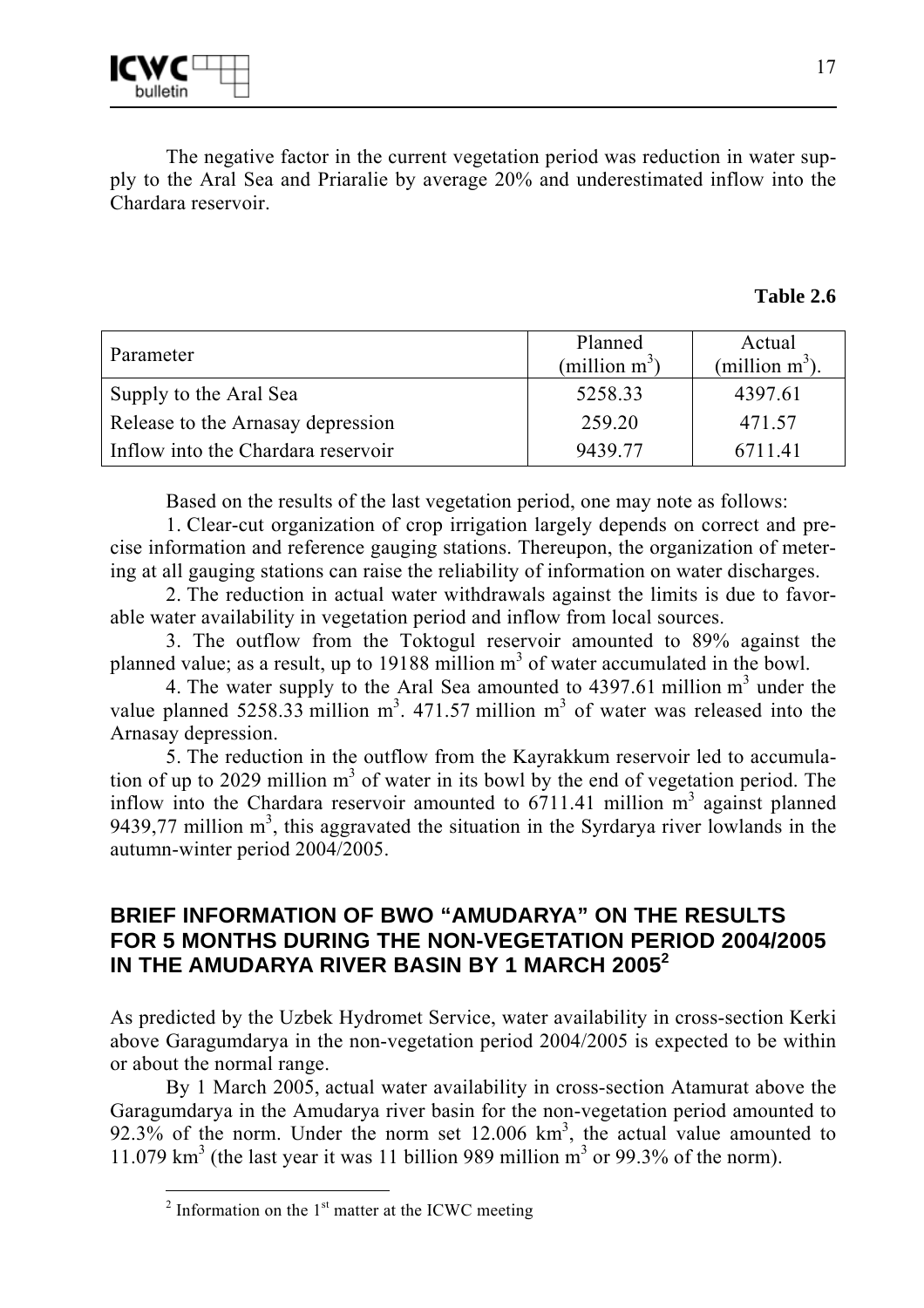

BWO "Amudarya" refined the alternative operation mode of TMW for the nonvegetation period under 97.4% water availability with average flow expected 18.4 km<sup>3</sup> in cross-section Atamurat above Garagumdarya.

As well, BWO "Amudarya" together with United Control Center "Energy" developed an operation mode of the Nurek reservoir for the non-vegetation period 2004/2005.

Keeping in mind the adopted calculated water availability for the non-vegetation period in cross-section Atamurat above Garagumdarya, water withdrawal limits, available water resources in reservoirs, water supply to the Aral and Priaralie for the nonvegetation period with account of collector-drainage flows, we suggest determining the actual level of the past year as  $2100$  million m<sup>3</sup>.

The use of the revised water withdrawal limits over 5 months in the current nonvegetation period per country was as follows:

- in the whole basin, the assigned water withdrawal limit was used to 90.4%, and the actual value amounted to 10 billion 84 million  $m<sup>3</sup>$ , with the limit set 11 billion 151 million  $m^3$ ;

- The Republic of Tajikistan used the assigned water withdrawal limit to 69.5%, and the actual use amounted to 1 billion  $565$  million  $m<sup>3</sup>$  with the limit set 2 billion 253 million  $m^3$ ;

- Turkmenistan used the revised water withdrawal limit to 94%, and the actual use amounted to 4 billion 601 million  $m^3$  with the limit set 4 billion 896 million  $m^3$ ,

- The Republic of Uzbekistan used the revised water withdrawal limit to 97.8%, and the actual use amounted to 3 billion  $678$  million  $m<sup>3</sup>$  with the limit set 3 billion 762 million  $m^3$ .

The use of the assigned water withdrawal limits per river reach was as follow:

1. Upstream – 72.4%, including Tajikistan – 69.5%, Uzbekistan - 100%.

2. Midstream – 93.9%, including Uzbekistan – 96.2%, Turkmenistan – 92.6%.

3. Downstream – 100%, including Uzbekistan - 100%, Turkmenistan - 100%.

Water availability for the three major downstream water users over the reporting period was as follows:

1. Dashoguz province – 100%

2. Karakalpakstan – 100%

3. Khorezm province – 100%.

Taking into account the prior results of the vegetation period, BWO "Amudarya" agreed with each of the water user countries in the basin on water withdrawal limits for the non-vegetation period 2004/2005.

The planned water supply to the Aral Sea and Priaralie for 5 months of the nonvegetation period was performed to 139.1%; actually 2435 million  $m<sup>3</sup>$  of water was supplied with  $1750$  million m<sup>3</sup> planned, against 1382 million m<sup>3</sup> last year.

In early January 2005, the water volume in the Nurek reservoir amounted to 8699 million  $m<sup>3</sup>$  with 8380 million  $m<sup>3</sup>$  planned; on 1 March 2005 the actual value amounted to 6427 million  $m^3$ , while at the same time last year it was 6562 million  $m^3$ .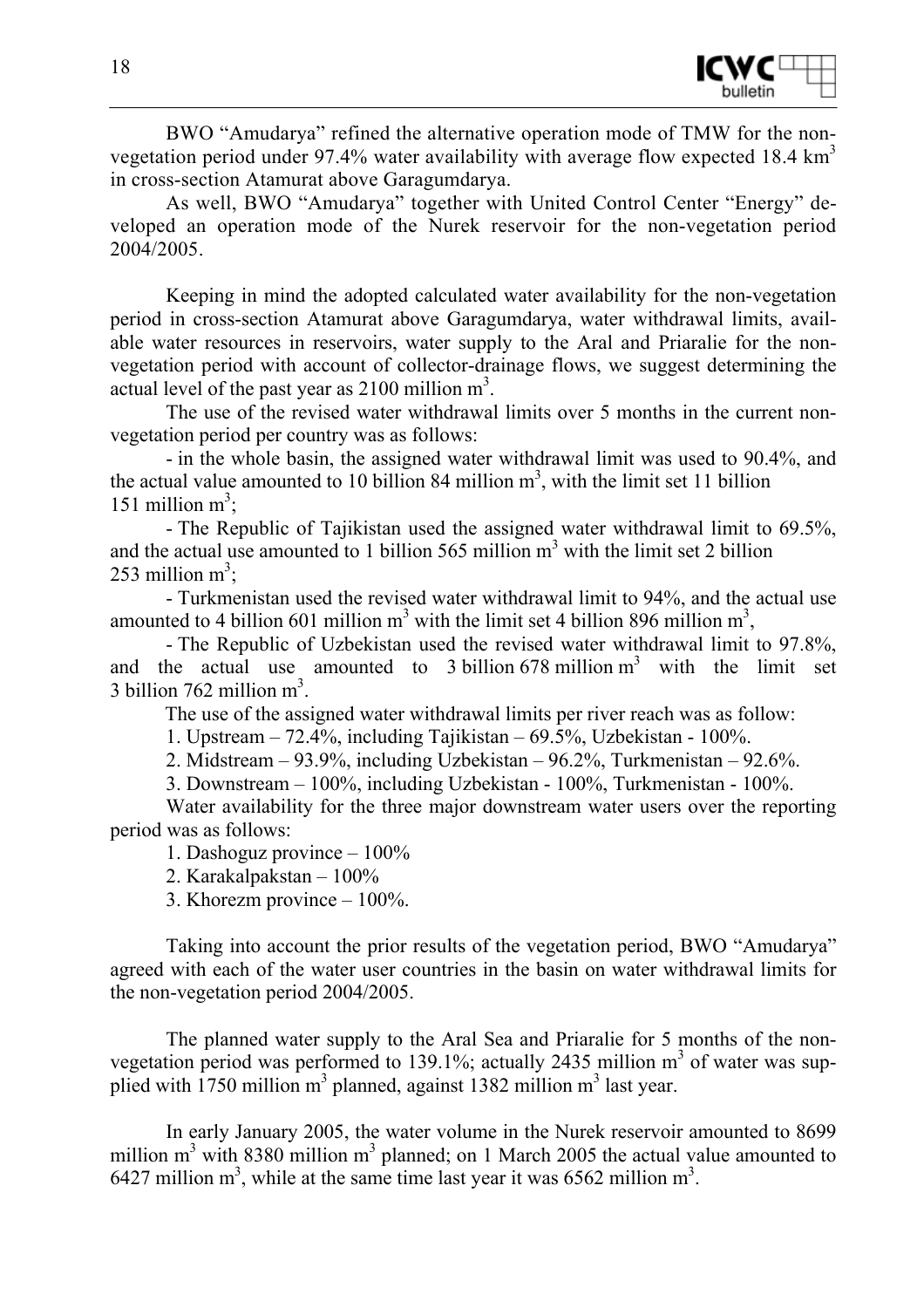

Owing to high inflow in the current period, by 1 January 2005 the water volume in the Tuyamuyun reservoir was retained at the level of 5334 million  $m<sup>3</sup>$  (last year it was 5630 million  $m<sup>3</sup>$ ). On 1 March 2005, the water volume in the Tuyamuyun reservoir amounted to 5 385 million  $m^3$ , last year it was 5132 million  $m^3$ .

In general, the reporting non-vegetation period passed well enough in spite of the fact that in January–February in the Amudarya river lowlands there were extremely tense ice conditions, which successfully finished on 2 March 2005.

Analysis of the use of the assigned water withdrawal limits for the non-vegetation period 2004/2005 in the Amudarya river basin by 1 March 2005 (million  $m<sup>3</sup>$ )

| Name                                                                     | Limit for the<br>entire period | 5<br>Limit for<br>months | imit for 5<br>Revised<br>${\rm months}$            | Actual value<br>for 5 months                     | Percentage in<br>yearly limit | Percentage in<br>assigned limit | Percentage in<br>revised limit                 |
|--------------------------------------------------------------------------|--------------------------------|--------------------------|----------------------------------------------------|--------------------------------------------------|-------------------------------|---------------------------------|------------------------------------------------|
| Kyrgyz Republic                                                          | $\boldsymbol{0}$               | $\mathbf{0}$             | $\boldsymbol{0}$                                   | $\boldsymbol{0}$                                 |                               |                                 |                                                |
| <b>River Upstream Department</b>                                         | 3233                           | $\overline{4}$           | 2488.7 2493.2<br>1                                 | 1805.<br>54<br>1565.                             |                               |                                 | 55.872.572.4                                   |
| Republic of Tajikistan                                                   | 2863                           | 2252.7 2252.7            |                                                    | $\mathbf{1}$                                     |                               |                                 | 54.7 69.5 69.5<br>65.0 101. 100.               |
| Surkhandarya province                                                    | 370                            | 236.1                    | $240.48$ 240.5                                     |                                                  |                               | 9                               | $\theta$                                       |
| Water withdrawals from the Amudarya river up to Kerki<br>gauging station | 12480<br>.0                    |                          | 8686.1 8658.2                                      | 8278.<br>$\tau$                                  |                               |                                 | [66.3]95.3]95.6                                |
| Republic of Uzbekistan, total:                                           |                                |                          | 5980 3960.2 3761.9                                 | 3677.<br>$\overline{7}$                          |                               |                                 | 92.9 61.5 97.8                                 |
| a) Water withdrawals in river midstream                                  |                                |                          |                                                    |                                                  |                               |                                 |                                                |
| Karshi main canal                                                        |                                | 1700 1340.9 1340.9       |                                                    | 1257. 74.0 5.5 93.8<br>65<br>852.8 55.2 4.7 99.9 |                               |                                 |                                                |
| Amu-Bukhara main canal                                                   | 1545                           | 1169.8 853.5             |                                                    | 61<br>2110.                                      |                               |                                 |                                                |
| Subtotal midstream:                                                      |                                |                          | 3245 2510.7 2194.4 51                              |                                                  |                               |                                 | 65.0 2.6 96.2                                  |
| b) Water withdrawals in river downstream                                 |                                |                          |                                                    |                                                  |                               |                                 |                                                |
| Khorezm province                                                         | 1235                           | 611.6                    | 379.83 379.8<br>8                                  | 44<br>1187.                                      | 30.8 5.0                      |                                 | 100.<br>$\overline{0}$<br>100.                 |
| Karakalpakstan                                                           | 1500                           | 837.9                    | 1187.7                                             | $\overline{3}$<br>1567.                          | 79.2                          | 9.4                             | $\theta$<br>100.                               |
| Subtotal downstream:                                                     | 2735                           |                          | 1449.5 1567.5                                      | 14<br>4601.                                      | 57.3                          | 4.0                             | $\theta$                                       |
| Turkmenistan, total:                                                     |                                |                          | 6500 4725.9 4896.3                                 | $\boldsymbol{0}$                                 |                               |                                 | $97.4$ 2.1 $94.0$                              |
| a) Water withdrawals in river midstream                                  |                                |                          |                                                    |                                                  |                               |                                 |                                                |
| Garagumdarya                                                             |                                |                          | 3810 3067.2 3119.9<br>871.74 724.3                 | 2972.<br>-12                                     |                               |                                 | 96.9 78.0 95.3                                 |
| Lebab province                                                           | 1290                           | 871.7                    | 7<br>3991.6 3696.                                  | 12                                               |                               |                                 | $\left  83.1 \right  56.1 \left  83.1 \right $ |
| Subtotal midstream:<br>b) Water withdrawals in river downstream          |                                | 5100 3938.9              | $7 \quad \blacksquare$                             |                                                  |                               |                                 | 43 93.8 72.5 92.6                              |
| Dashoguz province                                                        |                                |                          | 1400   787.0   904.60   904.6   114.   64.6   100. |                                                  |                               |                                 |                                                |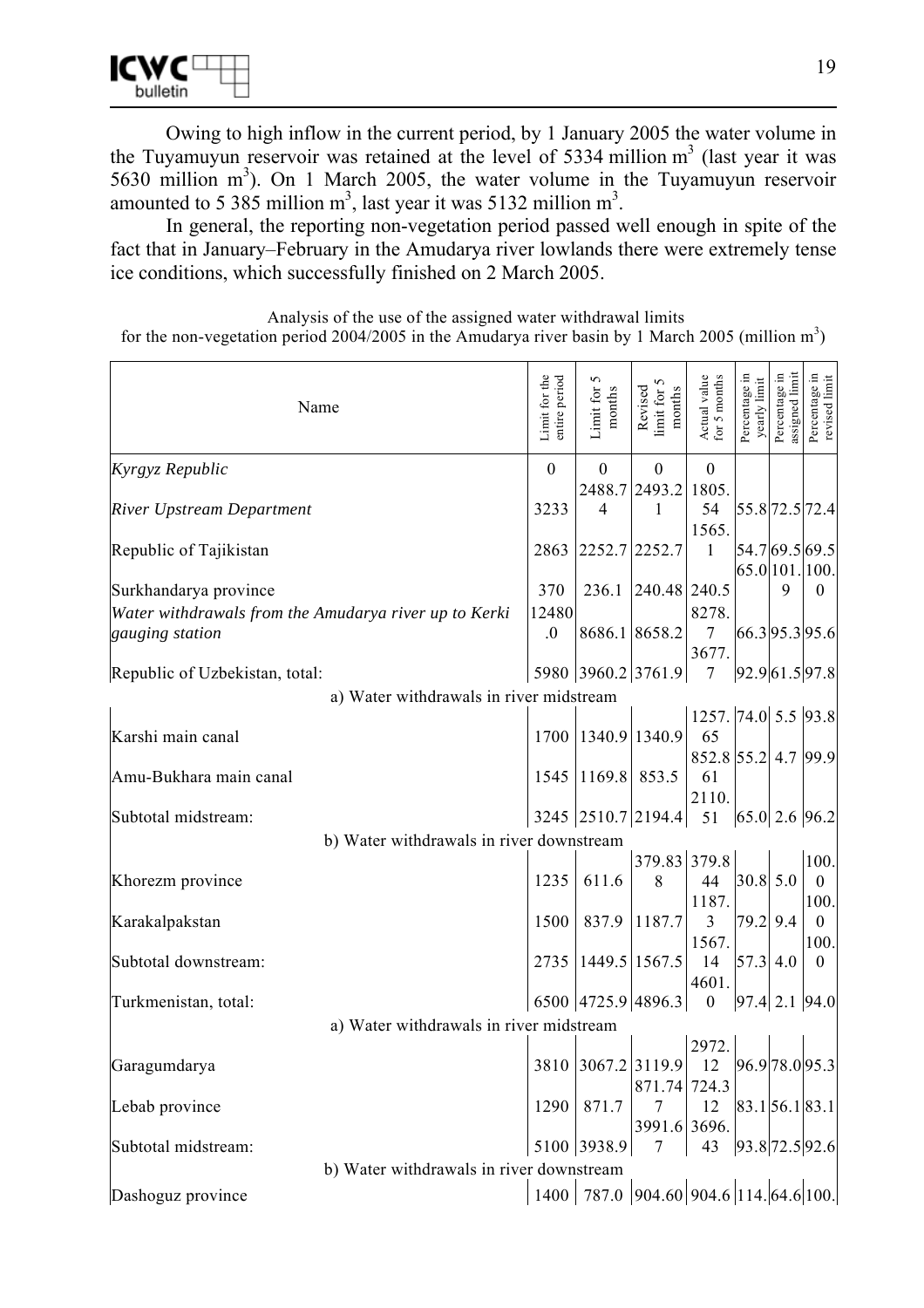|                                                      |       |                | $\mathbf{1}$        | 01                   | 9              |                | $\boldsymbol{0}$ |
|------------------------------------------------------|-------|----------------|---------------------|----------------------|----------------|----------------|------------------|
|                                                      |       |                | 11174. 11151. 10084 |                      |                |                |                  |
| Total basin                                          | 15713 | 89             | 37                  | $\cdot$ 2            |                | 90.2 64.2 90.4 |                  |
| including: River Upstream Department                 |       |                |                     |                      |                |                |                  |
|                                                      |       |                | 2488.7 2493.2 1805. |                      |                |                | 72.4             |
| Upstream                                             | 3233  | $\overline{4}$ |                     | 54                   |                | 72.5 55.8      |                  |
|                                                      |       |                | 6449.6 6186.0 5806. |                      |                |                | 93.9             |
| Midstream                                            | 8345  | $\overline{4}$ | 2                   | 94                   | 90.0 69.6      |                |                  |
|                                                      |       |                | 2472.1 2471. 110.   |                      |                |                | 100.             |
| Downstream                                           |       | 4135 2236.5    | $\overline{4}$      | 74                   | 5              | 59.8           | $\theta$         |
|                                                      |       |                | 2472.1 2471. 110.   |                      |                |                | 100.             |
| Summary water withdrawals in Amudarya river lowlands | 4135  | 2236.5         | $\overline{4}$      | 74                   | 5              | 59.8           | $\theta$         |
|                                                      |       |                | 379.83 379.8        |                      |                |                | 100.             |
| Khorezm province                                     | 1235  | 611.6          | 8                   | 44                   |                | 62.130.8       | $\overline{0}$   |
|                                                      |       | 837.90         |                     | 1187. 141.           |                |                | 100.             |
| Karakalpakstan                                       | 1500  | $\overline{2}$ | 1187.7              | 3                    | $\overline{7}$ | 79.2           | $\Omega$         |
|                                                      |       |                | 904.60 904.6 114.   |                      |                |                | 100.             |
| Dashoguz province                                    | 1400  | 787            | 1                   | 01                   | 9              | 64.6           | $\boldsymbol{0}$ |
| Summary sanitation flows                             | 800   | 715.4          | 715.4               | 695.1 97.2 86.9 97.2 |                |                |                  |
|                                                      |       |                |                     |                      | 101            |                | 101.             |
| Karakalpakstan                                       | 500   | 415.4          | 415.4               | 421.8                | 5              | 84.4           | $5\overline{)}$  |
|                                                      |       |                |                     |                      |                | 103. 103. 103. |                  |
| Dashoguz province                                    | 150   | 150            | 150                 | 155.3                | 5              | 5              | 5                |
| Khorezm province                                     | 150   | 150            | 150                 | 118.0 78.7 78.7 78.7 |                |                |                  |
| Water release to Priaralie lakes                     |       |                |                     | 599.7                |                |                |                  |
| Including the Republic of Kazakhstan                 |       |                |                     | 406.0                |                |                |                  |
| Dashoguz province                                    |       |                |                     | 193.7                |                |                |                  |
|                                                      |       |                |                     |                      |                |                |                  |

# **REPORT ON FINANCIAL-ECONOMIC ACTIVITIES OF BWO "AMUDARYA" IN 2004<sup>3</sup>**

## **I. In Uzbekistan**

Costs to carry out operational measures in 2004 actually amounted to 1575390 thousand sums. They included:

- 216575 th. sums for salary and assignments;

- 467409 th. sums for maintenance of waterworks facilities;

- 417998 th. sums for carrying out protection, regulation and flood control measures and for mechanical cleaning of canals;

- 73817 th. sums for purchasing permanent capital assets;

- 399591 th. sums for other operational measures.

Fulfillment of the cost estimate amounts to 105%.

In 2004 funds were not allocated for capital investments.

## **II. In Turkmenistan**

 $\frac{3}{3}$  Information on the  $2^{nd}$  matter on the agenda of the ICWC meeting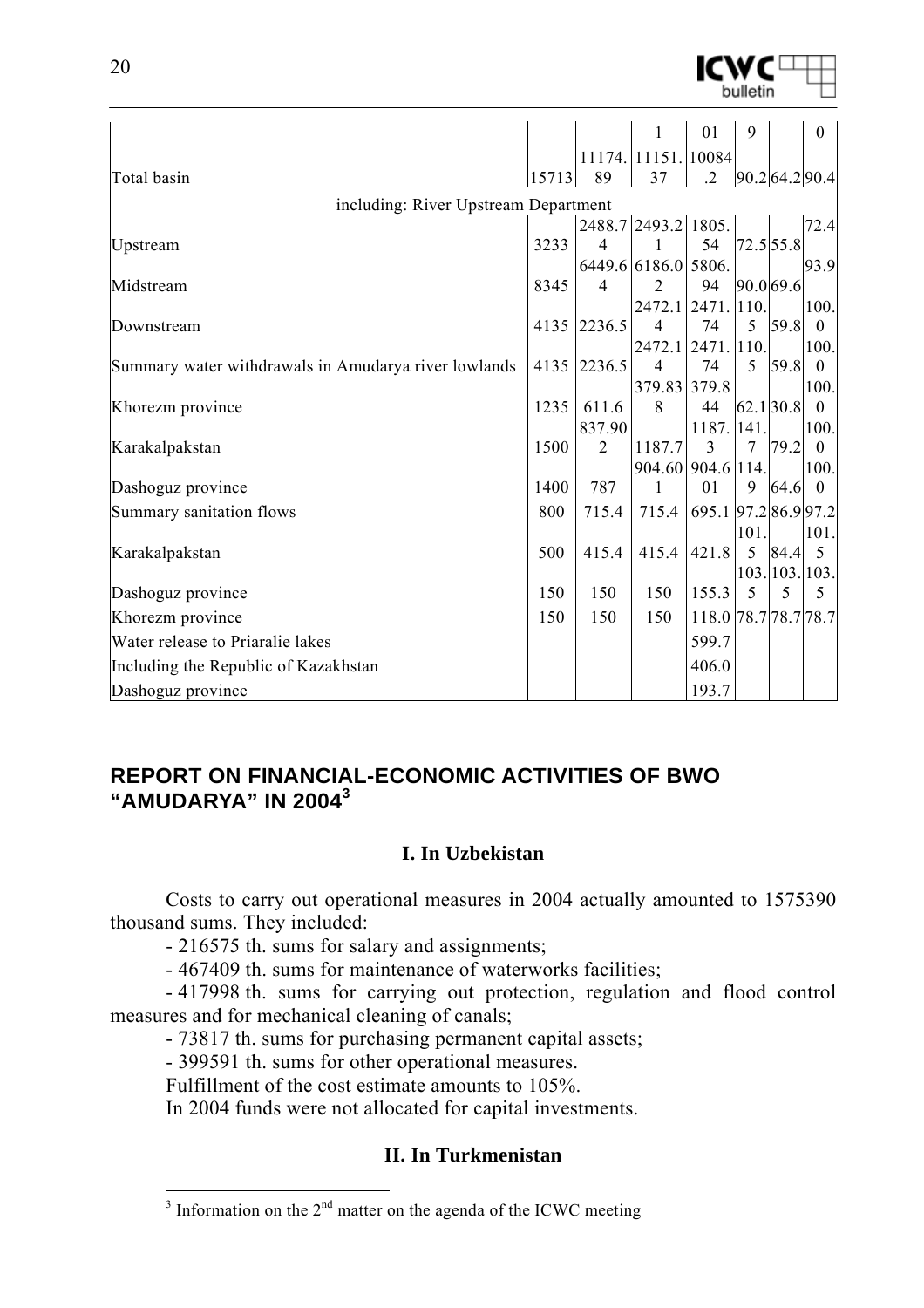

Costs to carry out operational measures in 2004 actually amounted to 10064 million manat. They included:

- 5746 million manat for carrying out operation;
- 2210 million manat for carrying out contract work;
- 2108 million manat for discharging credit indebtedness for 2003.

Owing to the facing difficulties with unimpeded, duty-free passing of the personnel, necessary material and technical resources, construction technology and transport facilities through the customs stations of Turkmenistan and Uzbekistan, the scope of the contract work largely reduced. Thus, over 2004 the contract work was performed to 90%. In general, the cost estimate was fulfilled to 95%.

In 2004 the funds for capital investments were not allocated.

#### **III. In Tajikistan**

Costs to carry out operational measures in 2004 actually amounted to 92727 somoni. They included:

- 33819 somoni for operational budgetary activities and other costs;

- 58908 somoni for carrying out routine repair.

In general, the cost estimate for 2004 was fulfilled to 53%.

Because of insufficient funding, routine and overhaul repair of water facilities and schemes stipulated in the cost estimate were not carried out in full.

The funds for capital investments were not allocated.

#### **IV. Structure and personnel**

Basin Water Organization "Amudarya" is a branch of the Interstate Commission for Water Coordination (ICWC) in Central Asia.

BWO "Amudarya" fulfills the above-mentioned tasks at the local level through its territorial departments:

- River Upstream Department of BWO "Amudarya" in Kurgan-Tyube town, Tajikistan;

- River Midstream Department of BWO "Amudarya" in Turkmenabat town, Turkmenistan;

- Department for Interstate Amudarya Irrigation Canals (UPRADIK) in Urgench town, Uzbekistan;

- River Downstream Department of BWO "Amudarya" in Takhiatash town, Karakalpakstan.

The personnel of the Organization are comprised of 797 employees (1 January 2005).

The structure of the Basin Water Organization "Amudarya" consists of 9 organizations. These are:

- 6 budget-funded organizations with total personnel amounting to 731 employees,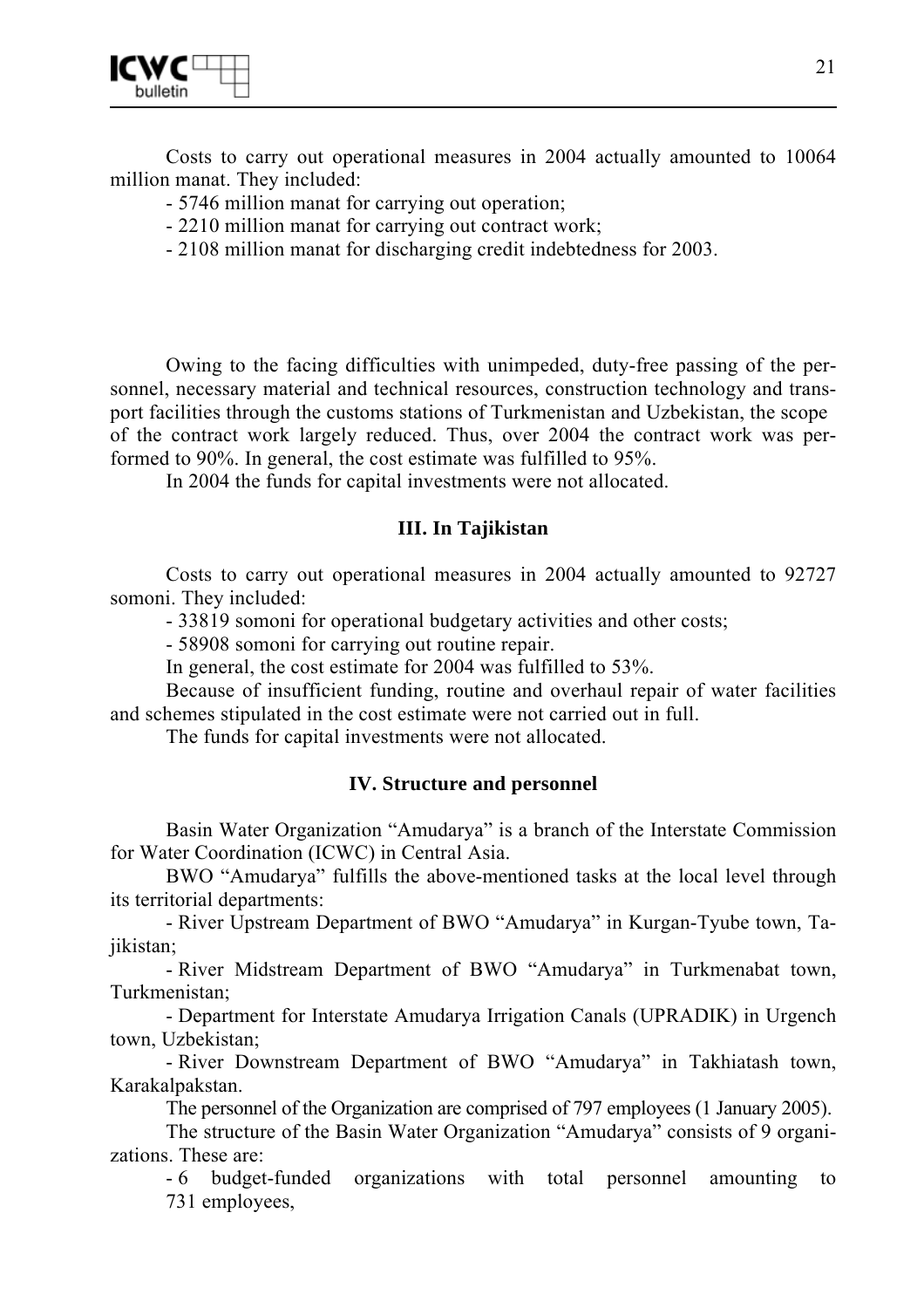

- 3 self-sustained organizations with total personnel amounting to 66 employees. The ratio of personnel employed in BWO "Amudarya" among the countries is as follow:

|                        | Total | including in operation work |
|------------------------|-------|-----------------------------|
| Republic of Tajikistan | 78    |                             |
| Republic of Uzbekistan | 510   | 468                         |
| Turkmenistan           | 209   | 185                         |
| <b>Total</b>           | 797   | 731                         |

# **REPORT ON FINANCIAL-ECONOMIC ACTIVITIES OF BWO "SYRDARYA" IN 2004<sup>4</sup>**

The activities of Basin Water Organization (BWO) "Syrdarya" are determined in the Agreement between Kazakhstan, Kyrgyzstan, Tajikistan, Uzbekistan and Turkmenistan on Cooperation in Interstate Water Resources Management, Use and Protection, adopted in Almaty on 18 February 1992. according to article 9 in this Agreement, BWO "Syrdarya" is an executive and interdepartmental controlling body of the Interstate Commission for Water Coordination on the territory of the Syrdarya river basin.

The BWO is located in Tashkent city and carries out water resources allocation in accordance with the approved limits of the ICWC directly through its waterworks departments.

BWO "Syrdarya" consists of the following structural units:

- Naryn-Karadarya Department for Waterworks and Canals in Kuyganyar town;

- Hunger Steppe Department for Waterworks and Dustlik Canal in Gulistan town;
- Upper Chirchik Department for Waterworks in Chirchik town;
- Charvak Reservoir Department in Charvak town;
- Uchkurgan mobile mechanized unit in Uchkurgan town;

- Andizhan self-supporting plot in Andizhan town.

Furthermore, the Hunger Steppe Department comprises self-supporting units:

a) Gulistan PMC in Gulistan town;

 $\overline{a}$ 

b) a subsidiary farm in Gulistan town.

The personnel at the budgetary branches of BWO "Syrdarya" consist of 782 employees, including managerial personnel amounting to 98.

In addition, the personnel at the four self-supporting enterprises consist of 119 people, including managerial personnel amounting to 33.

The total personnel of BWO "Syrdarya" amount to 901 people, including managerial personnel amounting to 131.

Basin Water Organization "Syrdarya" is maintained using the budgets of ICWC member states on terms of share holding adopted at the ICWC meeting in Almaty in 1992. With account of received water resources, the share of each ICWC member state should be as foillows:

 $4$  Information on the  $2<sup>nd</sup>$  matter on the agenda of the ICWC meeting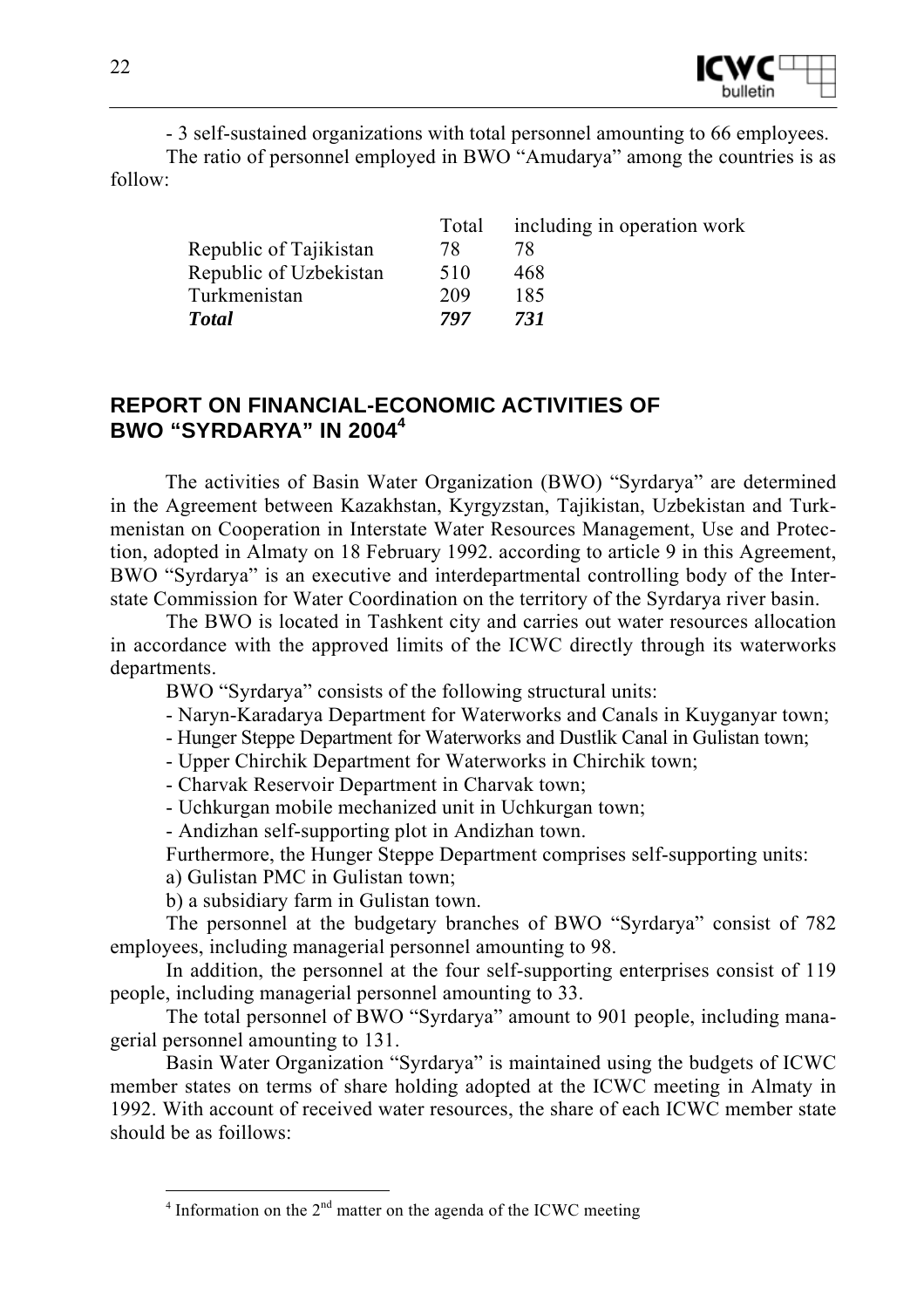

42 %

| <b>Total:</b>          | 100%     |
|------------------------|----------|
| Republic of Uzbekistan | 50.5 %   |
| Republic of Tajikistan | $7\%$    |
| Kyrgyz Republic        | $0.5 \%$ |
| Republic of Kazakhstan |          |

The plan for funding operational needs of BWO "Syrdarya" and cost distribution per item per country for 2004 is given in the tables below:

| ۱<br>ш |  |
|--------|--|
|        |  |

|                        | In national currency |           | In thousand dol-<br>lars |               |            | <b>Share hold-</b><br>ing percent-<br>age |       |  |
|------------------------|----------------------|-----------|--------------------------|---------------|------------|-------------------------------------------|-------|--|
| Country                | Unit                 | Stated in | Actual                   | <b>Stated</b> | Actual     | $Es-$                                     | Actu- |  |
|                        |                      | the esti- | funding                  | in the        | funding by | tima-                                     | ally  |  |
|                        |                      | mate      | by 1 Oct.                | esti-         | 1 Oct.     | ted                                       | fun-  |  |
|                        |                      |           | 2004                     | mate          | 2004       |                                           | ded   |  |
| Republic of Uzbekistan | th. sum              | 1098827   | 808484                   | 1051          | 773        | 72.8                                      | 53.5  |  |
| Republic of Kazakhstan | th. tenge            | 53000     | 44175                    | 386           | 322        | 26.7                                      | 22.3  |  |
| Republic of Tajikistan | somon <sub>1</sub>   | 21795     | 14324                    |               | 5          | 0.5                                       | 0.4   |  |
| Kyrgyz Republic        | th. som              |           |                          |               |            |                                           |       |  |
| <b>Total</b>           |                      |           |                          | 1444          | 1100       | 100                                       | 76.2  |  |

#### **Table 2**

| Indicator                     | Uzbekistan (th. | Kazakhstan  | Tajikistan | Kyrgyzstan |
|-------------------------------|-----------------|-------------|------------|------------|
|                               | sum)            | (th. tenge) | (somoni)   | (th.som)   |
| Salary and equivalent pays    | 226699          | 8713        | 8250       |            |
| <b>Employer</b> assignments   | 69447           | 1830        | 2145       |            |
| Other costs                   | 802681          | 424577      | 11400      |            |
| Purchase of permanent capital | 90000           |             |            |            |
| assets                        |                 |             |            |            |
| Routine repair                | 293670          | 32148       | 2000       |            |
| Overhaul repair               | 105500          |             |            |            |
| Other operational costs       | 313511          | 10309       | 9400       |            |
| <b>Total</b>                  | 1098827         | 32148       | 21795      |            |

Financing the activities of BWO "Syrdarya" for normal functioning and maintenance of operational systems is insufficient.

The yearly financing for operational needs of BWO "Syrdarya" per item in percentage terms consists of these:

| 27%     |
|---------|
| 26.7%   |
| $9.6\%$ |
| 8.2%    |
|         |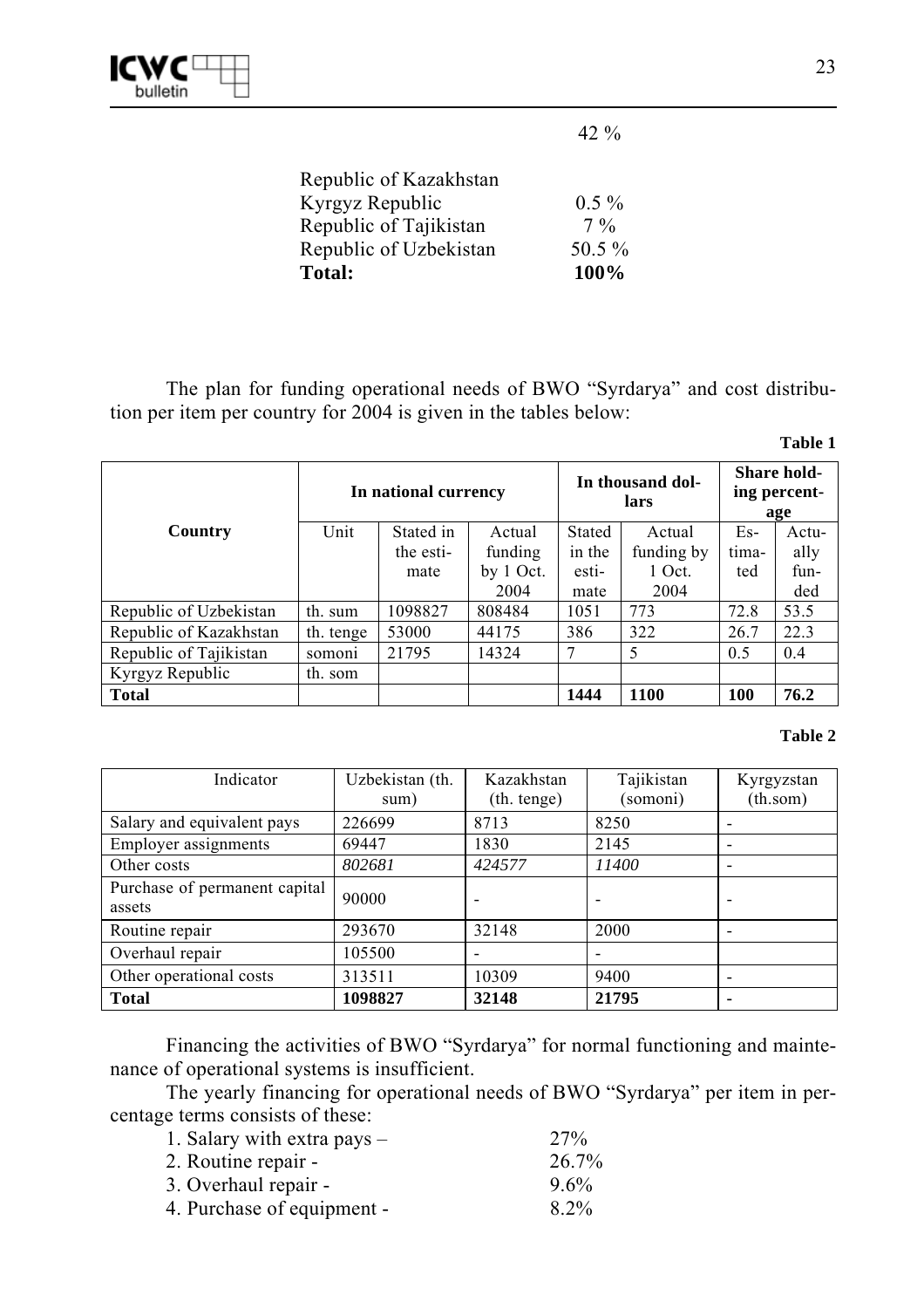

5. Other operational costs - 28.5%

The allocated funds only enable to keep interstate schemes and installations in a working condition and prevent emergency situations. Almost all the interstate schemes and installations work at full stretch. Today, over 60% of the capital assets of the BWO and its infrastructure are depreciated, and 50% of the basic infrastructure has served its time. Most of activities for keeping canals and facilities in a normal technical condition constitute routine and overhaul repair, funding of which should be increased at least by 2.5-3 times. Furthermore, the lack of funding does not make it pos

sible to renew machine-and-tractor fleet of production sub-units. This also affects the normal working of hysdraulic structures.

In 2004, BWO "Syrdarya" continued participation in the Project "Fergana Valley Canals and BWO Syrdarya Hydro Structures Automation" funded by the Swiss Agency for Development and Cooperation (SDC). In addition to earlier automated Uchkurgan and Kuyganyar hydroschemes in Fergana Valley, it is planned to install the SCADA system at the five hydraulic structures. They include: head water intake at Big Fergana Canal on Naryn river, Khakulabad splitter wall on the feeder canal, hydroscheme at DP 66 on the feeder canal with the headworks of the Big Andizhan Canal, headworks and escape structure at Akhunbabayev canal on the Syrdarya river.

By now, phase I of this project has been completed, during which BWO "Syrdarya" carried out repair and renewal operations at the mentioned facilities to prepare them for automation, and made up and submitted Terms of Reference for developing detail designs to the contractor. It is planned to begin construction and assembling operations in December 2004.

# **BASIC RESULTS OF THE ACTIVITIES OF THE SIC ICWC IN 2004**

In the reporting period, the SIC ICWC participated in preparation and holding of 3 meetings of the Interstate Commission for Water Coordination in Central Asia (38<sup>th</sup>) meeting, Ashkhabad, Turkmenistan, March 2004;  $39<sup>th</sup>$  meeting – Almaty, Kazakhstan, May 2004;  $40^{th}$  meeting – Cholpon-Ata, Kyrgyzstan, August 2004). The  $41^{st}$  meeting to be held in December in Dushanbe, Tajikistan was postponed for some reasons.

Appropriate decisions were made on all issues and set out in the minutes of the meetings. Control over fulfilling them was assigned to the SIC ICWC.

The main materials of meetings are published in the 'ICWC Bulletins' and ICWC Press-Releases' issued by the SIC ICWC.

In the field of regional cooperation, it is necessary to note the role of the SIC ICWC as a developer and coordinator of the ICWC scientific program for 2003-2005 "Problems of integrated management, rational use and protection of water resources in the Aral Sea basin", in the implementation of which national scientific-research institutes and design organizations of the basin countries are involved.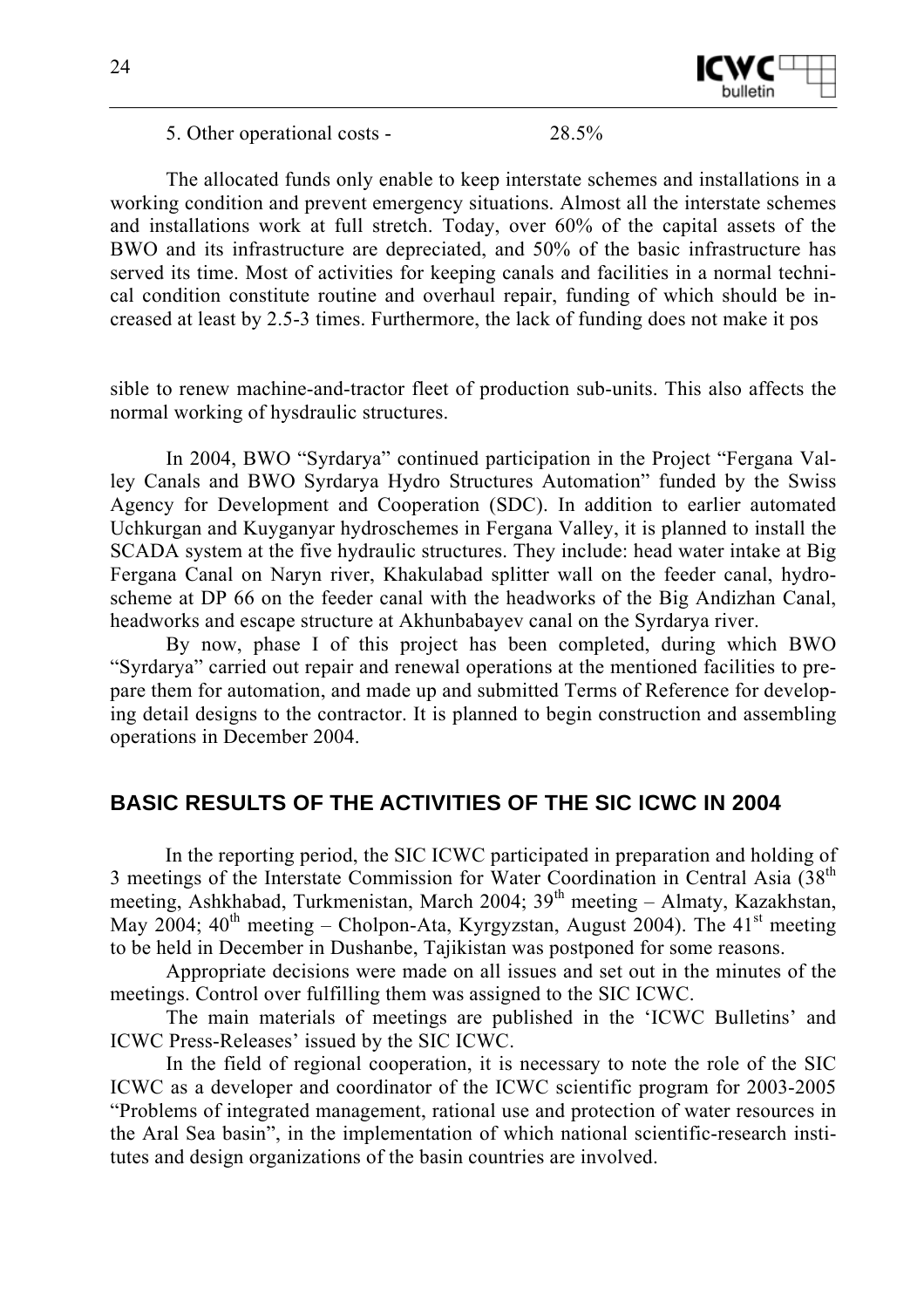

The Program is aimed at scientific basing of the ICWC policy for development of irrigation, water saving and conflict-free water resources management and protection in the Aral Sea basin.

The results of research activities are published in Annual Collections and serve as a basis for improving water management practices and developing proposals and recommendations.

The joint work of the SIC, research institutes and design organizations in the region also promotes the processes of inter-agency cooperation in the region, through active participation in the activities of interstate commissions, conferences, seminars, meetings on integrated water resources management in the Amudarya and Syrdarya river basins in the interests of hydropower, irrigation and the environment.

By forces of the SIC together with branch offices and sectoral research institutes in Central Asian countries, the population of the Regional Information System on Water and Land Resources Management as well as of the Bibliographic Database on the Aral Seas Basin Management is going on.

One should especially note the Central Asia Regional Water Information Base (CAREWIB) Project, which is mainly aimed at improving information supply to water and environmental sectors in Central Asian countries to raise the sustainability of development and partnership towards rational use of national natural resources.

The project activities are carried out in the five Central Asian states located in the Aral Sea basin. For implementing the project, national coordinators in all the countries and two basin coordinators (for Amudarya and Syrdarya river basins) are appointed.

The first priority task of the project is to create a regional web-portal with regularly updated information on water situation and environmental problems in Central Asia.

The portal is based on information of the SIC ICWC and other organizations in the region subordinate to the ICWC such as BWO "Amudarya", BWO "Syrdarya" , CMC ICWC, ICWC TC. It is planned to establish relationships with other information sources on water, energy and other natural resources in Central Asia, regional NGOs, and with political processes (SPECA, REAP, ENVSEC, etc.).

The second project assignment is to create an information system on water and land resources in the Aral Sea basin.

In the course of the project, a number of publications are regularly also issued and distributed to inform decision-makers, NGOs and the community.

For the first year of the CAREWIB Project, the following achievements were made:

A Portal for Water and Environmental Issues in Central Asia (www.cawater-info.net) consisting of 10 websites was established. Information support for the portal is provided by the SIC ICWC.

Portal sections are:

- Central Asian news digest of information materials
- Calendar of events
- Directory of water and environmental websites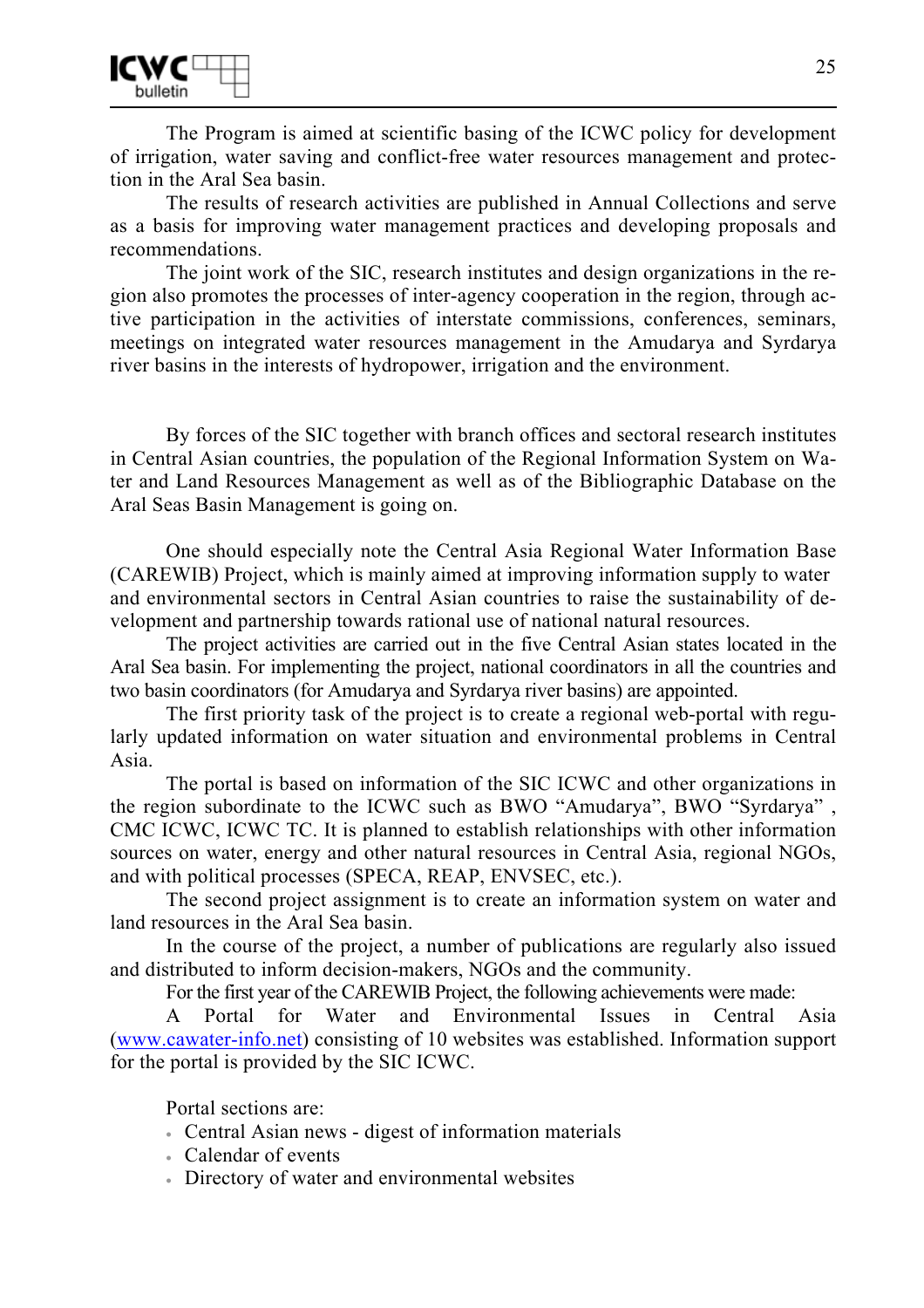

- Databases (on-line information of the Uzbek Hydromet; data on discharges in the Amudarya and Syrdarya river basins; database on addresses; database on projects implemented in Central Asia; database on the Aral Sea and so on)
- Knowledge base (electronic library, bibliographic database comprised of more than 2000 records)
- Virtual forum to discuss problems in the region
- Websites of the ICWC and its executive bodies SIC, TC and others
- Websites of the projects being implemented in the region, presenting the activities of ICWC organizations in directions of current importance to the region: IWRM, gender, climate change and so on.

Computer equipment was delivered to provincial water management organizations in the region.

Regular issuance and distribution of the CAWater-Info Newsletter (in Russian and English) along with the ICWC Press-Release was organized. It covers all renovations on the portal websites. Hardcopies of the newsletter are distributed among water organizations, ministries and agencies of Central Asia, as well as among embassies of foreign states accredited in Uzbekistan.

A first version of the information system on water and land resources in the Aral Sea basin was developed (Water, Power, Ecology, Climate, Land and Economics blocks)

- Online information of the Uzbek Hydromet is published every day on the website:
- Water discharges
- Water levels
- Reservoir operation mode
- Ten-day water discharges
- Reservoir water balances
- Channel water balances.

Thus, under the CAREWIB Project an information resource not having an analogue in Central Asia was formed in the Internet and is successfully functioning.

Great attention is given to the issue of advanced training on the basis of the ICWC Training Center with the support of the CIDA and other international organizations. The list of organized seminars is given below.

Representatives of the SIC in association with representatives from the countries in the region are keeping on the work on preparing and revising draft Intergovernmental Agreements on diverse aspects of the ICWC activities.

The SIC prepared proposals for a draft resolution on agriculture development in Uzbekistan, a draft Water Code of Uzbekistan, etc..

The development of measures in Central Asia towards the 4<sup>th</sup> World Water Forum was started.

On invitation of foreign partners, representatives of the SIC took part in international meetings and conferences.

In accordance with the "Provision", the SIC carries out information activities.

Joining the IPTRID International Information Network since 1993, the SIC receives information, translates, publishes and distributes it as information digests.

In 2004, periodical collections were prepared and published: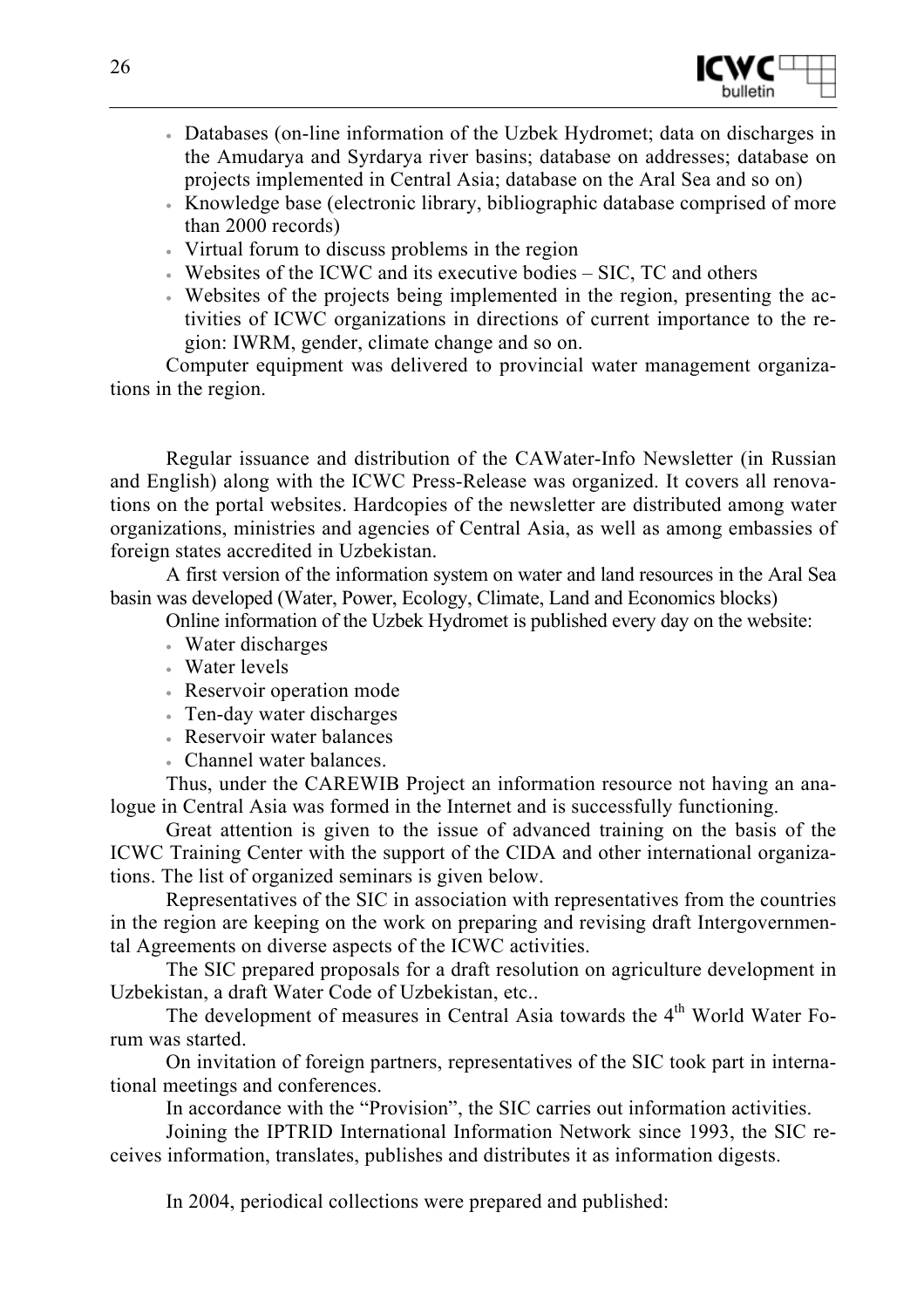

- "ICWC Bulletin" 4
- Collection of proceedings  $-1$
- Abstract review  $-4$
- Information digest  $-4$
- Law digest  $-2$
- "ICWC Press-Release" 40

In addition, these were prepared and published:

- Series "CAREWIB Project Publications"
- Series "Towards the  $4<sup>th</sup>$  World Water Forum" 2 editions
- Series of Bulletins published by the Information-Consulting Center for the European Union's Sixth Framework Program in Central Asia - 7 editions
- Series of the ICWC Training Center Publications 8 editions
- Collection "Drainage in the Aral Sea basin towards the strategy for sustainable development", 316 pp (based on the project materials)

#### **Events (conferences, seminars, etc.) in 2004**

The 3rd Annual Central Asian International Scientific-Practical Conference "Water Partnership in Central Asia" was confined to the 39<sup>th</sup> ICWC meeting in Almaty, Kazakhstan, 26-27 May 2004.

The aim of this conference was to present the results of a number of water projects being implemented in the countries of the region, and exchange views on most critical aspects of water resources management.

ICWC members, specialists from water management organizations in the countries of Central Asia and Caucasus, representatives from international organizations such as SDC, USAID, GWP, UNDP, ADB and others, guests from Slovenia, Switzerland, Denmark, Philippines, Sri Lanka took part in the conference.

Within the framework of the conference, sessions were held:

- integrated water resources management;
- information service for water partnership development and strengthening;
- women role in water resources management and use;
- drinking water supply and public health;
- as well as:

- a meeting of the GWP Regional Consultative Technical Committee of Central Asia and Caucasus;

- inauguration of a Kazakhstan Country Water Partnership.

Altogether over 200 people took part in the conference.

## **Seminars held in the ICWC Training Center, Tashkent**

1. Dialogue "Water – Energy – Climate", 12-14 January 2004

- 2. Training seminar on projects focused on problems in Priaralie, 15-16 January 2004
- 3. "Irrigated farming improvement", 9 13 February 2004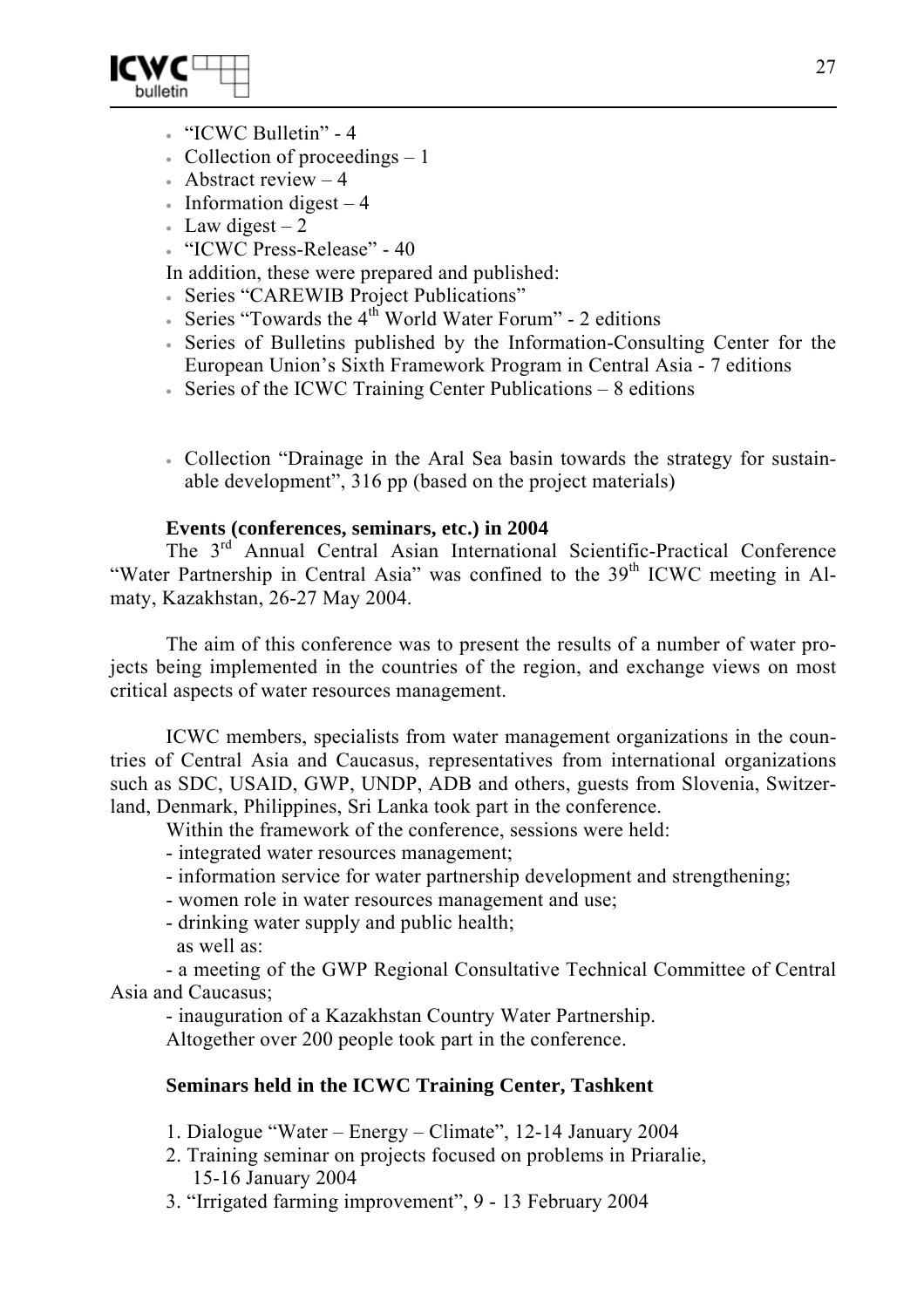

4. "Integrated water resources management", 16-19 February 2004

5. "Integrated water resources management", 23-29 February 2004

6. "On the way to strategy for sustainable irrigated farming through realizable investments in drainage, Aral Sea basin, Central Asia", 10-13 March 2004

7. Roundtable to coordinate activities on preparation of a strategic plan for IWRM principles implementation in Central Asia, 26-28 April 2004

8. "Environmental protection problems and tasks in Central Asia: water factor", 18-22 May 2004

9. Regional seminar on "Monitoring over safety of large hydraulic structures", 14-17 July 2004.

10. Seminar under the course "Internationally adopted accounting principles and approaches", 2-15 August 2004

11. "Integrated water resources management", 4-7 October 2004

12. "Strategic planning and sustainable management of water resources development in Central Asia", 11-12 November 2004

13. "Training course on water resources for secondary schools in Uzbekistan", 13-14 November 2004

14. "Training course on water resources for secondary schools in Uzbekistan", 25-26 November 2004

15. Fergana Valley Canal Automation, 28-29 November 2004

16. Rural Extension Service Development, 1 December 2004

17. "Training course on water resources for secondary schools in Uzbekistan", 3-4 December 2004

18. "Training course on water resources for secondary schools in Uzbekistan", 10-11 December 2004.

## **Seminars held in the ICWC Training Center Office in Urgench**

1. "Prospects and opportunities for implementation of integrated water resources management (IWRM) in lowlands", 10-13 February 2004

2. "Prospects and opportunities for implementation of integrated water resources management in lowlands", 23-26 March 2004

3. "Prospects and opportunities for implementation of integrated water resources management in lowlands", 19-22 April 2004

4. "Prospects and opportunities for implementation of integrated water resources management in lowlands", 9-15 May 2004

5. "Water metering at hydro structures", 9-11 October 2004

6. "Accounting at water management organizations", 9-11 November 2004

7. "Role of Water Users Association in IWRM", 24-27 November 2004

8. "Role of Water Users Association in IWRM", 22-25 December 2004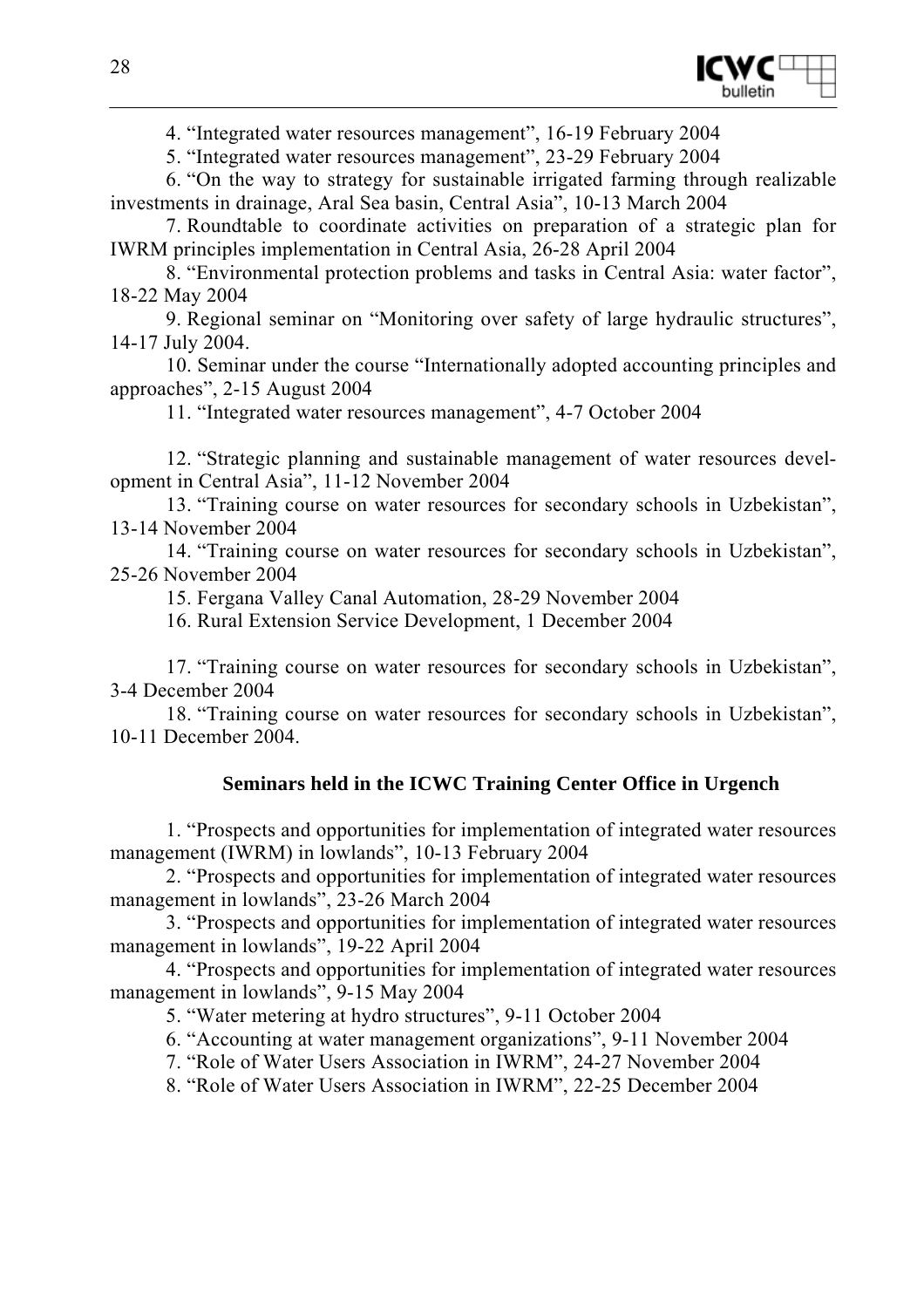

# **INFORMATION ON THE PROGRESS IN IMPLEMENTATION OF INTERNATIONAL PROJECTS WON UNDER GRANTS BY SPECIALISTS OF WATER MANAGEMENT ORGANIZATIONS IN CENTRAL ASIA IN ASSOCIATION WITH FOREIGN PARTNERS**

| No.            | Project name and partici-<br>pants                                                                                          | Implementation<br>period | Funding<br>organiza-<br>tion                                                 | Results                                                                                                                                                                                                                                                                                                                                                                                                                                                                                                                                                                                                                                                                                                                   | Project basing                                                                                                                              | Project publications and<br>guidelines                                                                                                                                                                                                                                                                                                                                                                            |
|----------------|-----------------------------------------------------------------------------------------------------------------------------|--------------------------|------------------------------------------------------------------------------|---------------------------------------------------------------------------------------------------------------------------------------------------------------------------------------------------------------------------------------------------------------------------------------------------------------------------------------------------------------------------------------------------------------------------------------------------------------------------------------------------------------------------------------------------------------------------------------------------------------------------------------------------------------------------------------------------------------------------|---------------------------------------------------------------------------------------------------------------------------------------------|-------------------------------------------------------------------------------------------------------------------------------------------------------------------------------------------------------------------------------------------------------------------------------------------------------------------------------------------------------------------------------------------------------------------|
|                | Automation<br>control<br>and<br>system at Uchkurgan hy-<br>droscheme on Naryn river                                         | 2002-2003                | <b>Swiss</b><br>Agency for<br>Develop-<br>ment and<br>Coopera-<br>tion (SDC) | and assembling<br>Construction<br>operation for preparation and<br>introduction of an automation<br>and control system were carried<br>out. A project was developed.<br>Gathering,<br>assembling and<br>settting-up of a set of hardware<br>(sensors of gate position, levels<br>and salinity; converters, control-<br>lers, input/output modules, com-<br>puters, radio stations and others)<br>were carried out.<br>A software system was devel-<br>oped and set up; project imple-<br>mentation was monitored, and<br>trial operation was conducted.<br>The hydroscheme has been op-<br>erating in automatic mode 2<br>years, water supply sustainabil-<br>ity on North Fergana Canal and<br>Feeder Canal sharply rose | The project was prepared and im-<br>plemented on the instruction of the<br>ICWC, order 25 dated 11 Feb.<br>2000, item 3.3                   | A booklet with color illus-<br>tration "Automation"<br>and<br>Control System at Uchkur-<br>gan Hydroscheme on Naryn<br>River" was prepared and<br>printed in Russian and Eng-<br>lish, 2003.<br>Report of BWO<br>The<br>"Syrdarya" and SIC ICWC<br>on the Results of the Auto-<br>mation and Control System<br>at Uchkurgan Hydroscheme<br>was prepared and printed in<br>the form of a brochure, 41<br>pp., 2003 |
| $\overline{2}$ | "Integrated water resources<br>management in the Aral<br>Sea basin for recovery of<br>water surfaces in South<br>Priaralie" | 2000-<br>2004            | <b>NATO</b><br>Scientific<br>Council                                         | More effective layout of man-<br>made water bodies in the delta<br>was developed with account of<br>the existing lake system and<br>current and future fluctuations in                                                                                                                                                                                                                                                                                                                                                                                                                                                                                                                                                    | The project was won as a grant under<br>the Program of the NATO Scientific<br>Council "Science for Peace".<br>The project was initiated by: | Monograph "South Priaralie"<br>- new prospects" and adver-<br>tising booklet "New pros-<br>pects for South Priaralie"<br>were prepared and published                                                                                                                                                                                                                                                              |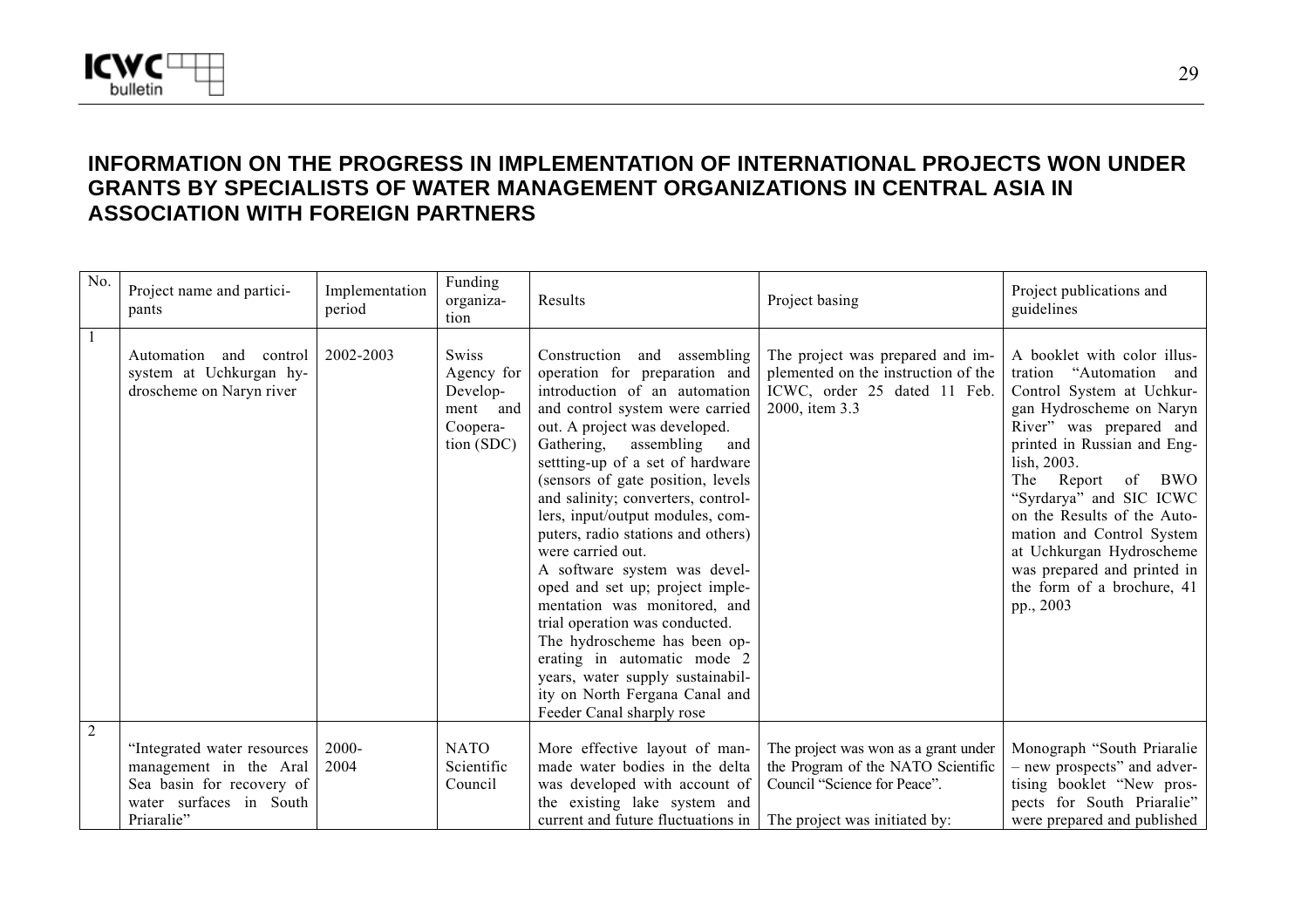```
ICMC^{\text{U}}
```

| No.            | Project name and partici-<br>pants                                                                                                                                                                                    | Implementation<br>period | Funding<br>organiza-<br>tion                                                 | Results                                                                                                                                                                                                                                                                                                                                                                                                                                                                                                                                                                                                    | Project basing                                                                                                                                                                                                                                                                                                                                                                                                                    | Project publications and<br>guidelines                                                                                                                                                                                                                                                                                                                                                                                                                                                                                                               |
|----------------|-----------------------------------------------------------------------------------------------------------------------------------------------------------------------------------------------------------------------|--------------------------|------------------------------------------------------------------------------|------------------------------------------------------------------------------------------------------------------------------------------------------------------------------------------------------------------------------------------------------------------------------------------------------------------------------------------------------------------------------------------------------------------------------------------------------------------------------------------------------------------------------------------------------------------------------------------------------------|-----------------------------------------------------------------------------------------------------------------------------------------------------------------------------------------------------------------------------------------------------------------------------------------------------------------------------------------------------------------------------------------------------------------------------------|------------------------------------------------------------------------------------------------------------------------------------------------------------------------------------------------------------------------------------------------------------------------------------------------------------------------------------------------------------------------------------------------------------------------------------------------------------------------------------------------------------------------------------------------------|
|                |                                                                                                                                                                                                                       |                          |                                                                              | water availability in the Amu-<br>darya river.<br>Parameters of hydraulic struc-<br>tures ensuring sustainable func-<br>tioning of the entire ecosystem<br>in Priaralie in different water<br>availability years were selected.<br>A decision support system<br>(DSS) enabling decision-makers<br>to use to the maximum the<br>whole set of information such as<br>GIS, model and field retrospec-<br>tive data was developed.<br>A layout of wetlands was pre-<br>pared.                                                                                                                                  | The State Committee on<br>$\bullet$<br>Nature Conservation of Uzbeki-<br>stan, Chairman A. Khabibullayev;<br>Ministry of Agriculture<br>$\bullet$<br>and Water Resources of Uzbeki-<br>First<br>Deputy<br>Minister<br>stan.<br>A.Djalalov;<br>Government of Karakal-<br>$\bullet$<br>pakstan, First Deputy Prime Minis-<br>ter B.Bekturdiyev;<br>Institute<br>"Aralvodproyekt",<br>Director<br>S. Djamankarayev                   | in Russian and English                                                                                                                                                                                                                                                                                                                                                                                                                                                                                                                               |
| $\overline{3}$ | «Integrated water resources<br>management in Fergana<br>Valley».<br>The International Water<br>Management Institute<br>(IWMI), organizations of<br>Tajikistan, Kyrgyzstan, and<br>Uzbekistan take part in the<br>work | 2002-<br>2005            | <b>Swiss</b><br>Agency for<br>Develop-<br>ment and<br>Coopera-<br>tion (SDC) | A methodology for IWRM was<br>developed and tested.<br>An IWRM concept was ap-<br>proved by the Ministries of Ag-<br>riculture and Water Resources<br>of Uzbekistan, Kyrgyzstan and<br>Tajikistan.<br>By the Decision of the Minis-<br>tries of Agriculture and Water<br>Resources of Uzbekistan, Taji-<br>kistan and Kyrgyzstan, pilot<br>Canal Management Organiza-<br>tions were established in Fer-<br>gana Valley.<br>Standard Statutes of Canal Wa-<br>ter Committees were adopted.<br>Special mobilization was carried<br>out, and<br>Canal Water Committees were<br>organized. Personnel for frame | The project was approved by the<br>ICWC decision (minutes No.26)<br>dated 29 April 2000, 2 <sup>nd</sup> additional<br>matter)<br>The progress of the project was<br>considered and approved at the<br>38 <sup>th</sup> ICWC meeting (minutes dated<br>4-6 March 2004, $2nd$ matter)<br>The progress of the project was<br>also considered<br>and approved by the Steering<br>Committee on 28 January 2004<br>and 24-26 June 2004 | These were prepared and<br>published:<br>Booklet "Integrated<br>$\bullet$<br>water resources manage-<br>ment in Fergana Valley" in<br>Russian and English;<br>Guidelines for so-<br>$\bullet$<br>cial mobilization "How to<br>establish a Water Users As-<br>sociation?" in Russian, Eng-<br>lish, Kyrgyz, Tajik and<br>Uzbek;<br>Brochure "Experi-<br>$\bullet$<br>ence on effectively carrying<br>out irrigation and agro-<br>engineering measures to<br>improve water and land pro-<br>ductivity" in Russian, Eng-<br>lish, Uzbek, Tajik and Kyr- |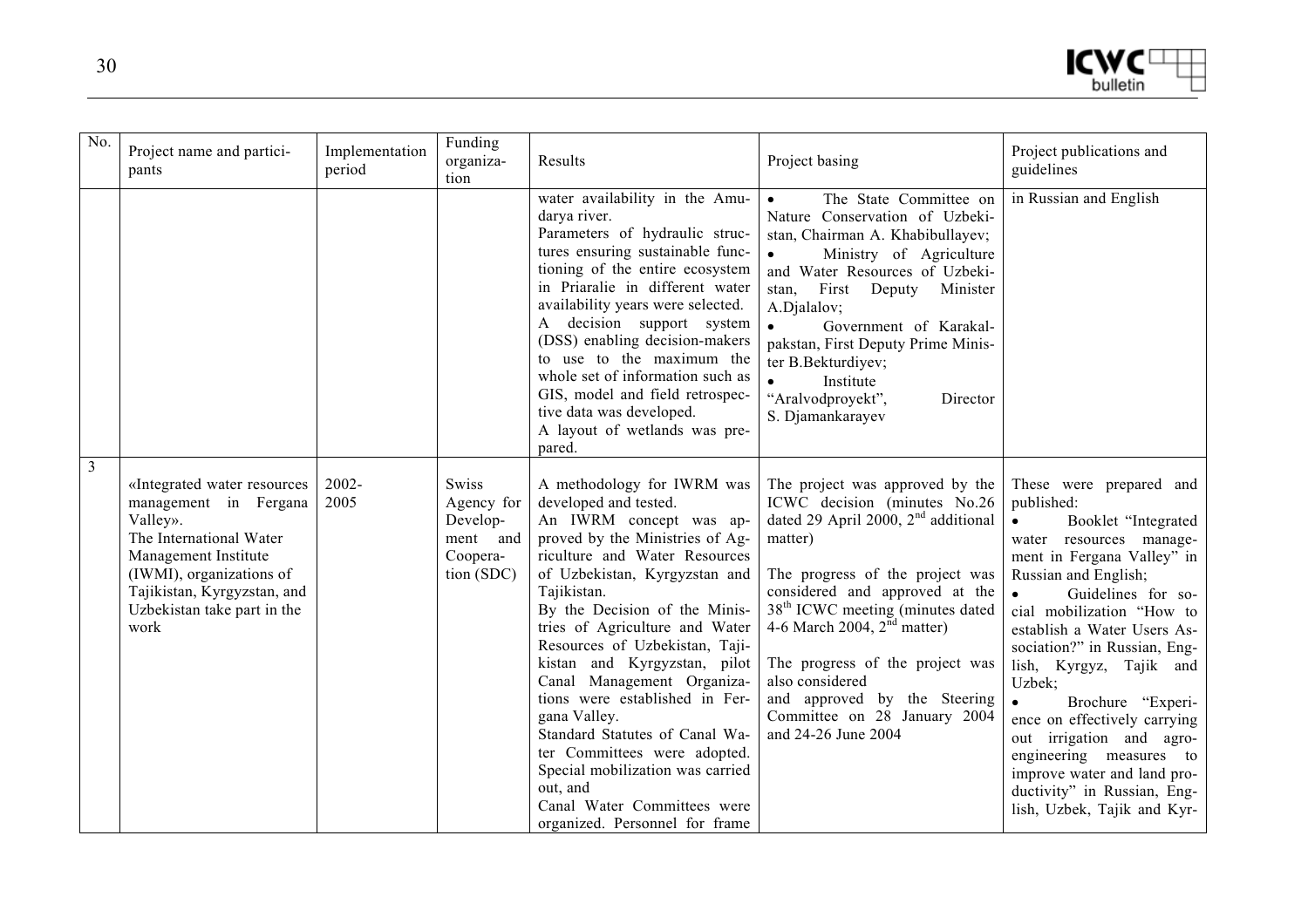

| No. | Project name and partici-<br>pants | Implementation<br>period | Funding<br>organiza-<br>tion | Results                                                                                                                                                                                                                                                                                                                                                                                                                                                                                                                                                                                                                                                                                                                                                                                                                                                                                                                                                                                                                                                           | Project basing | Project publications and<br>guidelines                                                                                                                                                                                                                                                                                                                                                                                                                                                                                                                                                                                                                                                                                                                                                                                                                                                                                                                                |
|-----|------------------------------------|--------------------------|------------------------------|-------------------------------------------------------------------------------------------------------------------------------------------------------------------------------------------------------------------------------------------------------------------------------------------------------------------------------------------------------------------------------------------------------------------------------------------------------------------------------------------------------------------------------------------------------------------------------------------------------------------------------------------------------------------------------------------------------------------------------------------------------------------------------------------------------------------------------------------------------------------------------------------------------------------------------------------------------------------------------------------------------------------------------------------------------------------|----------------|-----------------------------------------------------------------------------------------------------------------------------------------------------------------------------------------------------------------------------------------------------------------------------------------------------------------------------------------------------------------------------------------------------------------------------------------------------------------------------------------------------------------------------------------------------------------------------------------------------------------------------------------------------------------------------------------------------------------------------------------------------------------------------------------------------------------------------------------------------------------------------------------------------------------------------------------------------------------------|
|     |                                    |                          |                              | control on pilot canals were<br>formed. 3 new WUAs were es-<br>tablished, and all planning and<br>servicing management processes<br>along their borders were worked<br>out.<br>Water supply process manage-<br>ment in real time on pilot canals<br>and in terms of pilot WUAs in<br>the form of planned water use<br>schedule was started. An infor-<br>mation system was created.<br>Certification of all demonstra-<br>tion fields within pilot farms<br>being a tool for a farmer to ana-<br>lyze his reserves and capacity to<br>improve land and water produc-<br>tivity was carried out.<br>Water-metering devices were<br>manufactured and installed in<br>WUAs and on canals.<br>The introduction of a water con-<br>servation system with time crite-<br>rion gave positive results.<br>Registration of WUAs was con-<br>ducted. Training seminars are<br>regularly held.<br>Based on the project results,<br>recommendations were made for<br>three countries to improve water<br>legislation to implement the<br>IWRM con cept on a broader<br>scale. |                | gyz.<br>In association with the<br>Global Water Partnership,<br>Joint Review Report "Im-<br>plementation of integrated<br>water resources manage-<br>ment principles in Central<br>Asia and Caucasus" was<br>prepared, 130 pp., 2004.<br>These were published in the<br>periodical press:<br>- Extension services in agri-<br>culture in Uzbekistan ("Eko-<br>logicheskiy vestnik Uzbeki-<br>stan", No.8-9, 2003);<br>- The first signs – "Obi<br>Zaravshon"<br>("Lenina-<br>badskaya pravda", 16 April<br>$2003$ ;<br>- A Pilot Project in Fergana<br>Valley ("Pravda Vostoka", 6<br>Sept. 2003);<br>- How to adapt water sector<br>market<br>economy?<br>to<br>("Pravda Vostoka", 24 Oct.<br>$2003$ ;<br>- Syrdarya: what is the rea-<br>son for anxiety? ("Pravda<br>Vostoka", 30 Jan. 2004);<br>- Let's use water and land<br>("Uzbekiston<br>effectively<br>ovozi", "Khalk suzi", 21<br>Feb. 2004; "Andijonnoma",<br>25 Feb. 2004);<br>- To be a diligent master |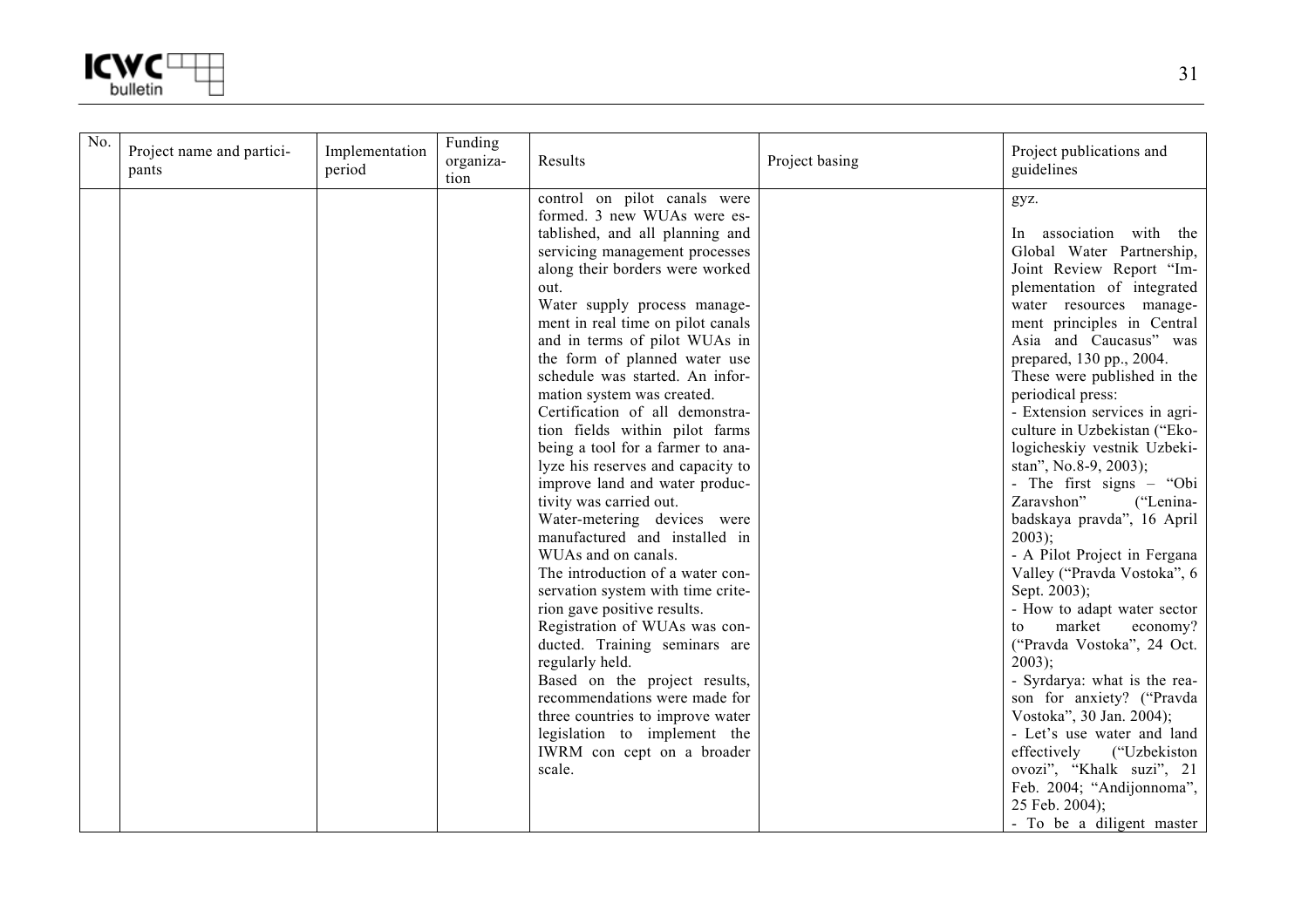$ICMC^{\text{U}}$ 

| No. | Project name and partici-<br>pants | Implementation<br>period | Funding<br>organiza-<br>tion | Results | Project basing | Project publications and<br>guidelines                                                                                                                                                                                                                                                                                                                                                                                                                                                                                                                                                           |
|-----|------------------------------------|--------------------------|------------------------------|---------|----------------|--------------------------------------------------------------------------------------------------------------------------------------------------------------------------------------------------------------------------------------------------------------------------------------------------------------------------------------------------------------------------------------------------------------------------------------------------------------------------------------------------------------------------------------------------------------------------------------------------|
|     |                                    |                          |                              |         |                | ("Noviy vek", 26 Feb.-3<br>March 2004);<br>- To use water and land ef-<br>fectively<br>("Pravda<br>Vostoka", 28 Feb. 2004);<br>- How to manage water re-<br>sources ("Pravda Vostoka",<br>$4.03.2004$ ;<br>- Putting new water-saving<br>technologies in practice<br>("Narodnoye slovo", 10<br>March 2004);<br>- Learn to save water<br>("Khalk suzi", 10 March<br>2004);                                                                                                                                                                                                                        |
|     |                                    |                          |                              |         |                | - What are the risks caused<br>by leaps in water availabil-<br>ity in rivers and how should<br>one adapt to them ("Pravda<br>Vostoka", 20 Apr. 2004);<br>- A need for implementing<br>integrated water resources<br>management<br>principles<br>("Obu obodoni", 25 Jul.<br>2004, Tajikistan);<br>- Water is gold ("Mirob", 8<br>Aug. 2004, Tajikistan);<br>- Khojibakirgan Canal Man-<br>agement Organization afoot<br>("Leninabad pravda", 4<br>Sept. 2004, Tajikistan).<br>Moreover, managers of the<br>project and its components<br>prepared papers for the An-<br>nual Almaty International |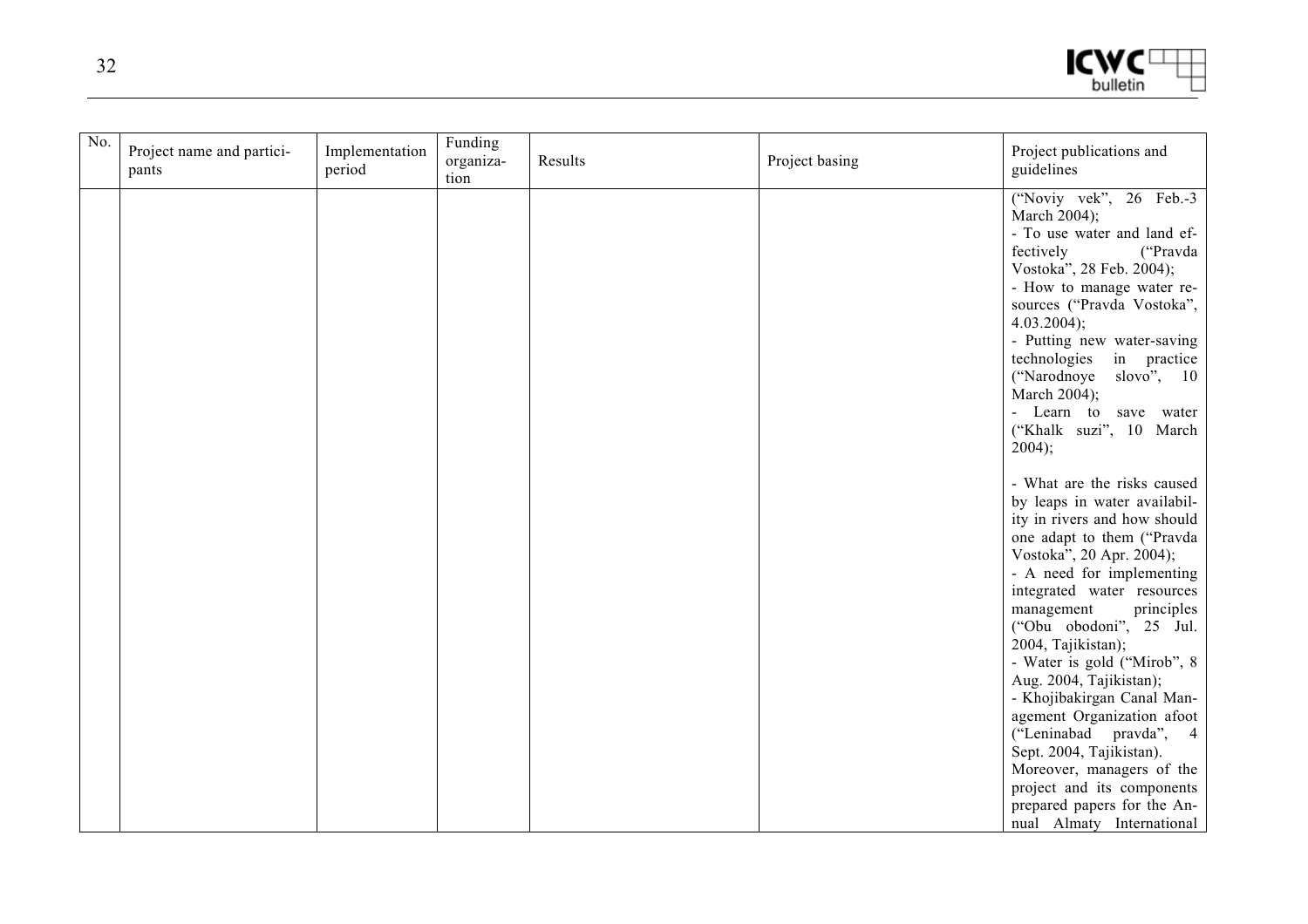

| $\overline{No}$ . | Project name and partici-<br>pants                                                                                                                                                                                                                                                 | Implementation<br>period | Funding<br>organiza-<br>tion                                          | Results                                                                                                                                                                                                                                                                                                                                                                                                                                                                                                                                                                                                                                                                                                                     | Project basing                                                                                                                                                                                       | Project publications and<br>guidelines                                                                                                                                                                                                                                                                                                                                                                                            |
|-------------------|------------------------------------------------------------------------------------------------------------------------------------------------------------------------------------------------------------------------------------------------------------------------------------|--------------------------|-----------------------------------------------------------------------|-----------------------------------------------------------------------------------------------------------------------------------------------------------------------------------------------------------------------------------------------------------------------------------------------------------------------------------------------------------------------------------------------------------------------------------------------------------------------------------------------------------------------------------------------------------------------------------------------------------------------------------------------------------------------------------------------------------------------------|------------------------------------------------------------------------------------------------------------------------------------------------------------------------------------------------------|-----------------------------------------------------------------------------------------------------------------------------------------------------------------------------------------------------------------------------------------------------------------------------------------------------------------------------------------------------------------------------------------------------------------------------------|
|                   |                                                                                                                                                                                                                                                                                    |                          |                                                                       |                                                                                                                                                                                                                                                                                                                                                                                                                                                                                                                                                                                                                                                                                                                             |                                                                                                                                                                                                      | Scientific-Practical<br>Water<br>Conference in 2003, and a<br>website was launched in<br>2004.                                                                                                                                                                                                                                                                                                                                    |
| $\overline{4}$    | "Strategic<br>planning<br>and<br>sustainable management of<br>water resources develop-<br>ment in Central Asia".<br>Specialists<br>from<br>water<br>management organizations<br>in Kazakhstan, Kyrgyzstan,<br>Tajikistan, Turkmenistan<br>and Uzbekistan take part in<br>the work. | 2003-2004                | <b>UN</b><br><b>ESCAP</b>                                             | The preparedness of the five<br>Central Asian countries for<br>IWRM implementation was as-<br>sessed.<br>Prospects for socio-economic<br>development in the Aral Sea<br>basin states were determined in<br>linkage with water factor.<br>Strategic planning and manage-<br>ment structure and stages were<br>developed. National objectives<br>of socio-economic development<br>were assessed along with re-<br>gional constraints in trans-<br>boundary river water resources<br>management, and capabilities<br>and threats of the consensus.<br>Proposals concerning a mecha<br>nism for interstate consultations<br>and ways for further water sec-<br>development in Central<br>tor<br>Asian countries were developed. | The Project was approved by<br>ICWC members at national level.<br>The preliminary project results<br>were considered at the 40 <sup>th</sup> ICWC<br>meeting (minutes of 18-20 Aug.<br>2004, item 3) | A report was prepared and<br>printed as a brochure "Stra-<br>tegic planning and sustain-<br>able management of water<br>resources development in<br>Central Asia", publication<br>of the ICWC Training Cen-<br>ter, issue 8, 116 pp., 2004.<br>The attached CD contains<br>electronic version of an-<br>nexes to the report, English<br>version of the report, and<br>electronic version of eight<br>editions of TC publications. |
| 5                 | "Central Asia Regional<br>Water Information Base<br>(CAREWIB)"<br>The Project is implemented<br>by the consortium of ex-                                                                                                                                                           | 2003-2006                | Swiss<br>Agency for<br>Develop-<br>ment and<br>Coopera-<br>tion (SDC) | Major project objectives:<br>Create a regional web-<br>$\bullet$<br>portal with information on water<br>situation and<br>environmental<br>problems in Central Asia;<br>Create<br>$\bullet$<br>a<br>common                                                                                                                                                                                                                                                                                                                                                                                                                                                                                                                   | Protocol approval by ICWC mem-<br>bers:<br>for Kyrgyzstan on 8 Dec.<br>$\bullet$<br>2003;<br>$\bullet$<br>for Tajikistan on 9 Dec.<br>2003;                                                          | These were prepared and<br>published in Russian and<br>English:<br>brochure $(1$ issu-<br>$\bullet$<br>ance);<br>advertising<br>book-<br>$\bullet$                                                                                                                                                                                                                                                                                |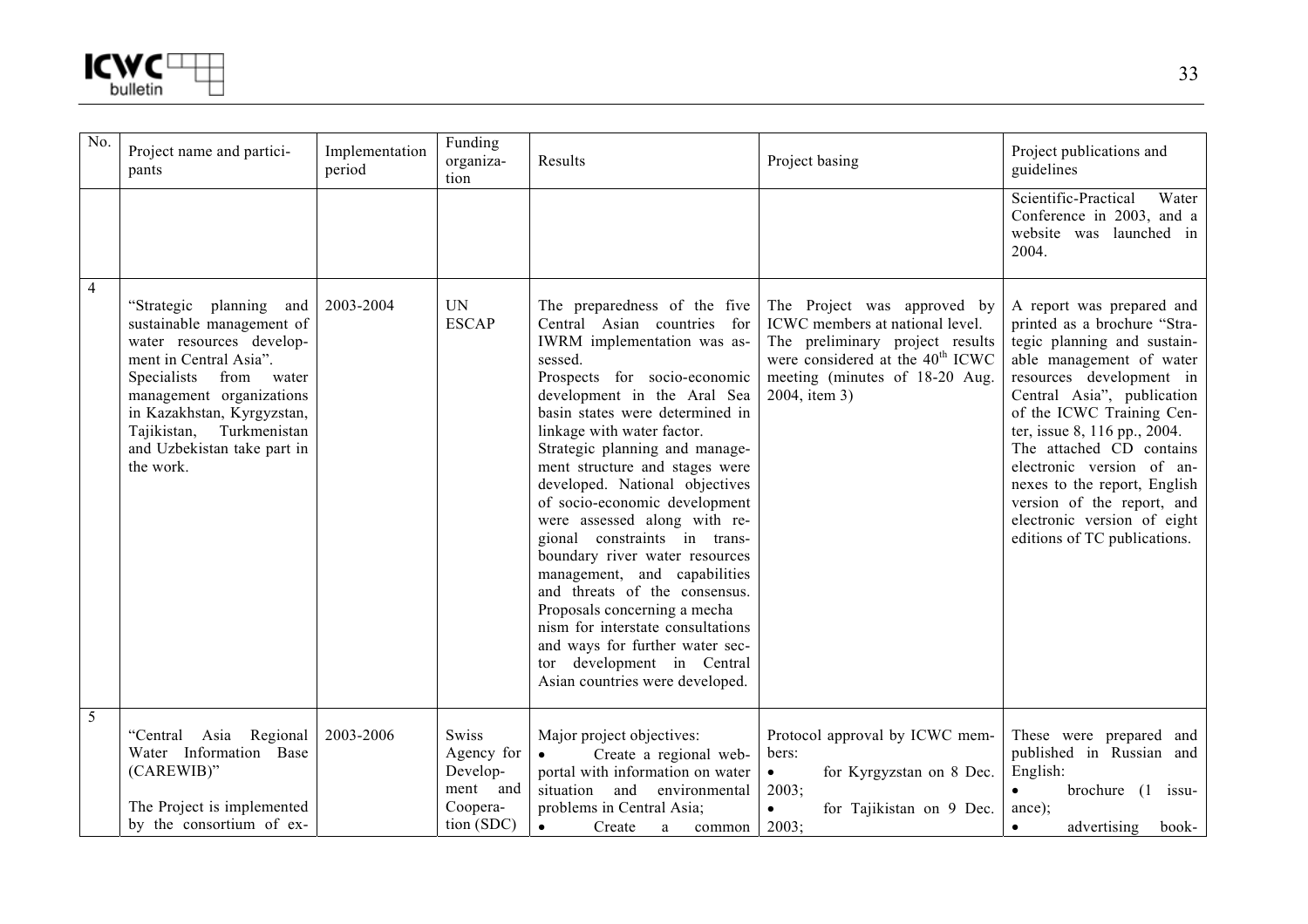```
ICMC<sup>[</sup>bulletin
```

| No. | Project name and partici-<br>pants                                                                                                                                                                                                    | Implementation<br>period | Funding<br>organiza-<br>tion | Results                                                                                                                                                                                                                                                                                                                                                                                                                                                                                                                                                                                                         | Project basing                                                                                                                                                                                                                                                                                                                                                          | Project publications and<br>guidelines                                                                                                                                                                                                                                                                                                                                                                                         |
|-----|---------------------------------------------------------------------------------------------------------------------------------------------------------------------------------------------------------------------------------------|--------------------------|------------------------------|-----------------------------------------------------------------------------------------------------------------------------------------------------------------------------------------------------------------------------------------------------------------------------------------------------------------------------------------------------------------------------------------------------------------------------------------------------------------------------------------------------------------------------------------------------------------------------------------------------------------|-------------------------------------------------------------------------------------------------------------------------------------------------------------------------------------------------------------------------------------------------------------------------------------------------------------------------------------------------------------------------|--------------------------------------------------------------------------------------------------------------------------------------------------------------------------------------------------------------------------------------------------------------------------------------------------------------------------------------------------------------------------------------------------------------------------------|
|     | ecutors: SIC ICWC, UN<br>Economic Commission for<br>Europe (UNECE/SPECA),<br>UNEP's Global Resource<br>Information Database cen-<br>ter (UNEP/GRID-Arendal)<br>A contract was concluded<br>with the Kazakh branch of<br>the SIC ICWC. |                          |                              | united information system com-<br>prising data on water resources<br>formation, development and<br>prediction, assessment of differ-<br>ent water use aspects and meas-<br>ures for achieving potential ef-<br>fectiveness, ensuring sustainable<br>water resources management<br>and improving productivity and<br>economic activities;<br>Regularly issue and<br>distribute a number of publica-<br>tions to inform decision-makers,<br>NGOs and the public;<br>Build capacities for<br>Central Asian organizations<br>through establishing an informa-<br>tion network and delivering<br>computer equipment. | for Turkmenistan 16 Jan.<br>$\bullet$<br>2004.<br>The project was approved by<br>ICWC members for Kazakhstan<br>and Uzbekistan verbally, and they<br>appointed representatives to par-<br>ticipate in the project.<br>There is an approval by foreign<br>partners<br>The project was considered at the<br>$37th$ ICWC meeting (minutes of 24<br>Dec. 2003, Karshi town) | lets $(2$ issuances);<br>monthly<br>"CAREWIB-Newsletter" - 8<br>editions.<br>9 project websites were<br>launched and maintained.<br>The ICWC Press-Release is<br>published twice a month in<br>Russian and English and<br>distributed among more than<br>40 countries in the world.<br>The ICWC Bulletin is pub-<br>lished in Russian and Eng-<br>lish, as well as information<br>digests, abstract collections<br>(quarterly) |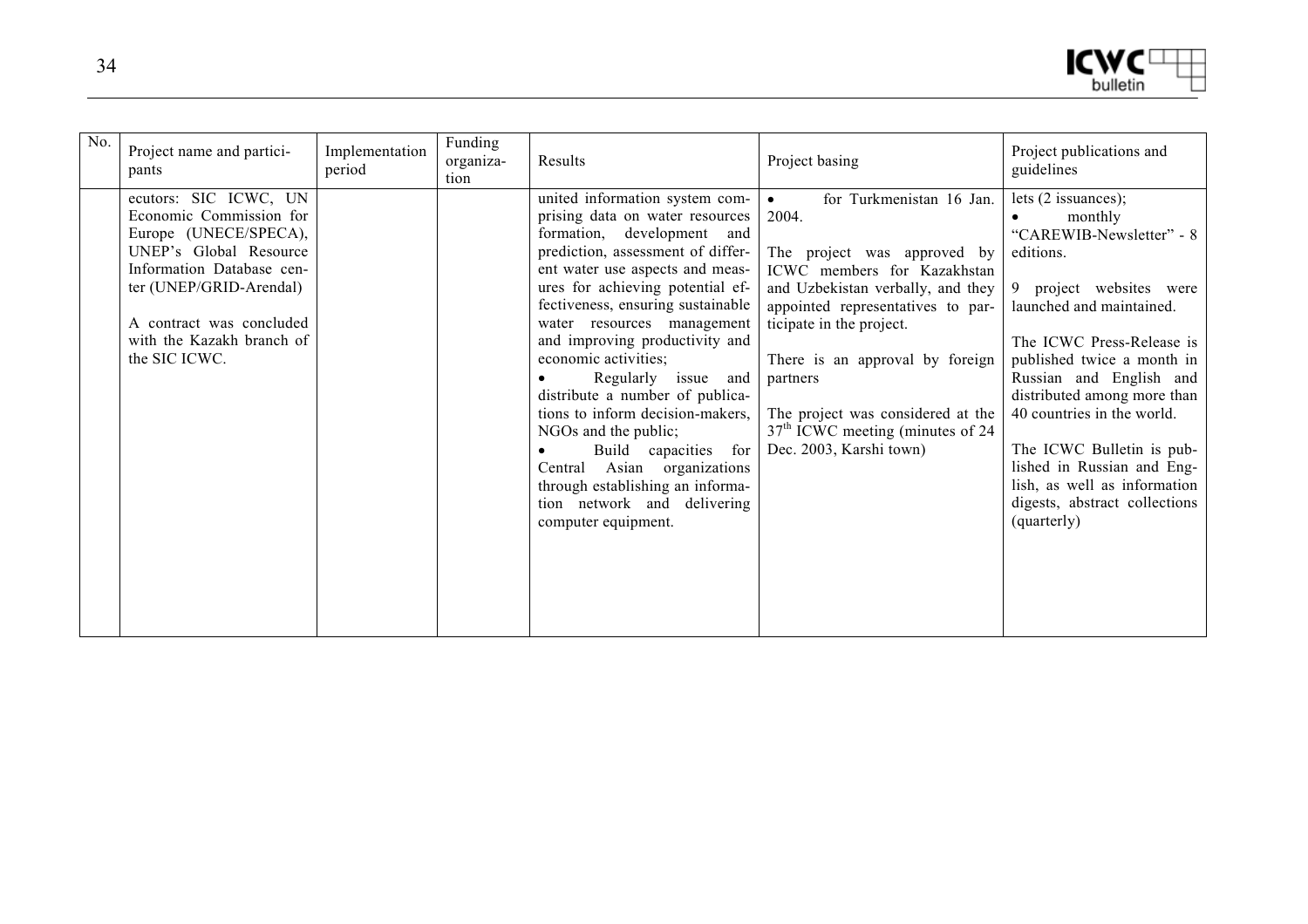

| No.            | Project name and partici-<br>pants                                                                                                                                                                                                                                                                                                                                                    | Implementation<br>period | Funding<br>organiza-<br>tion                                          | Results                                                                                                                                                                                                                                                                                                                                                                                                                                                                                                                                                                                                                                                                                                                                                                                                                                                                | Project basing                                                                                                                                                                                                                                                                                                                                                                                                                                                                                  | Project publications and<br>guidelines                                                                                                                                                           |
|----------------|---------------------------------------------------------------------------------------------------------------------------------------------------------------------------------------------------------------------------------------------------------------------------------------------------------------------------------------------------------------------------------------|--------------------------|-----------------------------------------------------------------------|------------------------------------------------------------------------------------------------------------------------------------------------------------------------------------------------------------------------------------------------------------------------------------------------------------------------------------------------------------------------------------------------------------------------------------------------------------------------------------------------------------------------------------------------------------------------------------------------------------------------------------------------------------------------------------------------------------------------------------------------------------------------------------------------------------------------------------------------------------------------|-------------------------------------------------------------------------------------------------------------------------------------------------------------------------------------------------------------------------------------------------------------------------------------------------------------------------------------------------------------------------------------------------------------------------------------------------------------------------------------------------|--------------------------------------------------------------------------------------------------------------------------------------------------------------------------------------------------|
| $\overline{6}$ | "On the way to a strategy<br>for sustainable irrigated<br>farming through realizable<br>investments in drainage,<br>Aral Sea basin, Central<br>Asia".<br>FAO/IPTRID Project.<br>Specialists<br>from water<br>management organizations<br>in Kazakhstan, Kyrgyzstan,<br>Turkmenistan<br>Tajikistan,<br>and Uzbekistan take part in<br>the work under the coordi-<br>nation by the FAO. | $2003 - 2004$            | FAO<br>European<br>Union<br>through<br>HR Wal-<br>lingford            | Water resources available in the<br>Aral Sea basin, dynamics and<br>prospect of their use, reclama-<br>tion condition of lands, hydro-<br>geological characteristics, tech-<br>nical condition of drainage sys-<br>tems in Central Asian countries,<br>peculiarities of drainage system<br>operation and ways to solve<br>them were considered.<br>Drainage system functioning<br>modeling was carried out. The<br>issues on collector-drainage<br>flow formation, disposal and use<br>for irrigation in future in the<br>region, and methods for land<br>desalting reclamation were con-<br>sidered.<br>The deterioration in drainage<br>condition in the region and a<br>need strengthening attention to<br>this process in a different way<br>were indicated.<br>3 projects approved by ICWC<br>members were prepared and<br>submitted to donors for ap-<br>proval. | The project was supported by the<br>ICWC decision (minutes No.24)<br>dated 23 Oct. 1999, 3 <sup>rd</sup> additional<br>matter).<br>Project proposals were agreed by<br>ICWC members for Kazakhstan,<br>Kyrgyzstan and Uzbekistan and<br>approved by the participants of the<br>International Conference "Strategy<br>for sustainable development of<br>irrigated farming through realiz-<br>able investments in drainage: Aral<br>Sea basin" (10-13 March 2004,<br><b>ICWC</b> Training Center) | Based on the project materi-<br>als, a monograph "Drainage<br>in the Aral Sea basin to-<br>wards a strategy for sustain-<br>able development" was pre-<br>pared and published, 314<br>pp., 2004. |
| $\overline{7}$ | "Fergana Valley<br>Canal<br>Automation"<br>Introduction of an automa-<br>tion and monitoring system<br>three transboundary<br>on<br>canals in Fergana Valley<br>(Aravan-Akbura<br>Canal.                                                                                                                                                                                              | 2004-2006                | Swiss<br>Agency for<br>Develop-<br>ment and<br>Coopera-<br>tion (SDC) | The initial project phase is being<br>implemented: pilot canals have<br>been investigated as automation<br>and monitoring objects, hydrau-<br>lic structures subject to automa-<br>tion, functions of a canal auto-<br>mation and monitoring system,                                                                                                                                                                                                                                                                                                                                                                                                                                                                                                                                                                                                                   | There is a protocol decision on<br>approving the project by ICWC<br>members for Kyrgyzstan, Tajiki-<br>stan and Uzbekistan, as well as by<br>BWO "Syrdarya".                                                                                                                                                                                                                                                                                                                                    | Publications are planned for<br>the project completion year.                                                                                                                                     |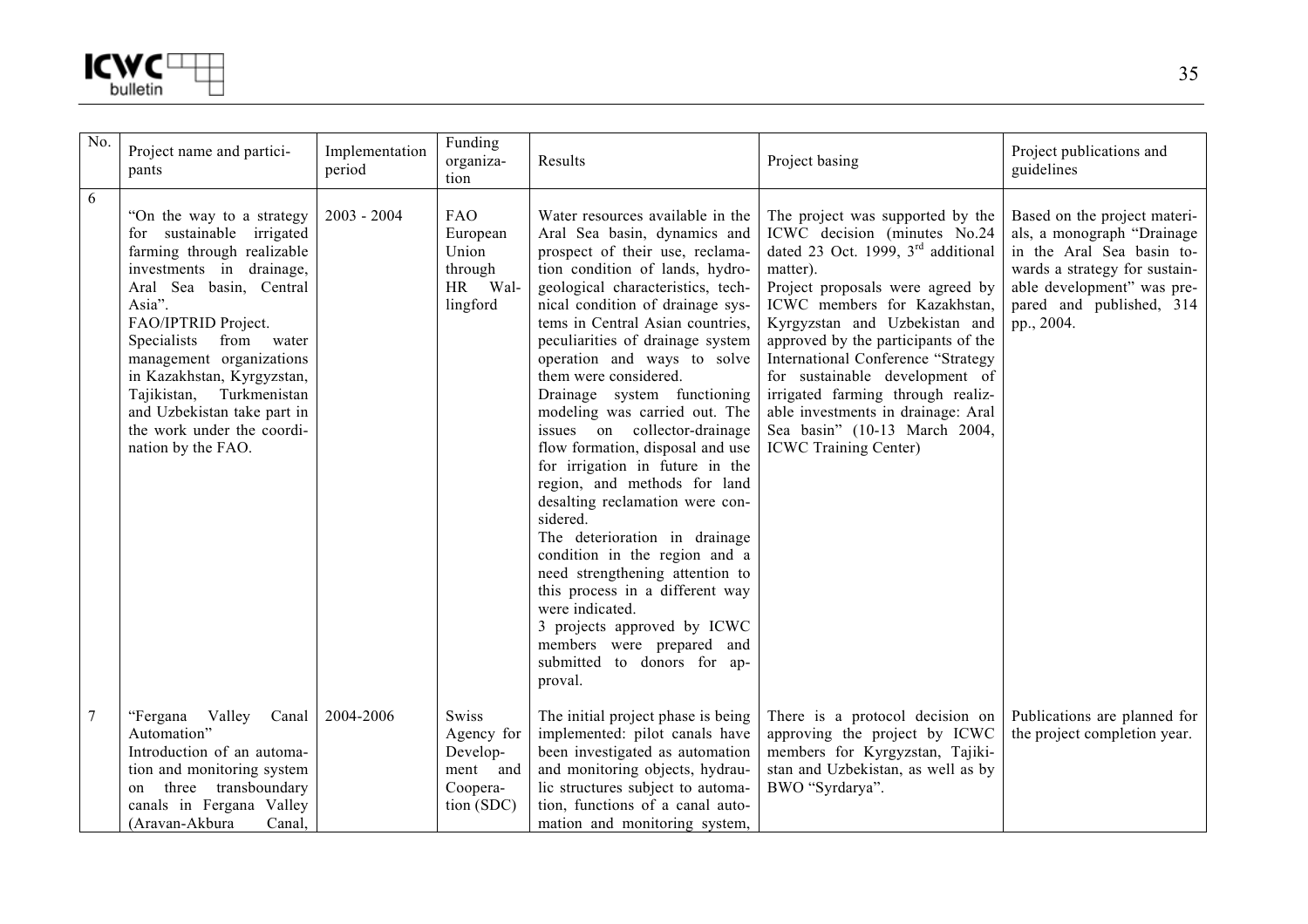| м        |  |
|----------|--|
| bulletin |  |

| No. | Project name and partici-<br>pants                                                                                                                    | Implementation<br>period | Funding<br>organiza-<br>tion          | Results                                                                                                                                                                                                                                                                                                                                                        | Project basing                                                                                                                                                | Project publications and<br>guidelines                                      |
|-----|-------------------------------------------------------------------------------------------------------------------------------------------------------|--------------------------|---------------------------------------|----------------------------------------------------------------------------------------------------------------------------------------------------------------------------------------------------------------------------------------------------------------------------------------------------------------------------------------------------------------|---------------------------------------------------------------------------------------------------------------------------------------------------------------|-----------------------------------------------------------------------------|
|     | Kyrgyzstan; South Fergana<br>Canal, Uzbekistan; Khoja-<br>bakirgan<br>Canal, Tajikistan). Special-<br>ists from the mentioned<br>countries take part. |                          |                                       | repair and rehabilitation work<br>scope have been determined.<br>Terms of Reference were devel-<br>oped for detail designing of<br>automation<br>and monitoring system, for each<br>pilot canal with account of their<br>characteristics.<br>A detailed action plan and a pro-<br>ject timetable were developed.<br>Contracts with executors were<br>prepared. |                                                                                                                                                               |                                                                             |
| 8   | Transfer to integrated water<br>management<br>resources<br>(IWRM) in the Amudarya<br>and Syrdarya river low-<br>lands and deltas                      | 2004                     | US<br><b>State</b><br>Depart-<br>ment | Preliminary basing of transfer to<br>integrated water resources man-<br>agement in the Syrdarya and<br>Amudarya river lowlands. Se-<br>lection of pilot irrigation sys-<br>tems, WUAs and private farms                                                                                                                                                        | The Project was agreed with<br>ICWC members for Kazakhstan,<br>Turkmenistan and Uzbekistan at<br>national level and national coordi-<br>nators were appointed | It is planned to publish a<br>regional report in the form<br>of a brochure. |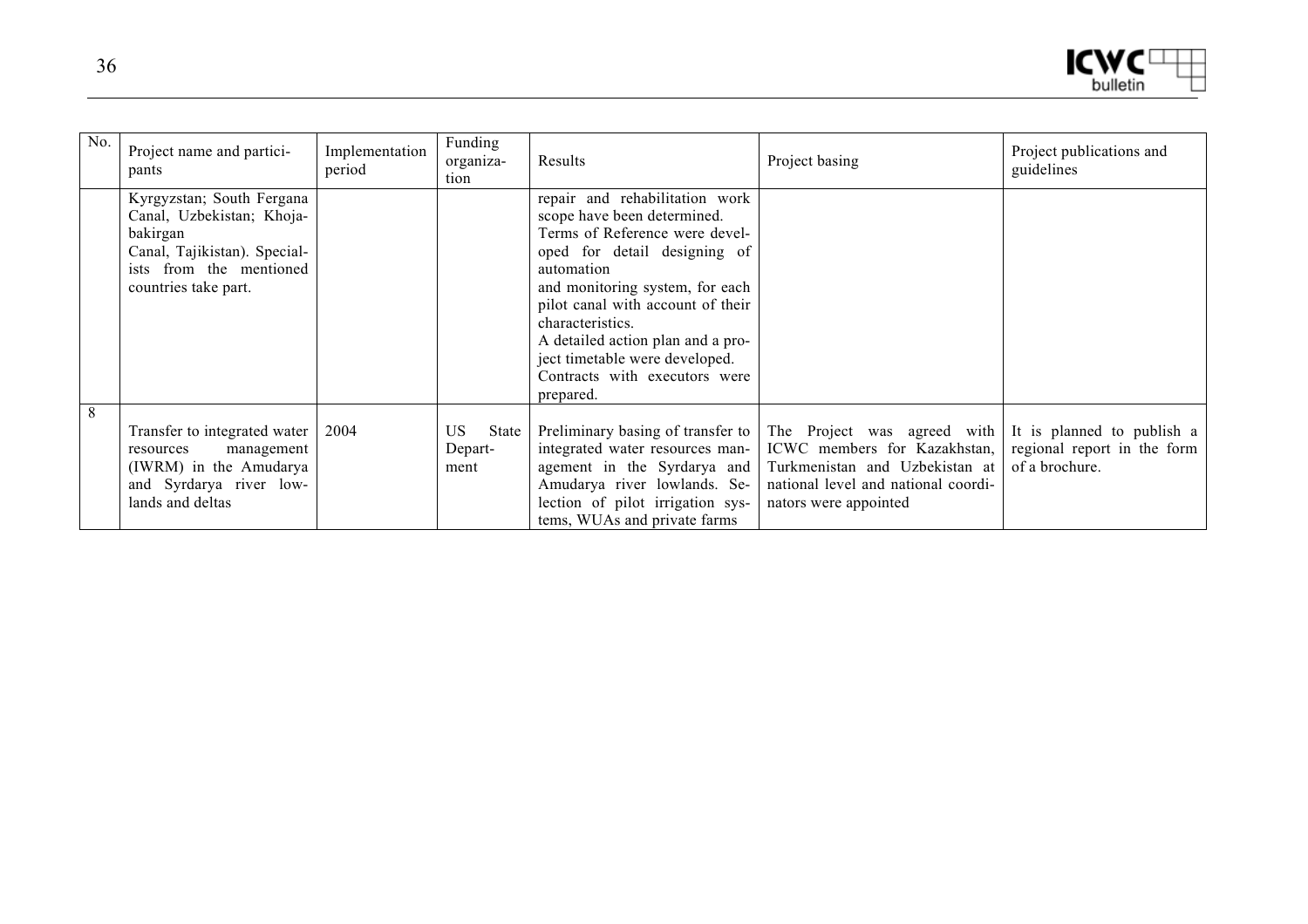# **PREPARATION OF A DRAFT AGREEMENT ON THE SYRDARYA RIVER BASIN<sup>5</sup>**

In accordance with the decision made at the  $39<sup>th</sup>$  ICWC meeting (Almaty, 26-27) May 2004), some work was done on assigning the membership for regional (representatives of the SIC ICWC, BWO "Syrdarya", United Control Center "Energy") and national (representatives of Kazakhstan, Kyrgyzstan, Tajikistan, and Uzbekistan) working groups to carry out measures for advancing the 1998 Inter-governmental Agreement on The Syrdarya Basin.

At the  $40^{th}$  ICWC meeting (Cholpon-Ata, Kyrgyzstan, 19 August 2004):

- a work plan for the national working groups submitted by BWO "Syrdarya" and SIC ICWC as well as a common work timetable under the program "Improvement of legal and technical frameworks of the Agreement on Water and Power Resources Use in the Syrdarya River Basin" dated 17 March 1998 were approved;

- the membership of the Kazakh, Kyrgyz and Uzbek national working groups were approved;

- it was taken into account that the Republic of Tajikistan would speed up submission of the national working group membership;

- members of the regional working group for BWO "Syrdarya" and SIC ICWC were appointed and approved;

- BWO "Syrdarya" and SIC ICWC were instructed to submit a cost estimate for project implementation at the next ICWC meeting for approval.

The first tranche of the Asian Development Bank (ADB) under the program "Improvement of legal and technical frameworks of the Agreement on Water and Power Resources Use in the Syrdarya River Basin" dated 17 March 1998 amounts to US\$50'000 (fifty thousand).

# **BEIJING DECLARATION ON HYDROPOWER AND SUSTAINABLE DEVELOPMENT<sup>6</sup>**

1. We, the representatives of national and local governments, representatives of utilities and the private sector, United Nations agencies, multilateral financial institutions, other international organizations, non-government organizations, the scientific community and academia, and international industry associations, having met at the United Nations Symposium on Hydropower and Sustainable Development from 27 to 29 October 2004, in Beijing, China, reaffirm our shared resolve to achieve Millennium Development Goals (MDG) and the Sustainable development goals and targets contained in Agenda 21 and the Johannesburg Plan of Implementation (JPOI).

2. We reiterate that access to energy is essential to achieving sustainable development and is critical for meeting the MDGs and JPOI targets and commitments.

 $\frac{5}{5}$  Information on the 4<sup>th</sup> matter on the agenda of the ICWC meeting

<sup>&</sup>lt;sup>6</sup> Adopted at the United Nations Symposium on Hydropower and Sustainable Development, Beijing, China, 29 October 2004.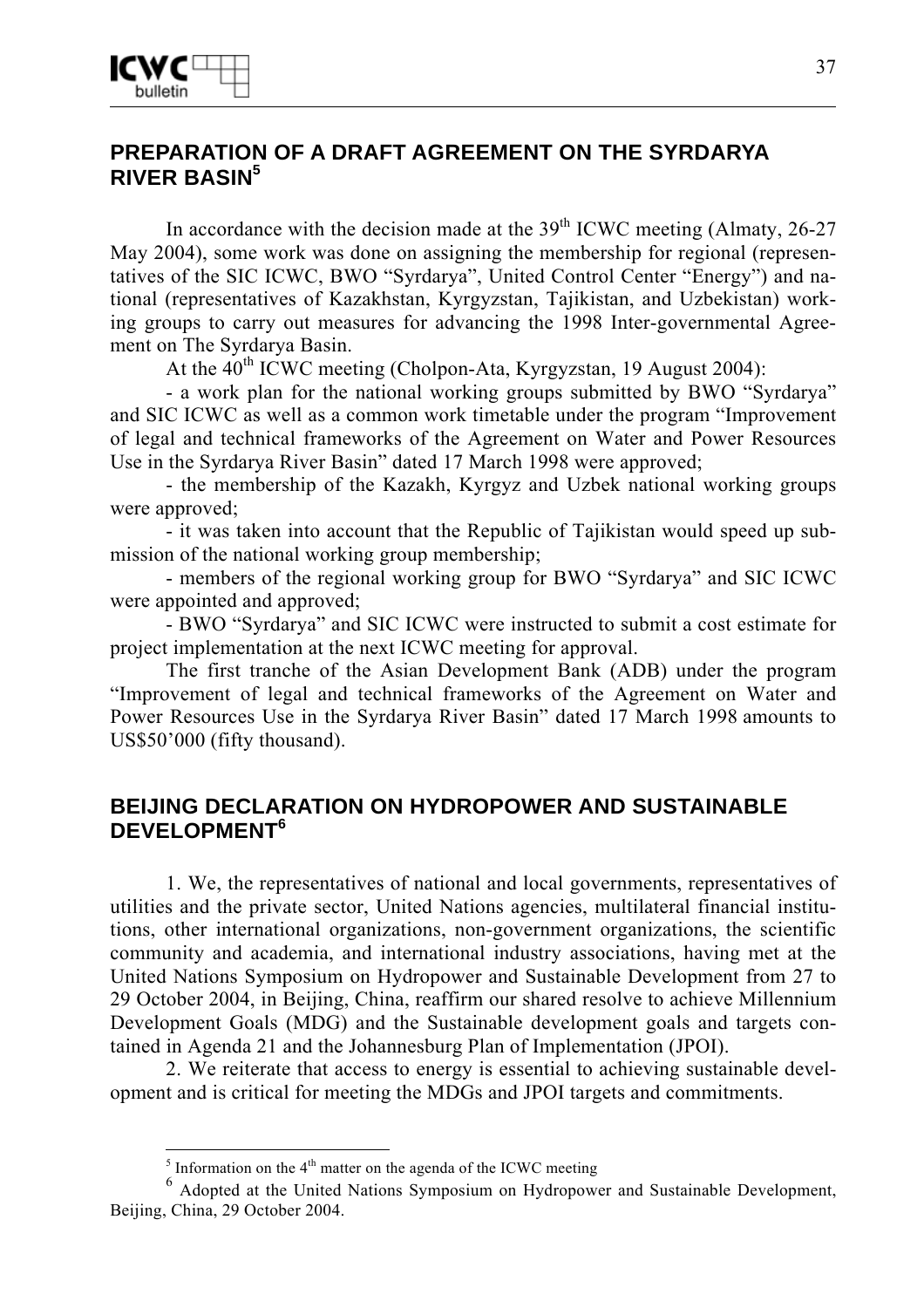

3. Noting with concern that 2 billion people do not have access to electricity, we call upon all stakeholders to work in concert to deliver energy services to all in a reliable, affordable and economically viable, socially acceptable and environmentally sound manner.

4. We emphasise that improving access to energy will generate opportunities for economic growth, enhanced education, better health care, more training and employment, as well as higher productivity in business, thereby contributing to sustained poverty reduction.

#### **Strategic importance of hydropower for sustainable development**

5. Recalling that the JPOI calls for a diversification of energy supply and a significant increase in the global share of energy from renewable energy sources, including hydropower, we note that hydropower offers potential for contributing to these goals.

6. We further recall that the Political Declaration adopted at the Bonn International Conference for Renewable Energies acknowledged that renewable energies, including hydropower, combined with enhanced energy efficiency, can contribute to sustainable development, to providing access to energy, especially for the poor, and to mitigating greenhouse gas emissions.

7. Hydropower represents an important source of renewable energy, accounting for some 20 % of world electricity supply. Hydropower has made a contribution to development, as shown in the experience of developed countries where the majority of technically and economically feasible hydropower potential has been exploited, and in some developing countries, where hydropower has contributed to poverty reduction and economic growth through regional development and expansion of industry. In this regard, we note that two thirds of economically viable hydropower potential is yet to be tapped and 90% of this potential is in developing countries. In Africa, less than 5 % has been developed. We agree the large remaining potential in developing countries, as well as in countries with economies in transition, can be harnessed to bring benefits to these countries, bearing in mind that the world's poor use only one twenty-fifth of the energy consumed by the world's rich.

8. While we are convinced of the need to develop sustainable hydropower, along with other options, including the rehabilitation of existing facilities and the addition of hydropower to present and future water management systems, we emphasise that such development should be sustainable from social, economic and environmental standpoints.

9. We underscore the importance of an integrated approach to dam construction, bearing in mind that other than generating electricity, dams often perform multiple functions, including supplying water for irrigation, industrial production, and residential use, as well as flood prevention and habitat maintenance. We note with concern that demands for water in these areas are already on the rise and competition for water resources is most likely to intensify in future.

#### **Promoting hydropower development that is environmentally friendly, socially responsible and economically viable**

10. Having heard expert presentations on social and environment aspects, we acknowledge that progress has been made by governments, financing agencies and in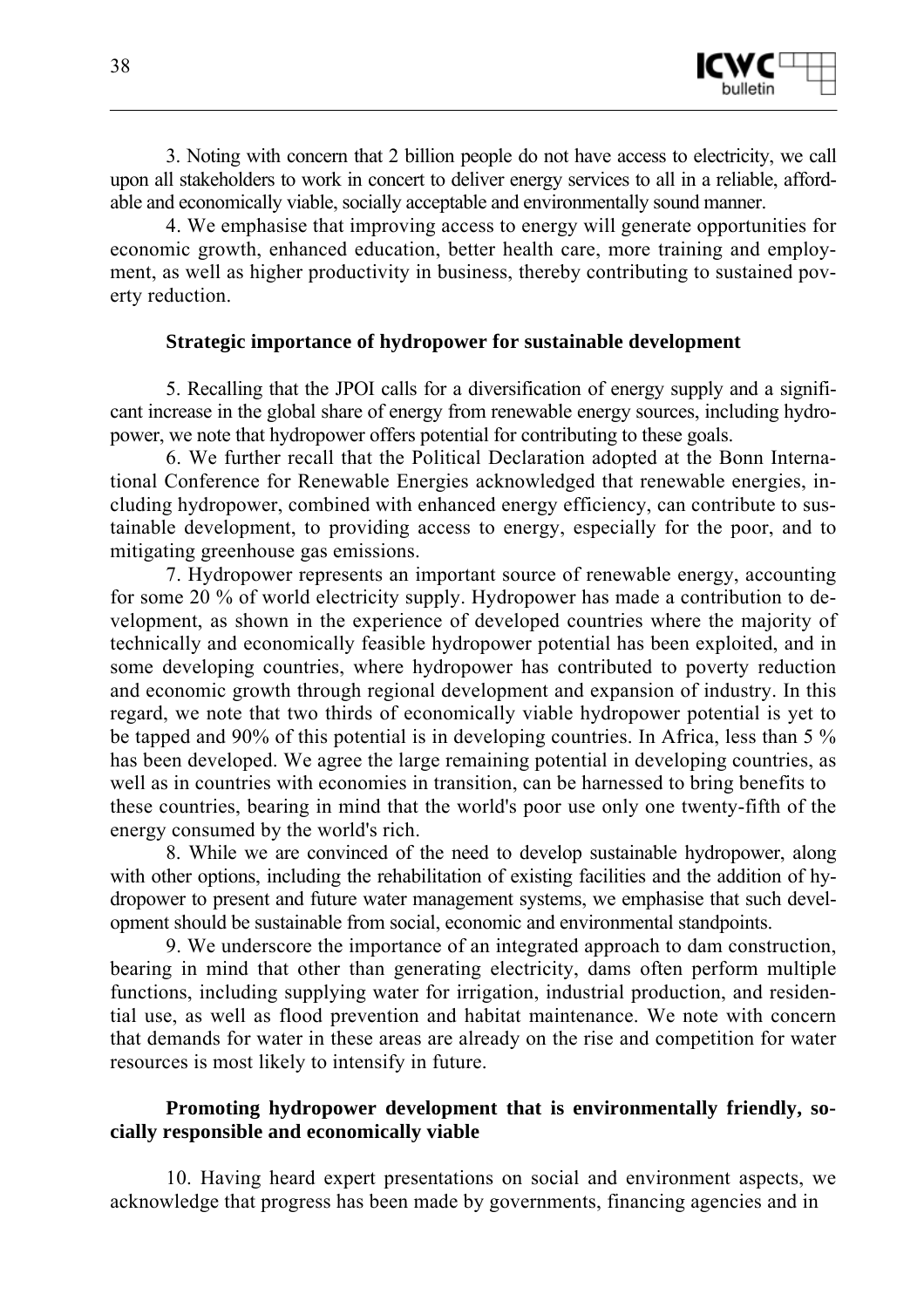dustry in developing policies, frameworks and guidelines which are relevant to individual country contexts for evaluation of environmental and social impacts of hydropower, for mitigation of such impacts, and for addressing the concerns of vulnerable communities affected by hydropower development. We also note the many instances of good practice presented, and call on governments and the hydropower industry to disseminate good practice, policies, frameworks and guidelines, and build on it to mainstream hydropower development that is economically, socially and environmentally sustainable.

11. With respect to social aspects, we note that the key ingredients of successful resettlement include minimization of resettlement, commitment to the objectives of the resettlement by the developer, rigorous resettlement planning with full participation of affected communities, with particular attention to vulnerable communities. We are encouraged by the trend of some governments to go beyond good practice resettlement by providing benefit sharing with host communities and call on governments to consider incorporating such approaches in their legal and regulatory frameworks. We further call upon Governments and regional and local authorities to accord special consideration to culturally sensitive areas.

12. With respect to environmental impacts, we recognize that some hydropower projects have had substantial adverse impacts on the environment. Rigorous environmental impact assessment and mitigation and management plans are an essential part of sustainable hydropower development. We note that norms are now in place for such assessments and planning, but that rigorous application of such norms is not universal. We call on project owners and governments to strive for good practice in this important area.

13. We call upon Governments to put in place procedures that emphasise the need to plan hydropower developments in a river basin context and in the context of the full range of alternatives for energy production, and that planning should give due weight to environmental and social factors, as well as economic and financial factors.

## **Hydropower development: investment challenges and opportunities**

14. Noting that hydropower projects are highly capital intensive, we call for tangible action to assist developing countries to finance sustainable hydropower. This should include both conventional multilateral and bilateral loans and guarantees, credits and grants as appropriate to the level of development of the country concerned

15. Further noting that four-fifths of investment in hydropower in developing countries in the 1990s was financed by the public sector, we recognize the World Bank and regional development banks' plans to re-engage in financing sustainable hydropower projects.

16. We urge Governments to create a favourable environment to attract investment for co-financing sustainable hydropower projects. We further urge Governments to establish and strengthen a transparent regulatory framework for private investment, both domestic and international, in hydropower development.

17. Developing country Governments at the meeting call on bilateral agencies to also re-engage in sustainable hydropower development.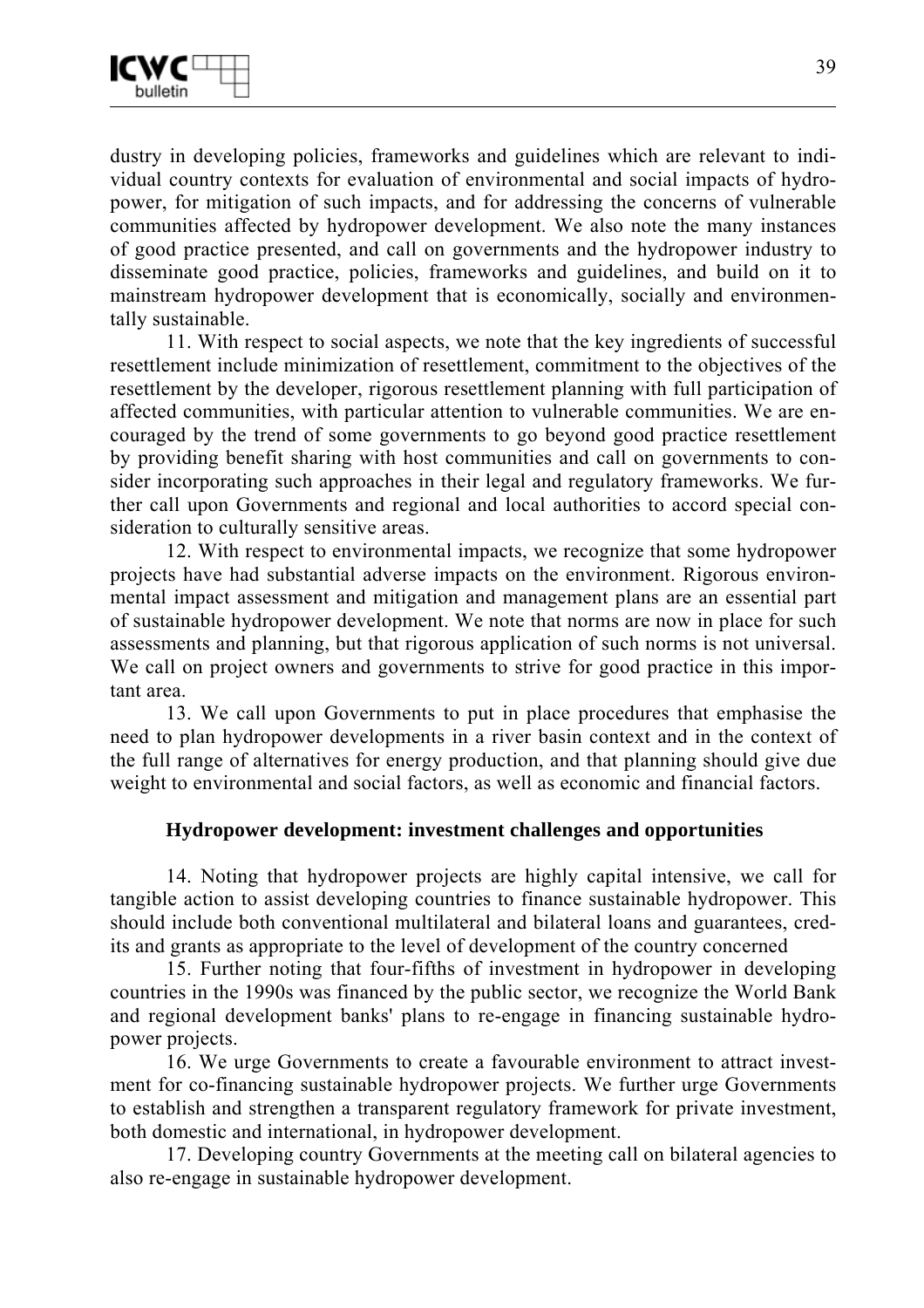

#### **Hydropower and sustainable development: the way forward**

18. Having considered the social, economic and environmental dimensions of hydropower and its potential contribution to achieving sustainable development goals, we firmly believe that there is a need to develop hydropower power that is economically, socially, and environmentally sustainable.

19. Having shared perspectives, experiences and best practices from all regions of the world, we invite Governments, United Nations agencies and other international organizations, international industry associations, and non-governmental organisations, the private sector, and civil society, to further address the issue of hydropower and sustainable development in appropriate forums, including through regional meetings, in Africa in particular.

20. We invite Governments, United Nations agencies and other international organisations and non-governmental organisations, the private sector, industry associations, and civil society, to report back to the Commission on Sustainable Development in 2006 on their actions in sustainable development of hydropower.

We express our gratitude to the Government of the People's Republic of China for successfully organising the Symposium and to the Government and people of the People's Republic of China for the hospitality and warm welcome extended to all participants. We pledge to work in determined and concerted action to ensure that sustainable hydropower be harnessed for poverty reduction and for achieving the MDGs and JPOI targets and commitments.

# **DEEPENING AGRARIAN REFORMS IN UZBEKISTAN AND CHALLENGES TO IMPROVE THE LEGAL FRAMEWORK FOR THESE PROCESSES**

International Scientific-Practical Conference "Deepening agrarian reforms in Uzbekistan and challenges to improve the legal framework for these processes" took place on 25

November 2004 in Tashkent. The meeting was organized by the Committee for Agriculture, Water Resources and Food at the Oliy Majlis (Parliament) of Uzbekistan, Ministry of Agriculture and Water Resources of Uzbekistan, and Water User Association Support Programs (WUASP) being implemented by the Winrock International with the financial support of the United States Agency for Iternational Development (USAID).

Officials of the Committees at the Oliy Majlis of Uzbekistan, Ministry of Agriculture and Water Resources, State Committee for Water Conservation, SANIIRI, Uzgosenergonazor (Uzbek State Energy Inspection), Institute for Water Problems at the Academy of Sciences of Uzbekistan, Tashkent Institute of Irrigation, Land Reclamation and Agriculture, as well as representatives from international organizations (World Bank, IWMI, SDC, USAID, WUASP, NRMP, SIC ICWC) took part in the conference.

Deputy Chairman of the Committee for Agriculture, Water Resources and Food at the Oliy Majlis Bakhtiyor Olimjonov opened the conference. In his welcoming speech, he told about the main problems facing the water sector in the light of conducted agrarian reforms, and called the participants of the conference for productive work on development of a specific proposals to improve the current situation.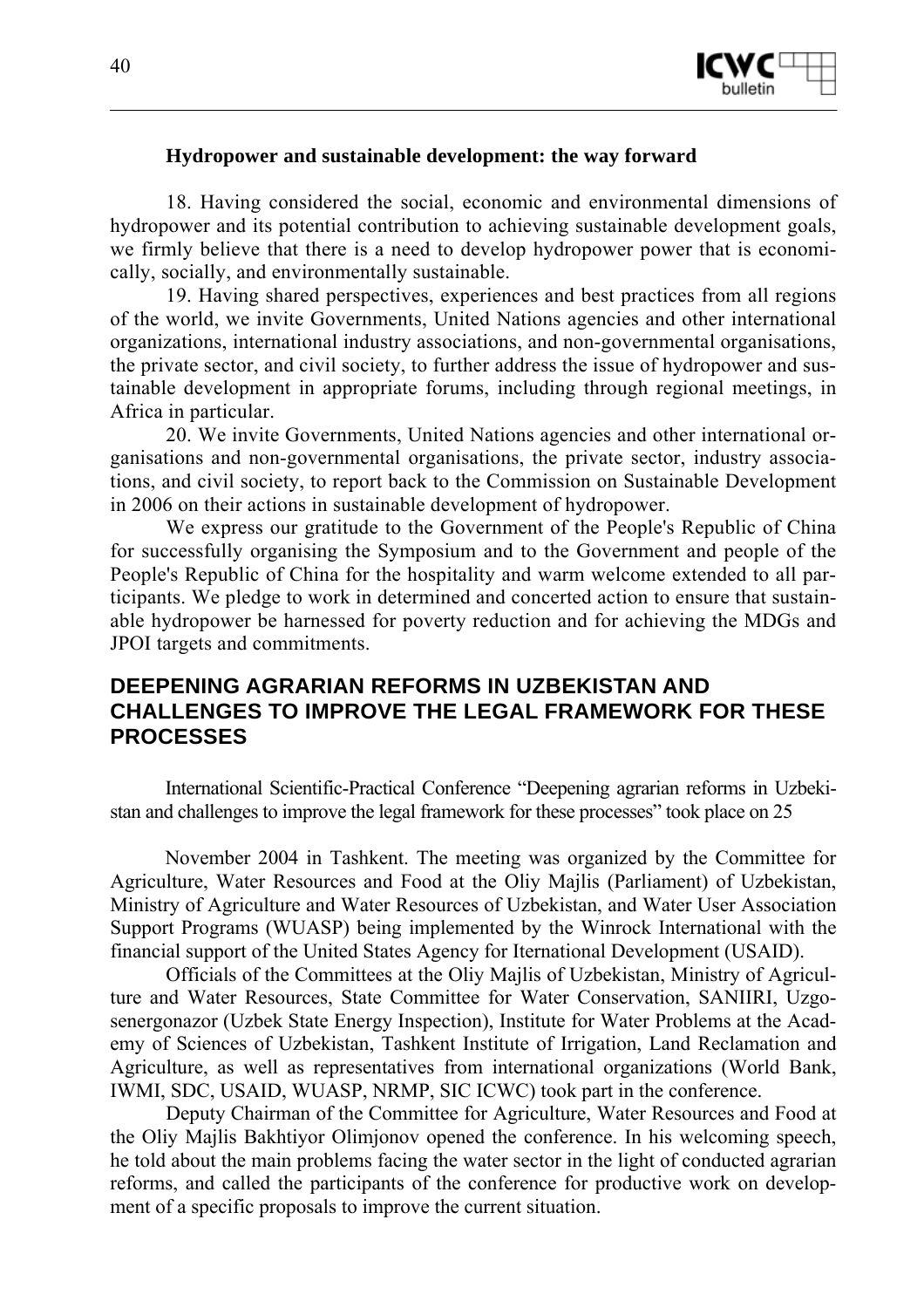

On behalf of First Deputy Minister of Agriculture and Water Resources of Uzbekistan A.A. Djalalov, H. Eshonov delivered a paper "Foreground tasks of the water-management system in Uzbekistan to create necessary conditions for successful implementation and reforms in agriculture". Academician R.H. Husanov, Director of the Research Institute for Market Reforms, told about the economic mechanism for deepening agrarian reforms. The speaker stressed the need for developing the institutional frameworks for rational water resources use, cropping patterns and irrigation techniques, introducing water use charges, reconsidering taxing framework and economic sanctions. S. Mirzayev presented a paper of B. Alikhanov from the State Committee for Nature Conservation "Problems of freshwater formation zones protection" and indicated difficulties facing the Committee in this regard. Chairman of the State Water Inspect ion Ph.D. T.K. Kamalov reported on the challenges of deepening water sector reforms and safety of hydraulic structures. The problems and ways to improve the effectiveness of agricultural use in the context of market reforms development became a subject for the paper of E.Zh. Makhmudov, Director of the Institute for Water Problems at the Academy of Sciences of Uzbekistan. Deputy Chairman of the Association of Dekhkan and Private Farms of Uzbekistan reported on the situation with water use on dekhkan and private in the context of market reforms. Representatives of the International Water Management Institute (IWMI) expressed their vision on obstacles on the way to integrated water resources management in terms of WUAs (Mehmood ul Hassan) and water reform development in terms of WUA "DJambul" under environmentally vulnerable conditions in Karakalpakstan (I. Abdullayev, M. Yakubov)

The discussion of legal issues related to the reforms being conducted caused greatest interest among the audience. Several reports of the participants in the conference were dedicated this theme. Mike Thurman (WUASP) told about legal and regulatory issues related to transfer of irrigation system management in Uzbekistan. Professor of the Department for Environmental and Agricultural Law at the Tashkent State Law Institute A. Nigmatov made a review of foreign experience in addressing water issues. Legal expert of the WUASP Uran Tursunaliyev presented a brief analysis of problems in water legislation of Kyrgyzstan. Leading specialist of the SIC ICWC M.A. Pinkhasov set out a suggestion on land and water legislation advancement in Uzbekistan in view of implementation of agrarian reforms, and submitted the Chairman of the meeting proposals of the SIC ICWC for accelerated private farms development and for establishment and functioning of WUAs set up to serve private farms developed to the Instruction of the President of Uzbekistan dated 4 November 2004 on "Establishment of a Special Commission for preparation of proposals for accelerated private farms development in 2005-2007".

In conclusion, the Chairman of the meeting thanked the participants for expressed opinions and suggestions and assured of that all of them would be taken into consideration in the activities of the Committees of the Oliy Majlis of Uzbekistan.

# **RESOLUTION OF THE INTERNATIONAL SCIENTIFIC CONFERENCE "DEEPENING OF WATER SECTOR REFORMS IN UZBEKISTAN AND CHALLENGES TO IMPROVE RESPECTIVE LEGAL FRAMEWORKS"**

The International Conference was held in Tashkent by the Committee for Agriculture, Water and Food at the Oliy Majlis of Uzbekistan and Ministry of Agriculture and Water Resources of Uzbekistan in association with the USAID Water User Association Support Project (WUASP), in accordance with the Decrees of the President of Uzbekistan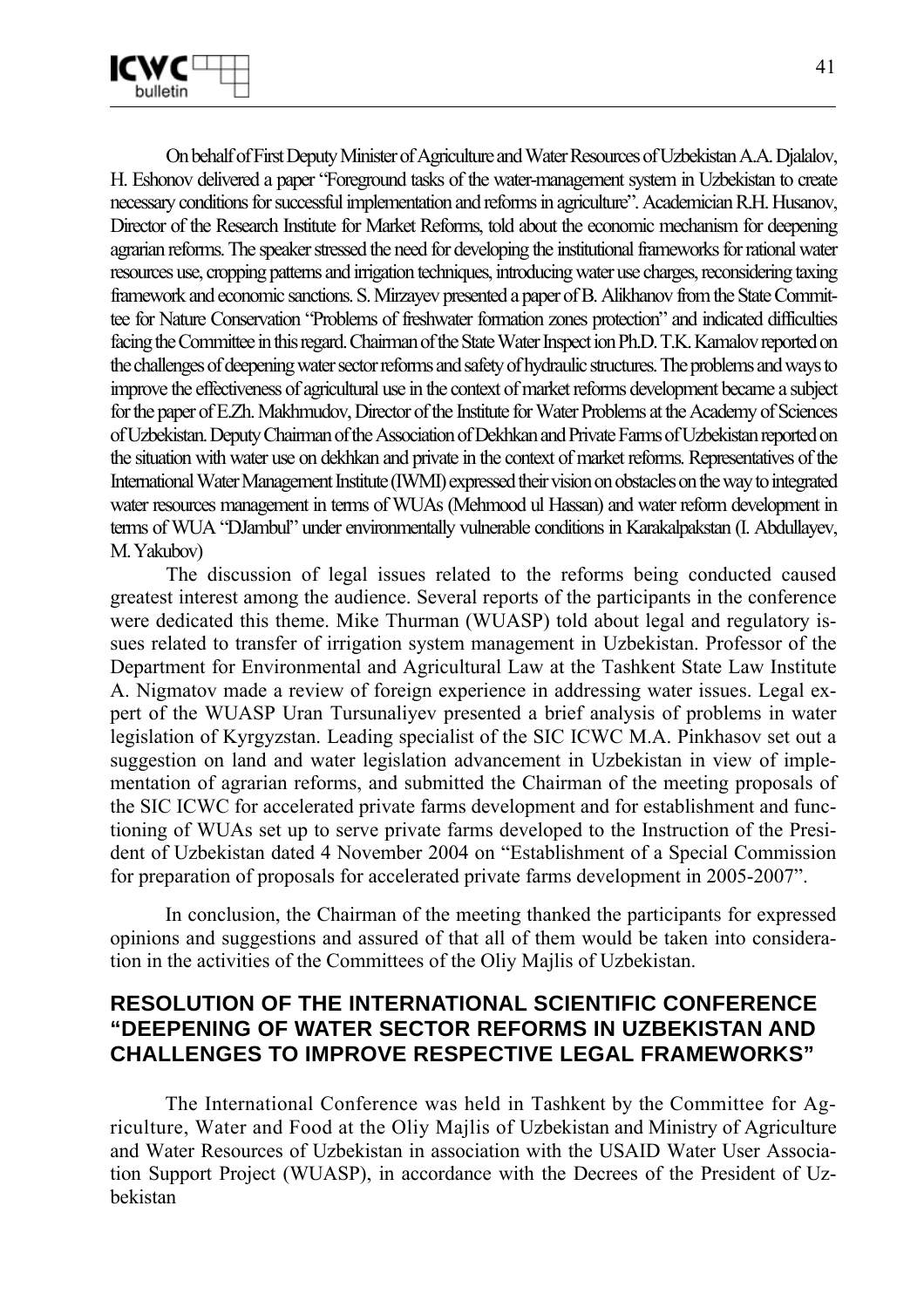

"On the major directions of agrarian reform deepening" dated 24 March 2003, "On development of the private farms in 2004-2006" dated 27 October, and Decree dated 5 November "On organization of a special commission for developing proposals aimed at rapid development of the private farms in 2005-2007", and in accordance with the tasks set in them concerning agriculture, in particular with respect to problems facing water sector, and solving them. Delegates of the Oliy Majlis of Uzbekistan, officers of the Secretariat, ministries, committees and organizations, chiefs of research institutes, scientists in water resources, and representatives of international organizations took part in the conference.

More than 20 papers were presented by speakers who told about that deepened economic reforms are giving positive results, production and production relations are being developed on the basis of market relations, the agricultural sector is gaining new forms of economic relations, land tenure, management system is adapted to market relations, legal relationships between producers and service suppliers are bettered. They noted that establishing private farms in place of unprofitable and hopeless farms is a priority; at present there are more than 100 000 private farms in the country; and agrarian reforms are being conducted in parallel with water reforms. A rapid increase in the number of water consumers due to structural transformations as well as complication of water metering and operation of on-farm canals caused a need for establishing water user associations to allocate water resources and water use management. At present, 52'000 private farms are united into 562 WUAs, these unions serve 1.72 million ha of irrigated areas. It was told about transition from territorial to basin management in water sector, water management and operation on a scientific basis, and building of 52 irrigation systems, 11 main canals, 10 irrigation basins, reduction of water losses related to organizational drawbacks, effective use of equipment in water sector, prevention of unlawful interference in water management, purposeful and rational use of budget, equitable water allocation and water delivery on contractual basis and others.

At the conference, it was noted that the Law on Water and Water Use adopted in 1993 and Decree of the Cabinet of Ministers No.385 on Limited Water Use in Uzbekistan do not meet the current requirements in view of the conducted reforms. According to the present legislation, water is a public property, and it does not provide for advancement of market relations. Water users are different owners, i.e. shirkat farms, farmers, dekhkan farms and private possessions.

Following the adoption of the Law on Water and Water Use, the system of water sector and water user management completely changed.

After establishment of private farms in place of shirkat farms, the former shirkat farms stop to function.

Today, a legislative framework for WUA operation has been provided in the country. A WUA is established as non-profit organization under item 77 of the Civil Code of Uzbekistan, and it functions using founder fees. According to the present Code, founders fulfill obligations of the Association.

The main function of WUA is to provide water supply and keep in a working condition the waterworks facilities transferred to its jurisdiction based on foundation contract as well as contracts with other water users and their assignments. As WUA functions as a non-profit organization, it enjoys all privileges given to all nonprofit organizations under the legislation of Uzbekistan. In addition, WUAs are freed from: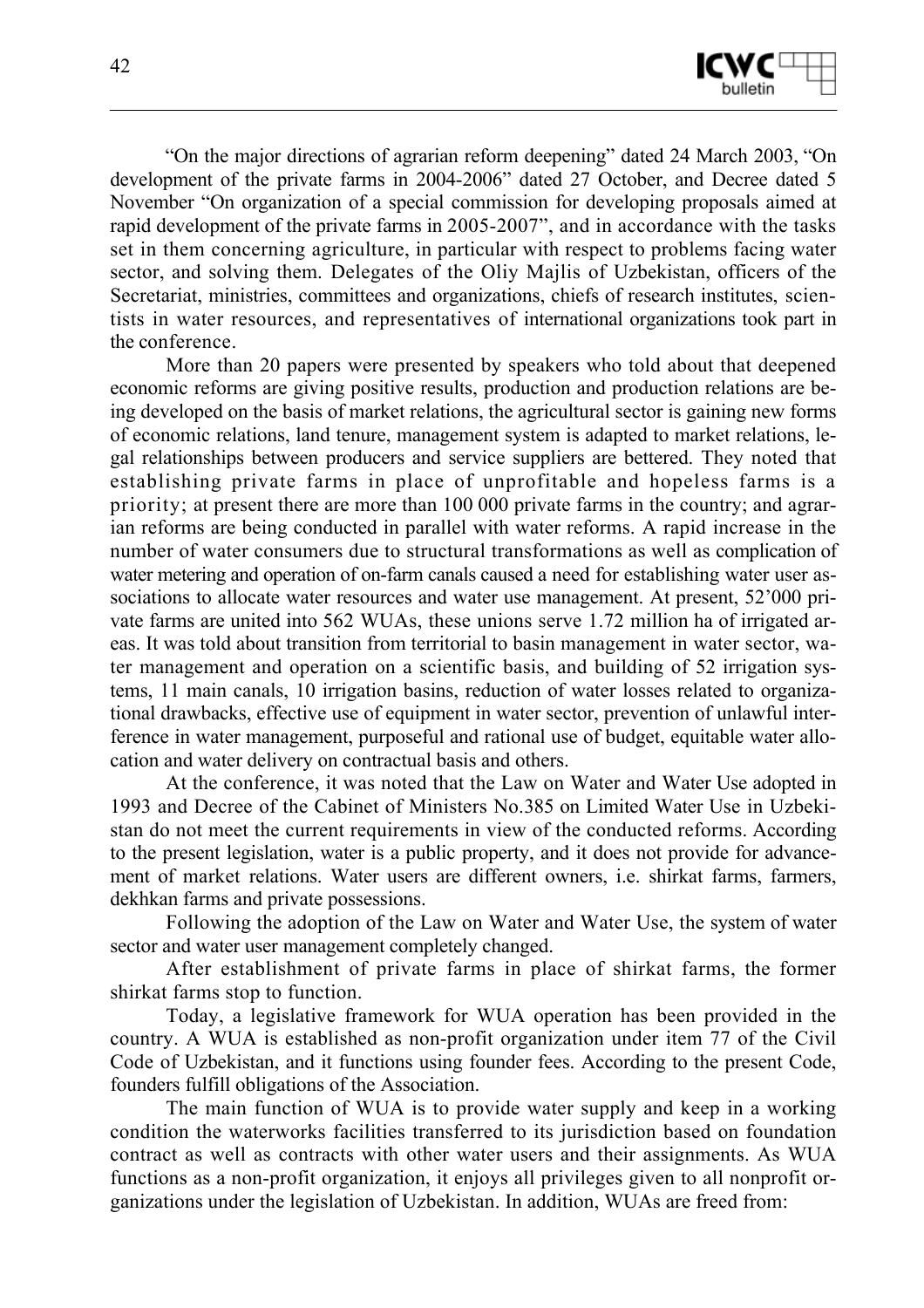

- Value added tax under item 66;
- Property tax under item 92;

Land tax for lands under water resources inventory, in which waterworks facilities assigned by founders to the balance for use located.

These activities are not considered entrepreneurial. Being legal persons, water users themselves pay the stipulated tax for water resources use in an order established by the legislation.

Under item 119 in the Tax Code, WUA is also freed from tax for water resources use.

Under its statute, WUA may provide other services to water users and founders, in addition to its basic functions. In this case, WUA can open a special account in bank and pay tax for these activities in an established order. In this connection, it should especially be emphasized that in accordance with the Decree of the President of Uzbekistan dated 27 October 2003, WUA are freed from VAT, property taxes and income tax within 3 years for their services. Being a connecting and coordinating body between water users and governmental water management organizations, WUA ensures equitable water allocation, effective operation of irrigation and collector networks, keeps them in a working condition, introduces advanced technologies. However, the absence of a clear funding mechanism impedes perfect functioning of WUA in some cases.

One of the main reasons is that payments for WUA are not provided for in funds allocated as credit tranche for farmers. The fact that there is no mechanism for economic motivation of WUAs that effectively use water resources negatively affects the improvement of irrigation technology, and water amount used per unit of produce and per hectare remains high.

In particular, every year on average  $12.2$ -13.2 th.  $m<sup>3</sup>$  of water is used per hectare in the country, under the existing technology. This indicator has not changed over the recent 15-20 years and, in turn, negatively influence the reclamation condition of lands. Moreover, if every year 55-56 billion  $m<sup>3</sup>$  is used for agricultural needs in the country, then after water use,  $18-19$  billion  $m^3$  (32-33%) of water is discharges from drains and collectors. Thus, the efficiency index is 0.68-0.69. In addition to increase in costs, this wastewater washes out useful elements from soil and results in reduction in land fertility.

Furthermore, WUA does not have rights to applying economic sanctions on its territory against water users that use water over the limit, do not pay for services in time, and make hydro structure useless.

Items 74, 75 and 76 in the Code on Administrative Responsibility provide for economic measures for individual persons only. This is also a reason for that water resources are used ineffectively, and waterworks facilities are becoming useless. The development of market relations in water sector is one of the urgent problems. A method for water price calculation was developed in the country. Hence, water price should include costs to transport water and operate waterworks facilities. In accordance with the recommendations for WUA, the working tax for 1  $m<sup>3</sup>$  of water, repairing waterworks facilities and maintaining them in a working condition is determined with account of tax paid per hectare. Therefore, in order to establish market relations be tween WUA and water users, it is necessary to install measuring devices. WUA does not have financial resources for carrying out these measures.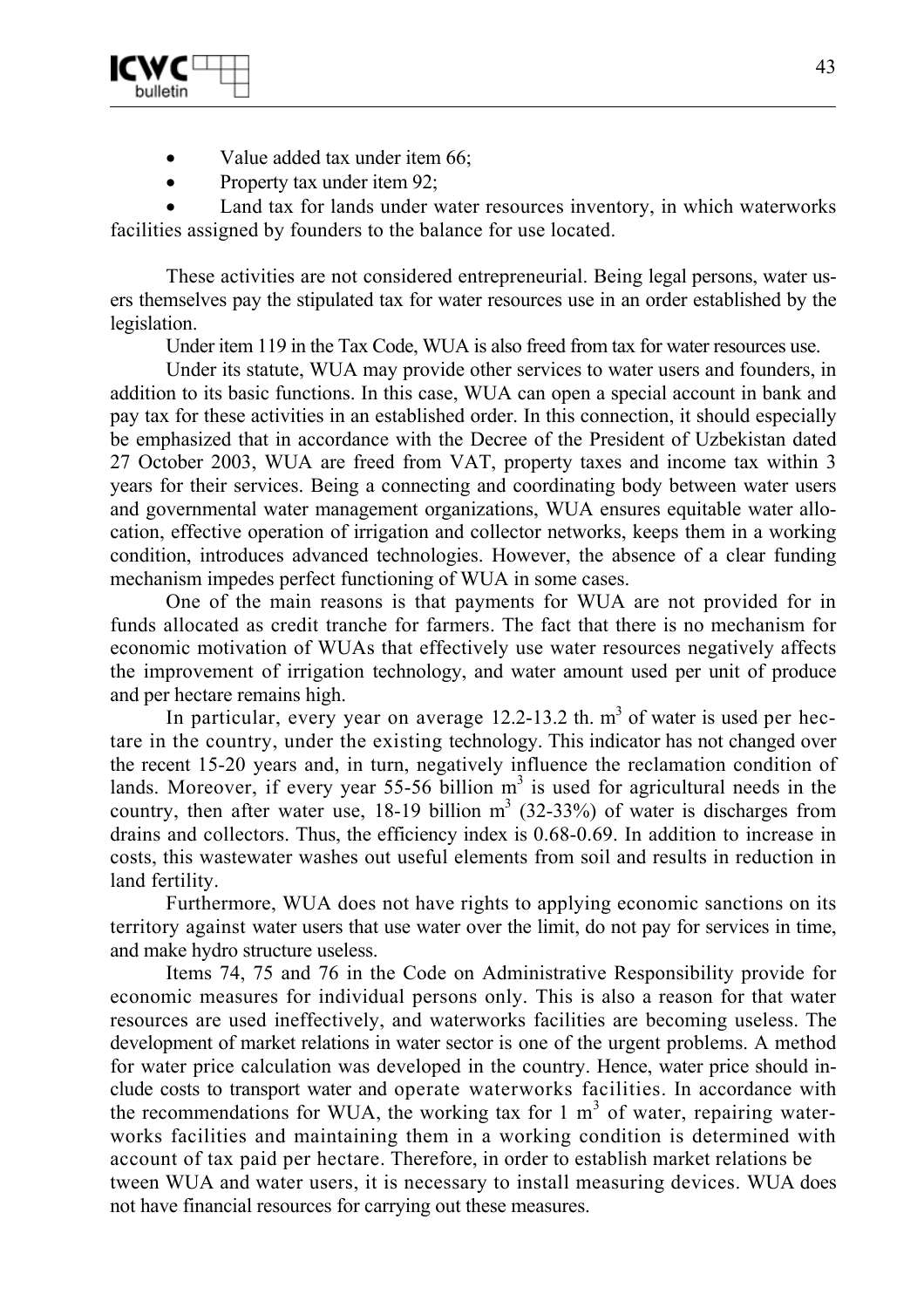

For deepening the water sector reforms being conducted in the country even greater, improving the legal frameworks for them and solving the above-mentioned problems, the participants of the Scientific-Practical Conference recommend the following measures:

• taking into account the inadequacy of legal frameworks and regulatory documents that determine direction of WUA activities, it is necessary to adopt a special law on WUA, and insert required amendments and supplements into respective regulatory documents;

• strengthen the participation of WUA in development the policies aimed at effective water resources use in irrigated lands;

• develop a mechanism for of economic motivation of WUAs improving irrigation technique, effectively using water resources to reduce water use per unit of produce and per hectare, develop a special program for introduction of modern technology and consider the issue on providing credits to farmers;

• assist WUAs in installing water-metering devices within the territories of Associations with a view to exact estimation and metering of water use by users;

• for equitable water use, develop a Law on Drinking Water, and stipulate in it requirements for water quality, terms and procedures for providing drinking water to water consumers, obligations and rights of drinking water consumers, as well as administrative and legal rules setting responsibility for breach of drinking water protection and use.

# **"INTEGRATED WATER RESOURCES MANAGEMENT IN FERGANA VALLEY" PROJECT STEERING COMMITTEE MEETING**

The meeting of the "Integrated Water Resources Management in Fergana Valley" Project Steering Committee took place on 11 March 2005 in Fergana town, in which Urs Herren, Djanishbek Bekbolotov, K. Omurzakov, Nariman Kipshakbayev, Gayrat Negmatov, Norkabul Rakhmatov, Azamjon Rakhmatilloyev, Kurbanali Saidmuradov, A. Radjabov, Pulatkhon Umarov took part. Moreover, Viktor Dukhovny, Herat Manthritilake, Vadim Sokolov amd Mehmood ul Hassan attended the meeting.

At the meeting the following matters were discussed:

1. Results of the project activities in 2002-2005.

2. Coordination of activities up to the completion of project phase 2 in April 2005.

3. The first edition of the project document and budget for project phase 3 aimed at IWRM principles implementation.

Following the discussion of the above-mentioned matters, the Steering Committee members came to the following conclusions and decisions:

1. The principal results of the IWRM-Fergana Project achieved in 2002-2005 and presented at the Annual Meeting on 9 March 2005 should be confirmed.

2. IWMI-SIC Association should take all necessary actions to complete project activities up to April 2005.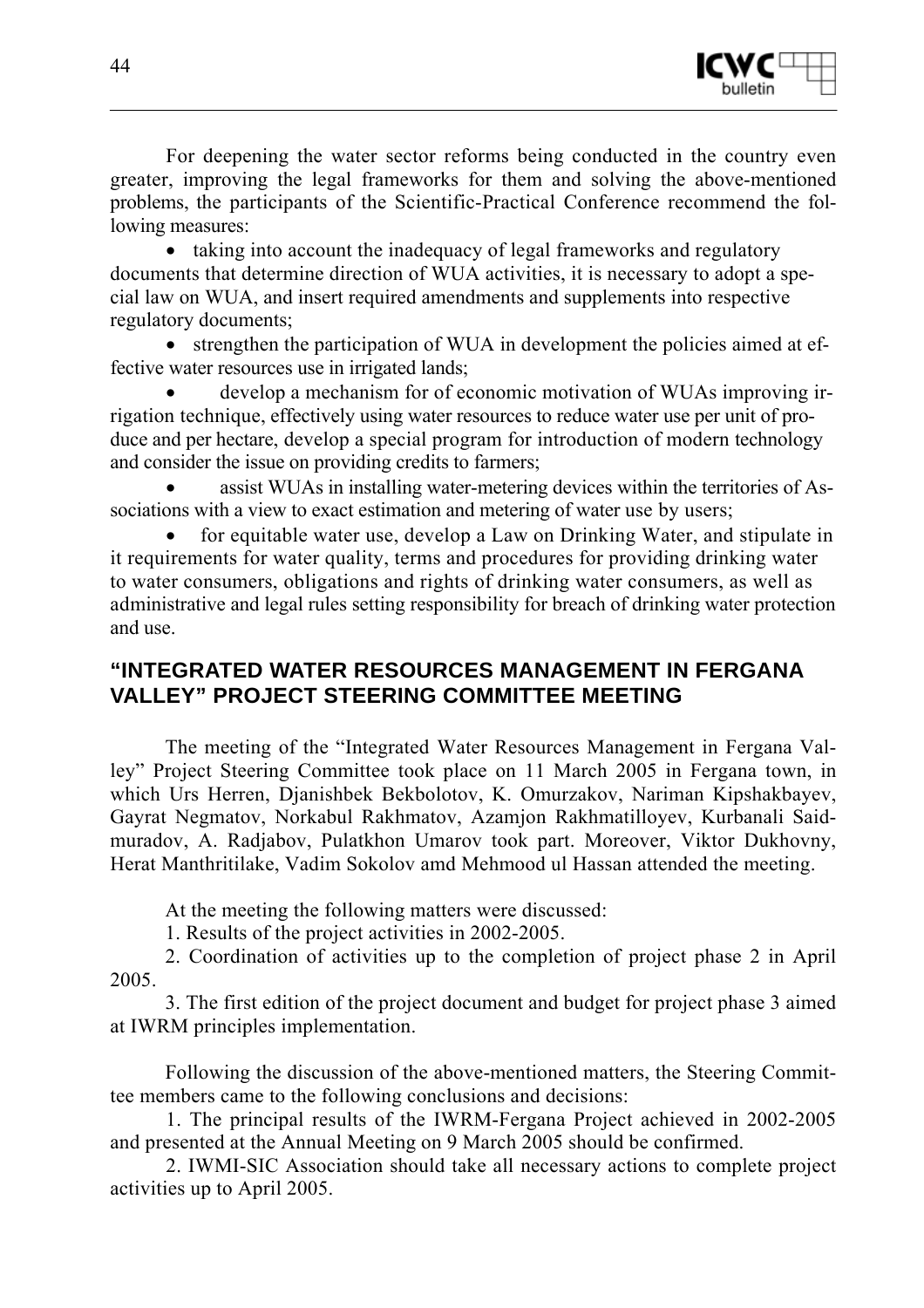

3. The principal line and contents of the first version of the Project Document for phase 3 that was discussed at the meeting on 10 March 2005 should be confirmed.

4. IWMI-SIC Association should take all necessary actions to complete the Project Document within next two weeks. Based on the Project Document, project budget (2005-2008) and work program for 2005 should be submitted. The project Document, budget and work program for 2005 should be submitted to a new Steering Committee for approval.

5. The new Steering Committee should convene a meeting after signing a Project Agreement for phase 3.

# **TRAINING COURSE ON WATER RESOURCES FOR SECONDARY SCHOOLS IN UZBEKISTAN**

A kick-off seminar under the Project "Training course on water resources for secondary schools in Uzbekistan" took place on 13 November 2004 in the ICWC Training Center. The seminar was organized by the SIC ICWC in association with the Ministry of Popular Schooling of Uzbekistan with the sponsorship of the OSCE Center in Tashkent.

The aim of the seminar was to discuss the current education of youth on water resources issues and developing recommendations for improving the current situation by specialists in water resources and popular schooling. Representatives from popular schooling institutions, research institutes and SIC ICWC took part in the seminar.

Among the participants of the seminar opening there were Prof. V.A. Dukhovny, Director of the SIC ICWC; Prof. R.H. Djurayev, Ministry of Popular Schooling of Uzbekistan; U.T. Ruziyev, officer of the OSCE Center in Tashkent; honored specialist in irrigation of Uzbekistan A.A. Kadyrov, Ministry of Agriculture and Water Resources of Uzbekistan; P.D. Umarov, Director of the ICWC Training Center.

At the seminar, the following presentations were made:

1. "Goals of the project at the beginning of activities" - Prof. V.A. Dukhovny.

2. "State standard for secondary education and need for advancement of educational programs for schools in Uzbekistan" – Prof. R.H. Djurayev.

3. "The current status of available water resources and challenges to advance water use practices" – R.K. Ikramov, Ph.D.

4. "Suggestions on advancement of educational programs (geography, chemistry, history; economic and legal knowledge fundamentals)" – A.A. Kadyrov.

5. "Preparation and holding of a training seminar on water resources use for teachers" – Prof. E.O. Turdikulov.

It was noted that Central Asia would be under the pressure of problems related to water scarcity in the near future. This is especially noticeable in summer period in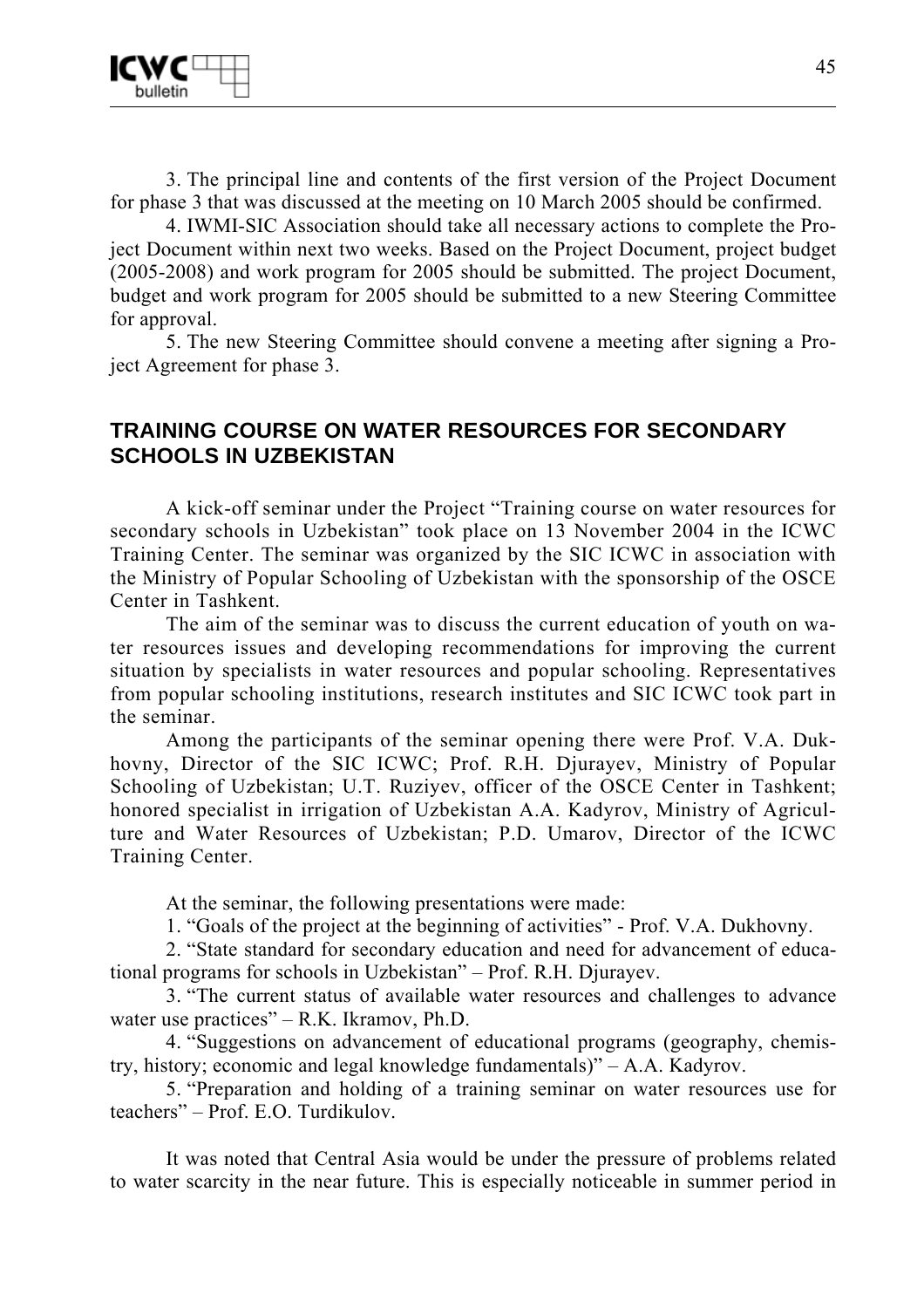

many provinces of Uzbekistan. Year by year the water consumption amount increases as population grows. Owing to poor economic position of the countries in the region,

such water-saving methods as drip irrigation and sprinkling are inaccessible for many water users. Furthermore, at the Soviet time, water was used without account of environmental interests and almost without noticeable costs of water users, and careful attitude to water as God's gift inherited in culture and ethics of local population was lost. This led to wasteful water use by millions of primary users constituting lartge amount of non-productive water losses.

The participants of the seminar noted that there are a lot of technologies for achieving water conservation. Along with technical and economic factors, human factor plays an important role in water conservation as well. Economic and legal measures taken by the government and techniques will not give such effect as expected, if human does not make his mind to rationally use natural resources.

In the history of the region, publications of prominent persons on rational natural resources use and human behavior norms at that are well known. In old times, religious doctrines also brought up young generation in the spirit of morality, which included not only interpersonal attitudes, but also behavior norms in natural resources use. There are quite a lot of popular sayings, which prove that.

Upbringing of young generation in the spirit of old traditions regarding an attitude to water plays an important role in formation of society that will be inclined to rational natural resources use and protection.

According to the psychological and pedagogical studies conducted in the country, it can be said (E. Gaziyev, M.G. Davletshin, A.Z. Zunnunov, A.S. Medjidova,

P. Musayev and others) that education quality can considerably be raised when upbringing and development of pupils is purposefully carried out in the process of education. Based on the above-mentioned, it can be said that there is an urgent need for development of the educational and pedagogical programs on water problems at schools. Growing generation will constitute tomorrow's society.

It was noted that there are a lot of definitions for environmental education in different countries, though its goals are defined by different priorities. However, a common goal can be marked out: it is to achieve harmony between human, society and nature. Such a goal forms, first of all, an environmental human culture. Environmental education is an integrated and complicated process. Education is a common denominator, which supports all actions for natural resources protection. Education includes disseminating information and raising public awareness to change the attitude to natural resources and character of their use.

Environmental education – what does it give? It was noted that through effective education system one can gradually achieve a range of positive benefits including:

1) *public participation in natural resources protection and management;* raising public awareness and inducing its wish to participate in shared water resources management;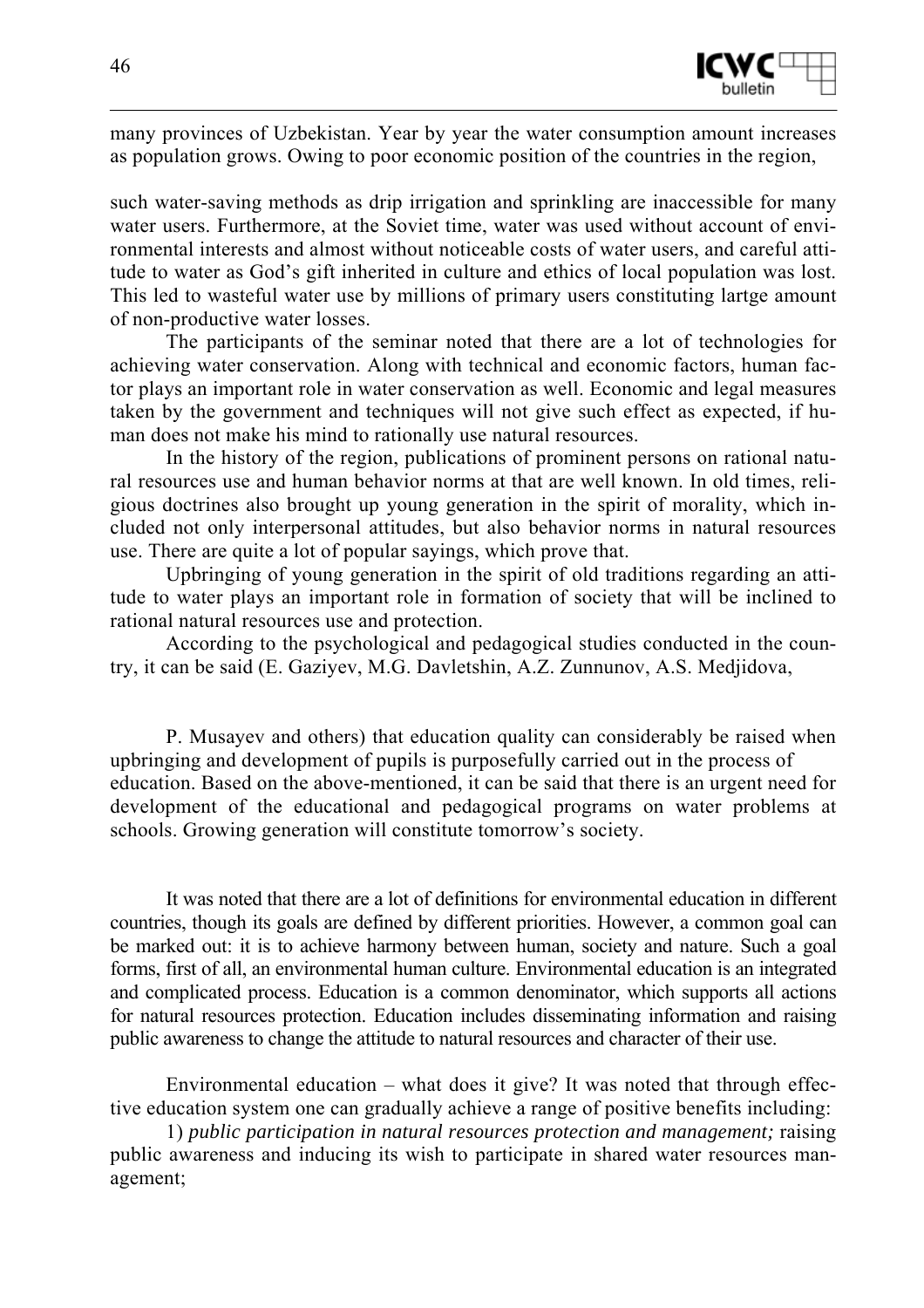2) *increasing comprehension of natural resources value,* thus raising the sense of responsibility for that wasteful water resources use would cause a lot of problems to descendants;

3) *high level of social mobilization;* understanding of common problem leads to uniting of people for solving large problems;

4) *awareness;* public awareness is one of the key factors ensuring public participation in management, protection and rational use of natural resources and speeds up the response of society to decisions made*.* 

Water education and upbringing at schools can be carried out by different approaches and ways. To this end, minimums for environmental knowledge, which school leavers should have, were provided for in the state education standard of Uzbekistan. However, for many reasons, there is a very large gap between standards and reality. Based on that our country strongly depends on transboundary river water resources during economic development, economic and legal frameworks for water resources management and use should be included in lessons of jurisprudence and economics.

The purpose of effective education is to teach children to think and conclude. The participants of the seminar suggested a number of ways and approaches to organize education of youth on water issues. To develop education on water problems at schools, the participants recommend:

- to assign more lesson-hours to teach water-related issues;

- reconsider the existing curriculum from the perspective of new tendencies in ecology;

- re-orientate the pedagogical approach and use innovative methods such as extracurricular lessons and interactive games to develop independent thinking of pupils;

- integrate water theme into other lessons for more frequent attraction of children's attention;

- organizing camps, seminars and contests on water resources for school activists;

- organize training seminars on formation and rational use of water resources for teachers through network of institutes for advanced training of teachers;

- develop and implement new programs and methodologies for environmental education;

- arrange trips to districts experiencing water scarcity;

At the seminar, proposals for inserting water-related issues into such lessons as geography, history, biology, economics, foreign languages and jurisprudence, and supposed amendments into curriculum were submitted by scientists and practical water specialists to the participants for consideration. The participants supported such an idea and gave practical suggestions on this matter. The participants of the seminar also expressed a wish to cooperate in further development of a project for promoting education on water problems at schools. In conclusion, the participants of the seminar suggested organizing similar seminars for school teachers at local level.

The participants of the seminar expressed organizers and moderators of the seminar their gratitude for holding the seminar at high level.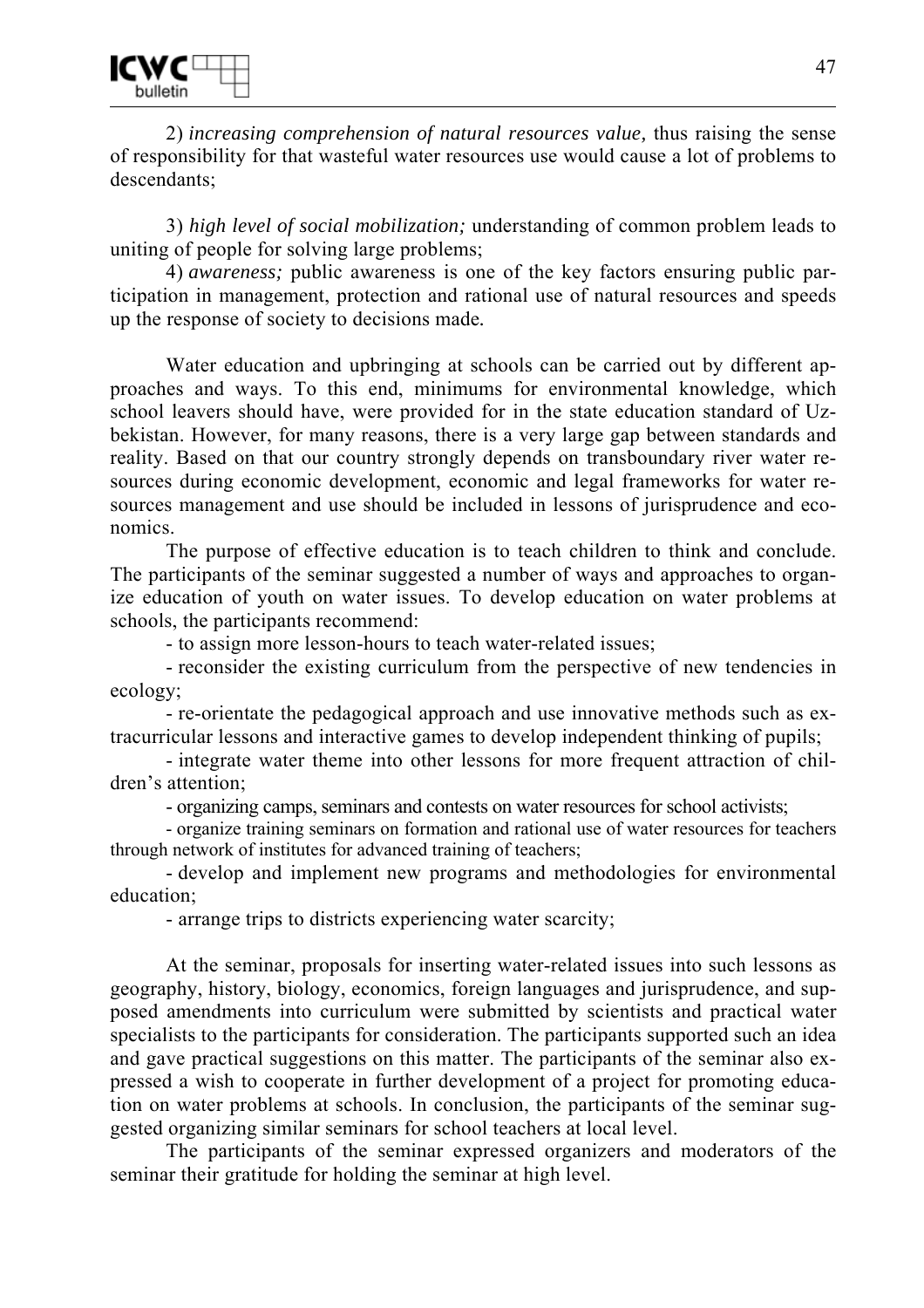

# **INTERNATIONAL SEMINAR "LEGAL FRAMEWORKS FOR COOPERATION IN TRANSBOUNDARY WATER RESOURCES USE AND PROTECTION"**

An international seminar on "Legal frameworks for cooperation in transboundary water resources use and protection" took place on 22-24 November 2004 in Kiev, Ukraine.

*Seminar organizers, sponsor and technical assistance:* Division for the Environment and Settlements of the UN Economic Commission for Europe (UNECE), Ministry of the Environment, State Committee for Water Resources Management (WRM) of Ukraine, Swedish Environmental Agency, UNDP/GEF Program for Environmental Sanitation in Dniepr Basin.

*Seminar participants:* chiefs, experts, managers, leading specialists of international, governmental and non-governmental organizations dealing with transboundary water resources use and protection issues.

In particular, representatives from the Ministry of the Environment and State Committee for Water Resources Management of Ukraine, UNECE, Swedish Environmental Agency, NGO "Ecoterra", NGO "Eco-Tiras", Dundee University (Scotland), UNDP-GEF, EC IFAS, SIC ICWC, State Concern "Apele-Moldova", OSCE, international commissions for protection of Danube, Dniepr and other river basins, a range of basin water organizations and commissions in countries of Central Asia (Kazakhstan, Kyrgyzstan, Tajikistan, Uzbekistan), Caucasus (Azerbaijan, Armenia, Georgia), Moldova, Ukraine, Russia took part in the seminar.

The seminar was held within the framework of the UNECE Project "Capacity Building for Water Cooperation in Eastern Europe, Caucasus and Central Asia". The Project is a part of the Action Program of the 1992 UNECE Convention on Transboundary Watercourses and International Lakes Protection and Use.

The 3rd UNECE Convention Meeting was held in November 2003, at which it was decided to focus the activities on cooperation in transboundary water resources in Eastern Europe, Caucasus and Central Asia (EECCA). This project is aimed at capacity building for cooperation, improving the coordination of efforts in transboundary water resources management in EECCA, and is a contribution to implementation of the European Union's Water Initiative "Strategic partnership in water resources for sustainable development" for these countries.

The Project was prepared and is implemented by the UNECE Convention Secretariat in partnership wit a range of national and international organizations.

The project partners are:

- Swedish Environmental Agency;

- Finnish Environmental Institute;

- International network for training, exchange and information on international water resources (IW:LEARN);

- UNEP's Global Program of Actions for Marine Environment Protection from Ground-Based Activities (GPA);

- WHO Regional Office for Europe (WHO/EURO);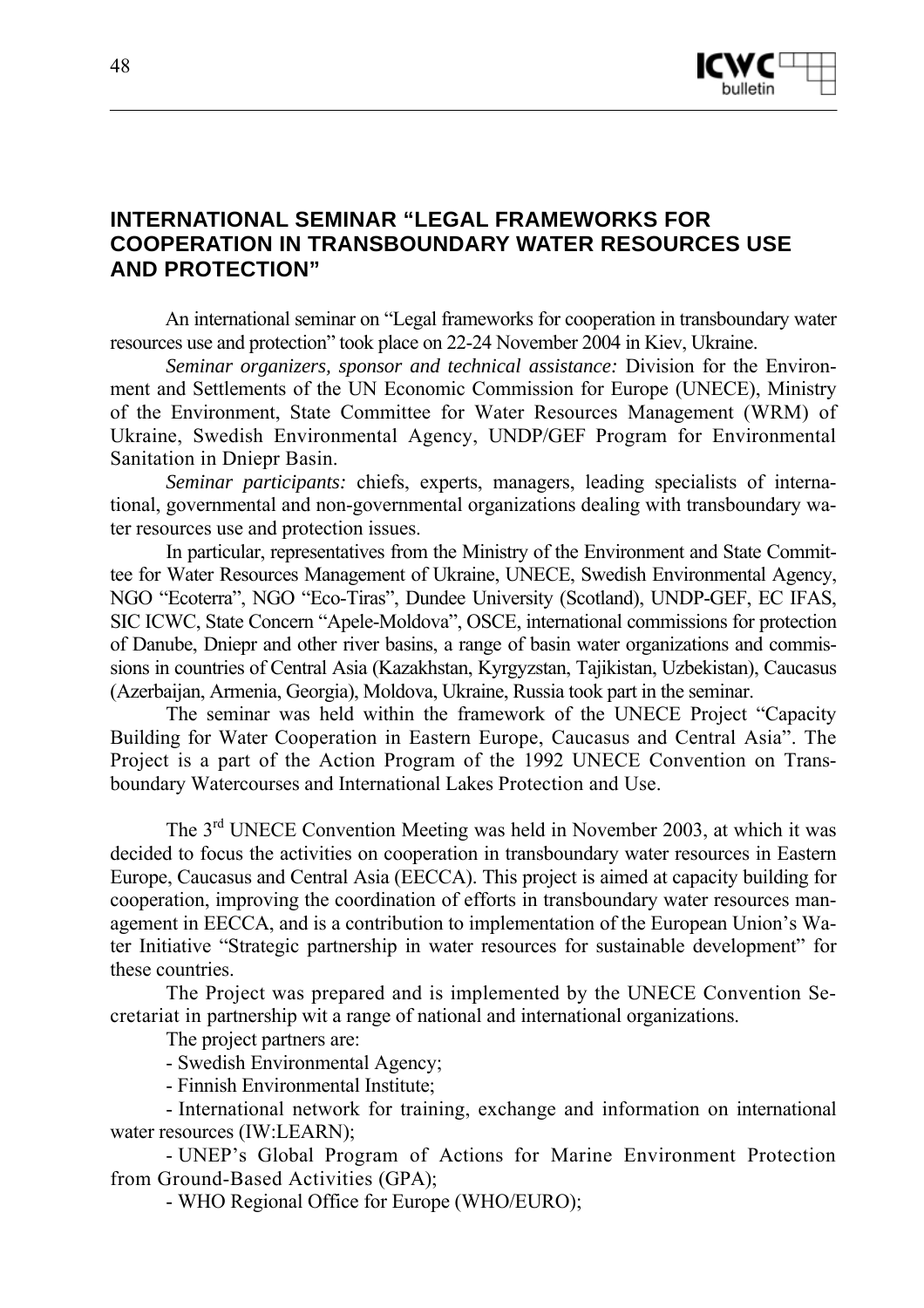

- UNEP Regional Office for Europe (UNEP/ROE );

- Organization for Security and Cooperation in Europe (OSCE);

- Peipsi Center for Transboundary Cooperation;

- UNESCO International Shared Aquifer Resource Management Program.

In the project implementation period (2004-2006), it is planned to consider the following aspects of cooperation in transboundary water resources:

- legal framework for international water cooperation;

- work of joint bodies for transboundary water resources;

- joint monitoring and assessment of transboundary water basins, emergency warning and signaling systems;

- information access and exchange, public participation;

- integrated water resources management and transboundary river basin management planning, including under the European Union's Water Directive;

- Joint transboundary water catchments and their linkage with regional seas;

- application of the Protocol on Water Resources and Health.

During three days of the seminar, 6 sessions were held:

*Session 1*. General issues of interstate cooperation on transboundary water resources, including introduction to international water law fundamentals.

*Session 2.* Cooperation in Dniepr and Dniestr river basins.

*Session 3*. International legal framework for cooperation on transboundary water resources (1997 UN Convention, 1992 UNECE Convention, Protocols on water and health, civil liabilities, legal aspects of international aquifer resources management; and so on).

*Session 4.* Interstate basin agreements (Europe: Rhine, Danube rivers; Africa: Inkomaputo river; Asia: Mekong river; others).

*Sessions 5 and 6.* Cooperation in transboundary water resources use and protection in EECCA: experience, problems, needs, prospects.

At the seminar, key papers were presented by B. Libert, R. Enderlain, F. Bernardini (UNECE), N. Babich (State Committee for Water Resources Management of Ukraine), Prof. S. Vinogradov (Dundee University), A. Karlsson (OSCE), L. Markevich (UNDP/GEF Program), M. Volk (State Concern "Apele-Moldova"), K. Futaka (International Commission for Danube), N. Grishin (NGO "Ecoterra"). On behalf of the SIC ICWC, paper "Regarding the issue on development of an international legal framework for water relationships in Central Asia" was delivered (Y. Rysbekov).

The international seminar was held in an interactive way. In particular, 4 training groups were assigned to discuss legal problems of transboundary river basin water resources use and protection:

Group 1: Caucasus (Kura, Samur, Arake rivers).

Group 2: Central Asia (Amudarya, Syrdarya, Zerafshan, Chui, Talas, Ili rivers).

Group 3: Watercourses in the European Union member countries (Danube, Bug, Daugava, Tisza, Neman, Narva and other rivers).

Group 4. Other watercourses (Dniepr, Dniestr, Northern Donets, Ural, Irtysh and other rivers).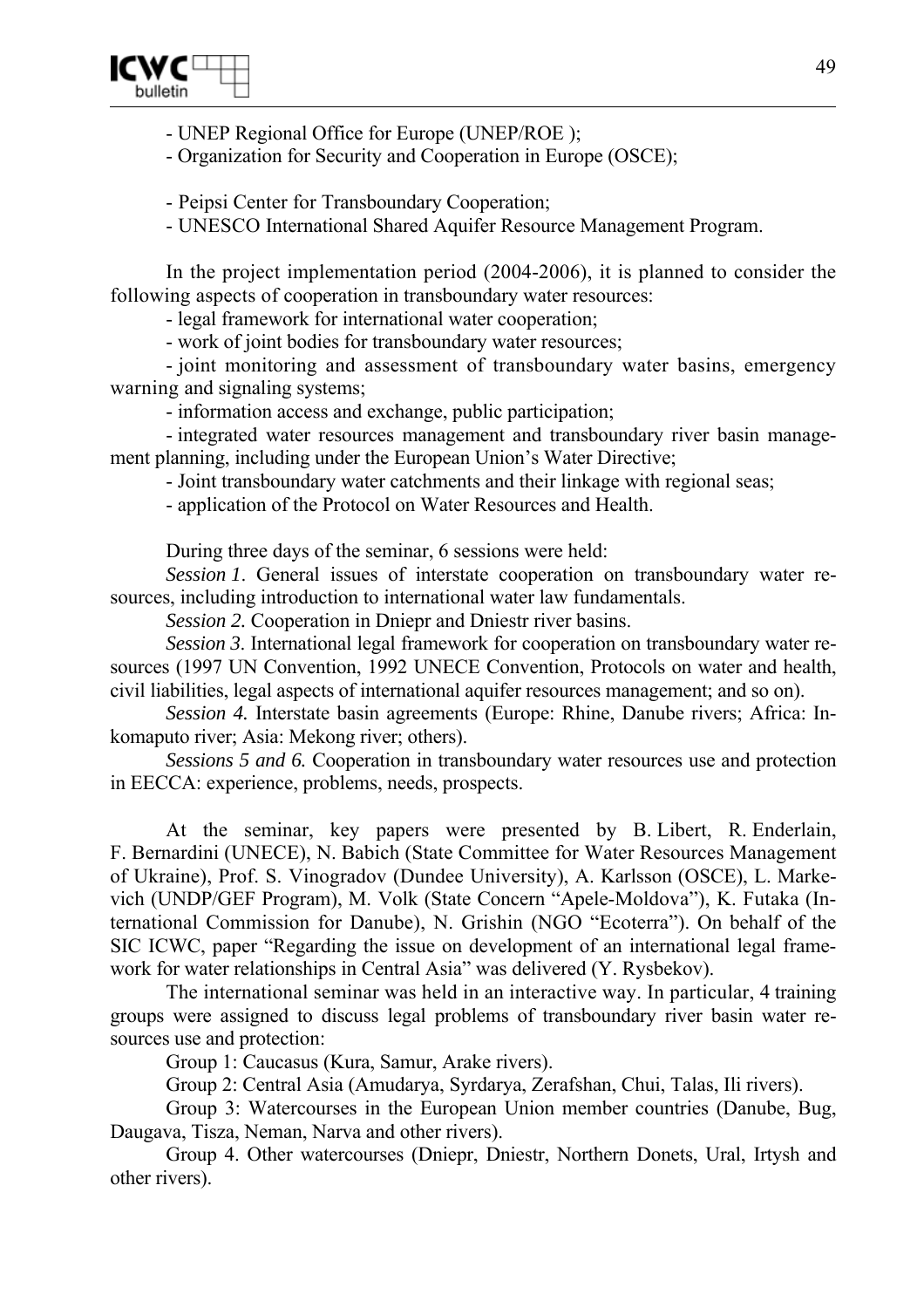

The activities of the training groups was carried out under sessions 4 and 5 of the seminar. The seminar organizers suggested 2 principal themes for discussion in the training groups:

A) Ratification of the 1992 UNECE Convention and Protocols to it (what the reasons for delay, what help is needed to speed up the ratification of the Convention and Protocols: on water and health; civil liabilities).

B) Regional bilateral and multilateral agreements on cooperation in transboundary water resources use and protection (existing agreements; factors impeding implementation of provisions in agreements; need for developing new draft Agreements; what assistance can be needed in this context from other countries, authorities, sponsors and the Secretariat of the UNECE).

Under the activities of training group 4 (membership: representatives of the UNECE Secretariat, IFAS, SIC ICWC, water authorities in Central Asian countries), the SIC ICWC suggested to submit to the UNECE Secretariat the issue on providing assistance to develop draft Agreements stipulated under the Program of specific actions for improvement the environmental and socio-economic situation in Aral Sea basin in 2003- 2010" (ASBP-2), designed to fulfill the instruction of the Heads of Central Asian states (Dushanbe, 6 October 2002), confirmed by the decision of the IFAS Board (Dushanbe, 28 August 2003), and to be prepared up to 2005:

- Agreement on underlying principles of joint water resources management, use and protection in the Syrdarya river basin;

- Agreement on environmental flow rates for the Syrdarya river in view of Northern Priaralie and the Aral Sea;

- Agreement on underlying principles of joint water resources management, use and protection in the Amudarya river basin;

- Agreement on environmetal flow rates for the Amudarya river in view of Southern Priaralie and the Aral Sea,

- Rules for water resources management in the Syrdarya river basin;

- Rules for water resources management in the Amudarya river basin; and

- harmonization of national and regional water legislations in Central Asian countries.

First six of the above-mentioned seven positions are included in Priority 1 ("Development of coherent mechanisms for integrated water resources management in the Aral Sea basin") of the ASBP-2. At that, it should be noted that the exact formulation of position 1 (Agreement on fundamental principles of joint water resources management, use and protection in the Syrdarya river basin) is slightly different: "on underlying principles of joint management, improvement of the 1998 Agreement, use and protection of water resources in the Syrdarya river basin". Owing to that at present there is a consent of the Asian Development Bank to fund activities for analyzing and improving the 1998 Syrdarya Agreement, the phrase *"improving the 1998 Agreement"* from the title of the draft submitted to the UNECE Secretariat was excepted.

As for the above-mentioned draft regional Agreements, it was noted that the work on them is advancing too slowly due to a number of circumstances.

It was also noted that there are some results regarding a draft Agreement on environmental flow rates for the Syrdarya river in view of Northern Priaralie and the Aral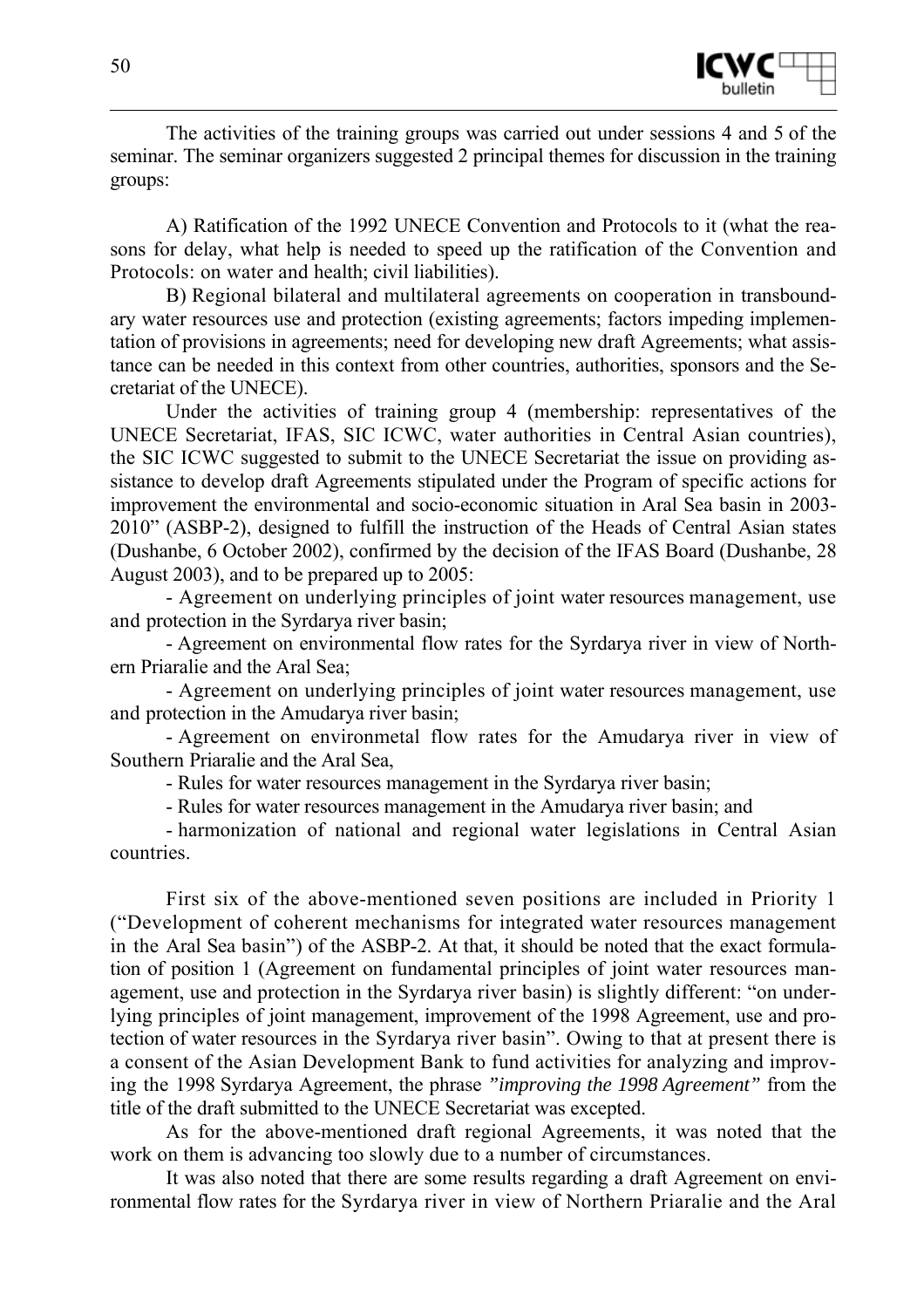

Sea and a draft Agreement on environmental flow rates for the Amudarya river in view of Southern Priaralie and the Aral Sea, but the process was not carried to its logical conclusion.

The suggestions of the SIC ICWC on preparation of a package of the abovementioned draft Agreements were accepted by the representative of the UNECE and approved at the concluding session of the seminar.

# **CONCLUDING REGIONAL SEMINAR ON STRATEGIC PLANNING AND MANAGEMENT OF NATURAL RESOURCES**

24-26 November 2004 Bangkok

#### **A. Preamble**

A concluding regional seminar was held as a final event under the Project "Capacity Building in Strategic Planning and Management (SPM) of Natural Resources in Asia and the Pacific".

The Project was launched in 2000 and funded by the UN. The project strategy was developed for more integration of sustainability issues, in particular those related to ecology, into such important sectors as power and water sectors. Understanding that there is no tool and methodology for supporting such integration process, the main project element was dedicated to promoting and developing methodologies and tools of common character and thus suitable for other countries and sectors. A concept for strategic planning and management (SPM) was proposed and then promoted using a joint approach, with the help of international, regional and national experts. A significant part of the project activities was focused on labor resources and building organizational capacity through holding a series of seminars and trainings at sub-regional and national levels with subsequent national studies and actions for implementing the SPM concept.

The Concluding Regional Seminar on Strategic Planning and Management of Natural Resources was held in order to enable the participants:

- to exchange experience concerning the concept and capacity for applying a strategic planning and management approach to development of national and organizational policies;

- identify alternatives for fortifying a principle of strategic planning and management at national level;

- establish or strengthen regional and national networks on strategic planning and management.

Leaders of governmental authorities/organizations responsible for policies in the field of environmental protection, power engineering and water resources and representatives from the UN organizations, specialized and other agencies, including subregional organizations and educational institutions took part in the seminar.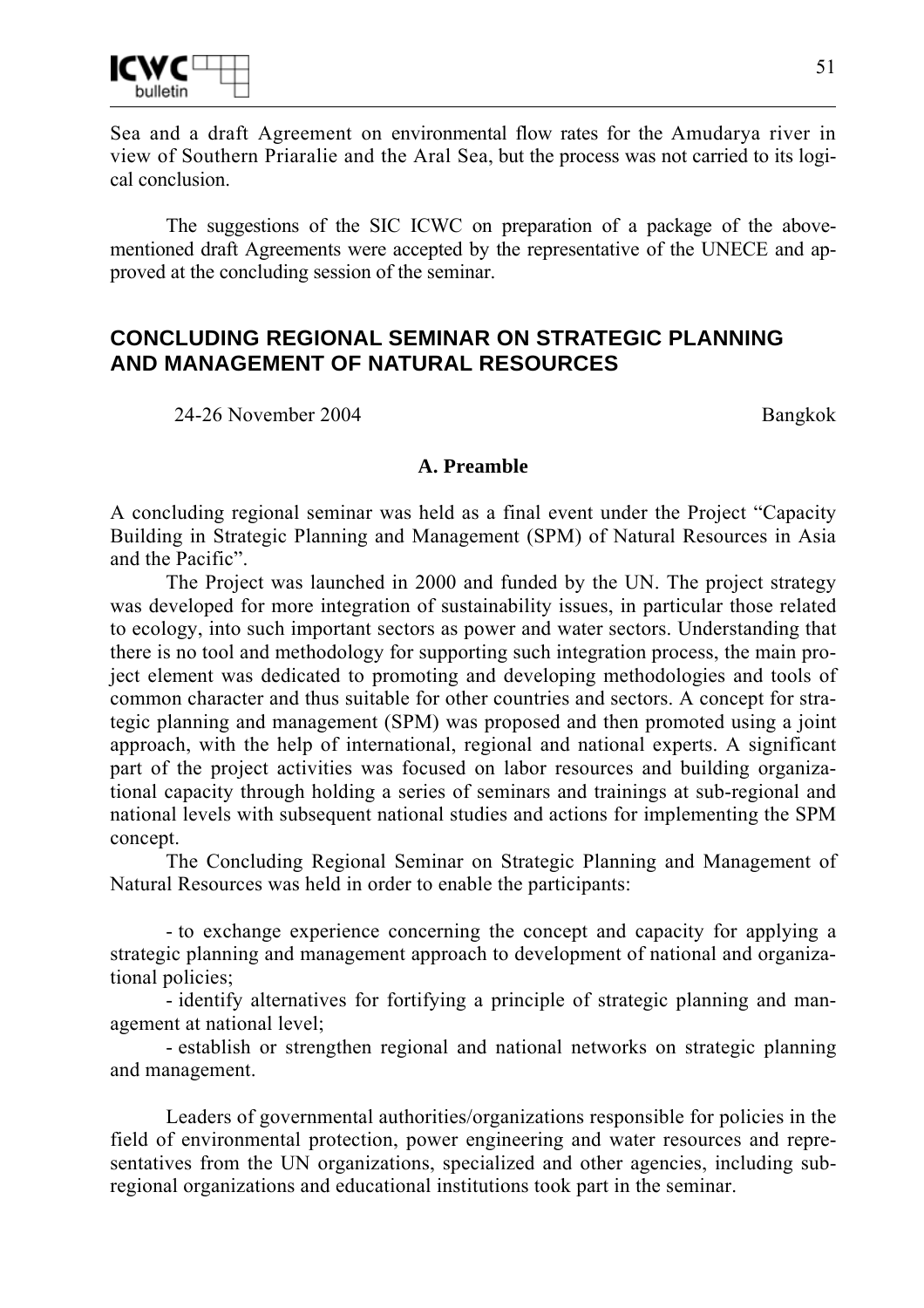

During the concluding regional seminar, the following sessions were held:

Session 1: Review of experiences related to SPM implementation: identifying major advantages and problems

Session 2: Measures and options for using networks to fortify SPM implementation activities

Session 3: Strategies for fortifying SPM implementation activities at national level

Session 4: Role of international agencies in supporting SPM implementation activities at national level

Session 5: Conclusions and recommendations

# **A. CONCLUSIONS AND RECOMMENDATIONS**

## **Review of experiences related to SPM implementation: identifying major advantages and problems**

Here, a review of the results of the sessions held was presented.

*The advantages of SPM implementation are:* 

Natural resources planning and management is carried out all over the region. It was recognized that the tools developed under the project gave an opportunity to make a critical review of the existing strategies and organizational measures for achieving the goals of sustainable development through implementing a SPM approach.

In general, at the seminar it was acknowledged that the SPM approach extends the participation of stakeholders that will raise responsibilities for implementing strategies. At the seminar, the need for continuing SPM implementation activities was recognized. During fulfilling activities at national level, the national groups made use of the existing network to gather information and consult other stakeholders. It is recommended to further strengthen similar networks for supporting activities being carried out.

## *Problems of SPM implementation:*

Supporting SPM implementation activities at national level, the countries recognized that one of the key SPM implementation problems is the lack of labor resources as well as of organizational capacity for supporting the process. It is necessary to steadily carry out activities for raising awareness of the SPM concept, its advantages and significance for different levels, including higher governing echelons and politicians. To replicate and speed up SPM implementation, it is necessary to continuously develop the skills to implement SPM approach.

The participants also recognized the need for providing political support at higher level for SPM implementation. To overcome organizational obstacles, which hamper effective cooperation between stakeholders, a strong political responsibility of politicians and government officials at the level of management is necessary.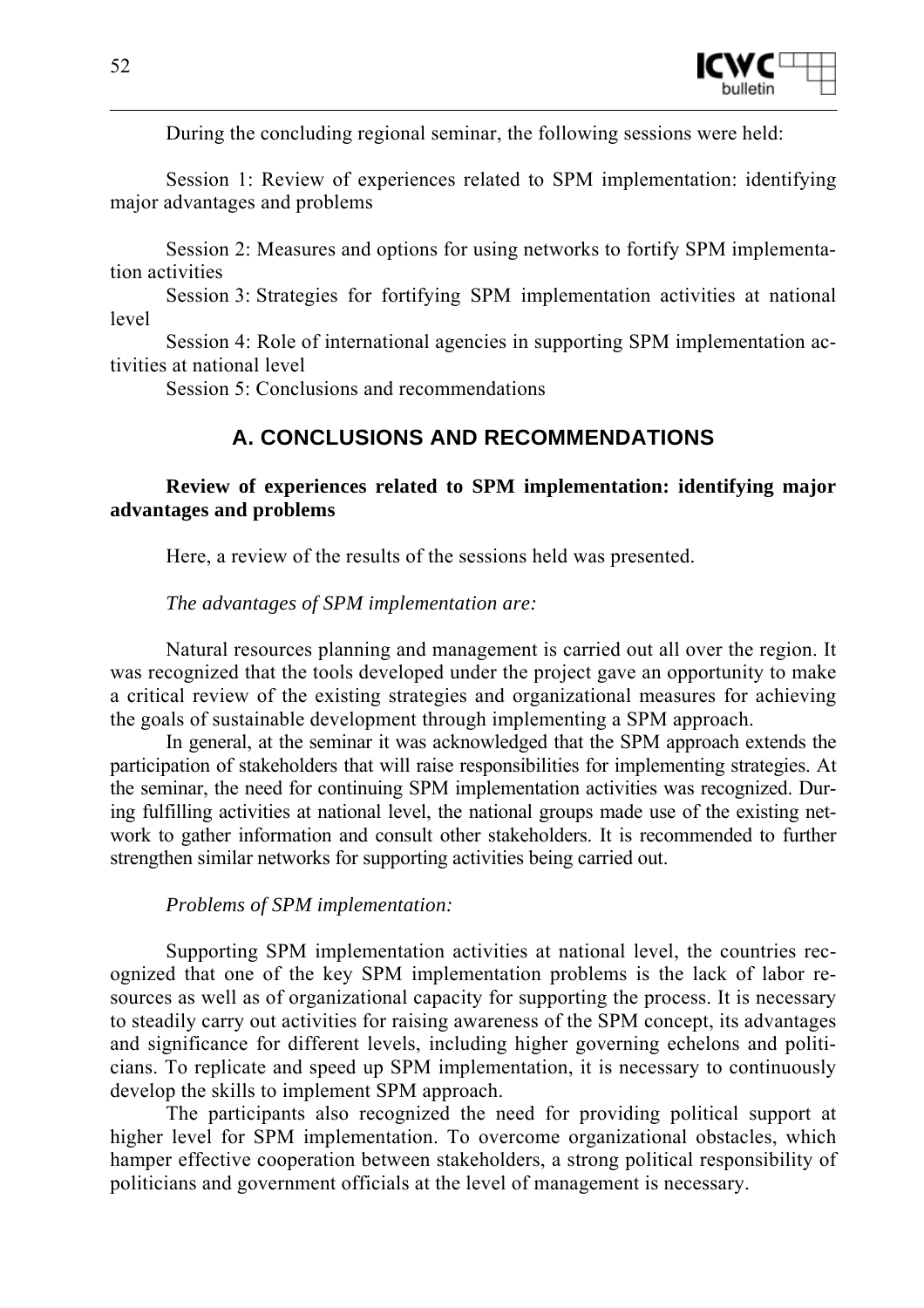

#### **Strategies for fortifying SPM implementation activities at national level**

Based on the identified SPM implementation problems, at the seminar first divided into four groups, the problem analysis from the position of determining measures

and actions for advancing was continued. The results of the sessions are given as an annex to the Conclusions and Recommendations.

It was recognized that different countries are at different development levels and have different systems and traditions in planning and management. Therefore, actions for solving the key challenges to implement SPM and maintain the current activities will be different. Moreover, it was recognized that for effective SPM implementation, it would be required to mix "bottom-up" and "top-down" principles.

While considering the major problem related to mobilization of political will, it was noted that the linkage with implementation of the Millennium Development Goals and recommendations of the World Summit on Sustainable Development would ensure necessary political responsibilities for SPM implementation.

At the seminar, a number of actions were proposed; some of the common actions for most countries are listed below:

- orientate an organization to supporting but not to opposing against SPM implementation;

- raise awareness of high officials;

- apply successful experience and stories as a means for propagation to attract the attention of decision makers at higher level; replication if necessary;

- use subregional and regional organizations to promote SPM implementation through their respective governing bodies if possible.

At the seminar, actions for improving cooperation and coordination between organizations from different levels and sectors were also proposed:

- strengthen national networks for information exchange;

- establish forums for regular consultations;

- integrate SPM into the existing frameworks or plans for national development with account of inter-agency cooperation and capacity building.

It was noted at the seminar that capacity building at all levels and on a continuous basis would be necessary to support and replicate SPM implementation activities. The following actions were proposed:

- develop project proposals or plans for capacity building to attract necessary financial resources;

- involve people participating in the current SPM activities as agents of further training in and development of SPM;

- use networks to get access to experiences, standard proposals and other materials for training.

**Measures and options for using networks to fortify SPM implementation activities**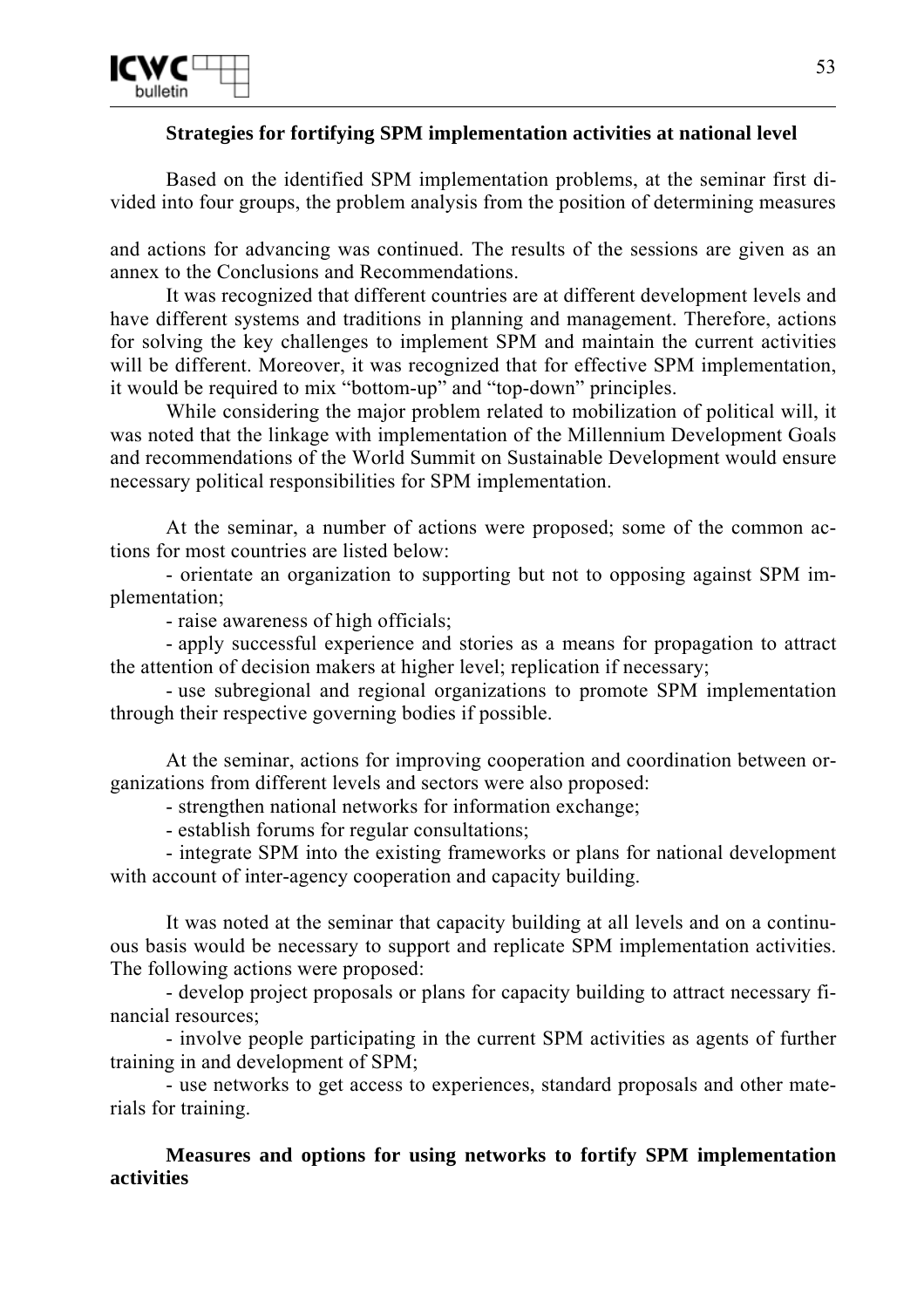

While carrying out SPM activities in different countries of the region, the national groups established/strengthened their networks to carry out activities. The Secretariat presented the results of the review conducted to study network capabilities from the position of reinforcing SPM implementation activities at national level. Based on

the review results, the need and opportunities for strengthening these networks were discussed at the seminar.

In general, the participants identified advantages of networks and indicated to the need for strengthening the existing regional and subregional networks to improve access and exchange information. These networks can also serve as organizations for information collection, classification and dissemination, interactive forum and for identifying successful cases of SPM implementation. It was noted that similar networks would be expanded thanks to new supporters of SPM principles. Thus, it is important to mobilize active participation of users in SPM to solve problems of SPM implementation.

As there may be no funds to establish a broad network, it is suggested to create a network on the basis of e-mail and the Internet. It was also noted that in order to maintain the network, the partner-participants should accurately define the scope of the network, benefits from its operation and obligations of the partner-participants in the network.

The support by international agencies and subregional organizations in strengthening the focus on the need for and scope of the network and its activities was welcomed. It was suggested to expand the existing network of the Global Water Partnership.

The Secretariat was appealed to continue to support actions for organizing networks with participant-governments, and interested international organizations/agencies and subregional organizations for SPM implementation.

#### **Role of international organizations and agencies**

At the seminar, it was estimated that the project could mobilize participation of several international organizations and agencies, including subregional organizations, to attract their experience and expert knowledge while implementing SPM project and supporting the process after project completion at regional, subregional and national levels. Active participation of the Center for Power (ASEAN), Asian Institute for

Technologies (AIT), Interstate Commission for Water Coordination (ICWC), Mahidol University (Thailand), School for Renewable Energy Sources Technologies (SERT/CORE), Commission for Applied Geo-Sciences of the Pacific (SOPAC) and United Nations Development Program (UNDP) was of great use at the seminar.

In this connection, it was acknowledged that subregional organizations and international organizations/agencies could continue to play an active part in propagating and providing technical assistance to SPM approach implementation as a means for planning and management of strategies for sustainable development, and achieving the Millennium Development Goals. It is necessary to carry out measures for attracting other international agencies such as UNESCO and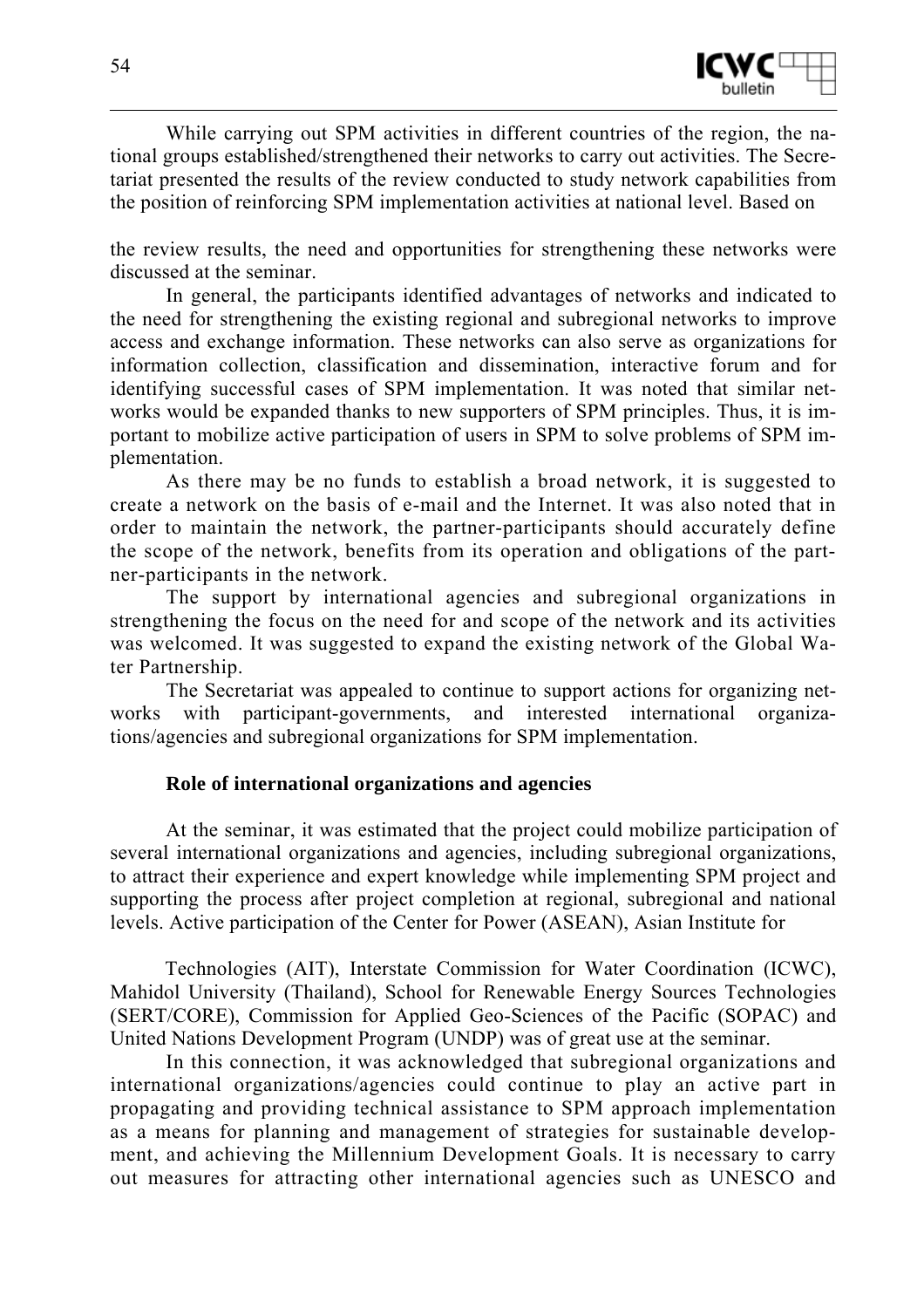

South Asian Association for Regional Cooperation (SAARC) and for organizing cooperation with national training centers.

The participants of the seminar emphasized that in order to fulfill subsequent SPM activities, it is necessary to develop program/project activities through the process controlled by the countries.

They also recommended developing and strengthening the relations and joint actions at all levels, in particular at national level between projects and initiatives for SPM.

# **SEMINAR UNDER THE "FERGANA VALLEY CANAL AUTOMATION" PROJECT**

A seminar under the "Fergana Valley Canal Automation" Project was held on 29 to 30 November 2004 in the ICWC Training Center.

The aim of the seminar was to discuss the principal provisions to the "Fergana Valley Canal Automation" Project, Terms of Reference of the project for automation and automation objects preparedness.

J. Gely, J. Kraehenbuehl (Swiss Agency for Development and Cooperation), H. Plusquellec (international expert in automation and irrigation) and V.A. Dukhovny (Director of the SIC ICWC), and representatives from water organizations, canal management organizations and other parties involved in the project took part in the seminar.

#### **The following papers and reports were presented:**

1. Goals and objectives of the "Fergana Valley Canal and BWO Syrdarya Objects Automation" Project as a sequel to the IWRM-Fergana Project (V.A. Dukhovny).

2. Preparedness of BWO Syrdarya's objects for automation, a ToR to the «BWO Syrdarya Objects Automation" Project, and results of the operation of an automation and control system at Uchkurgan hydroscheme and other automated objects of BWO "Syrdarya" (M.K. Khamidov, Chief of BWO "Syrdarya")

– international expert

3. Results of expert review of the report on phase 1 and Terms of Reference for the "Fergana Valley Canal Automation" Project (H. Plusquellec).

4. Principal provisions of the report on phase 1 of the "Fergana Valley Canal and BWO Syrdarya Objects Automation" Project, and presentation of Terms of Reference for the "Fergana Valley Canal Automation" Project (I. Begimov, expert of the regional group).

5. Monitoring system on pilot canals planned in the "Fergana Valley Canal Automation" Project (F.Y, Eingorn, expert of the regional group).

6. Expected efficiency of Aravan–Akbura Canal automation and preparedness of the object for implementation of the "Fergana Valley Canal Automation" Project (O. Tuychiyev, Chief of the Aravan-Akbura Canal Management Organization).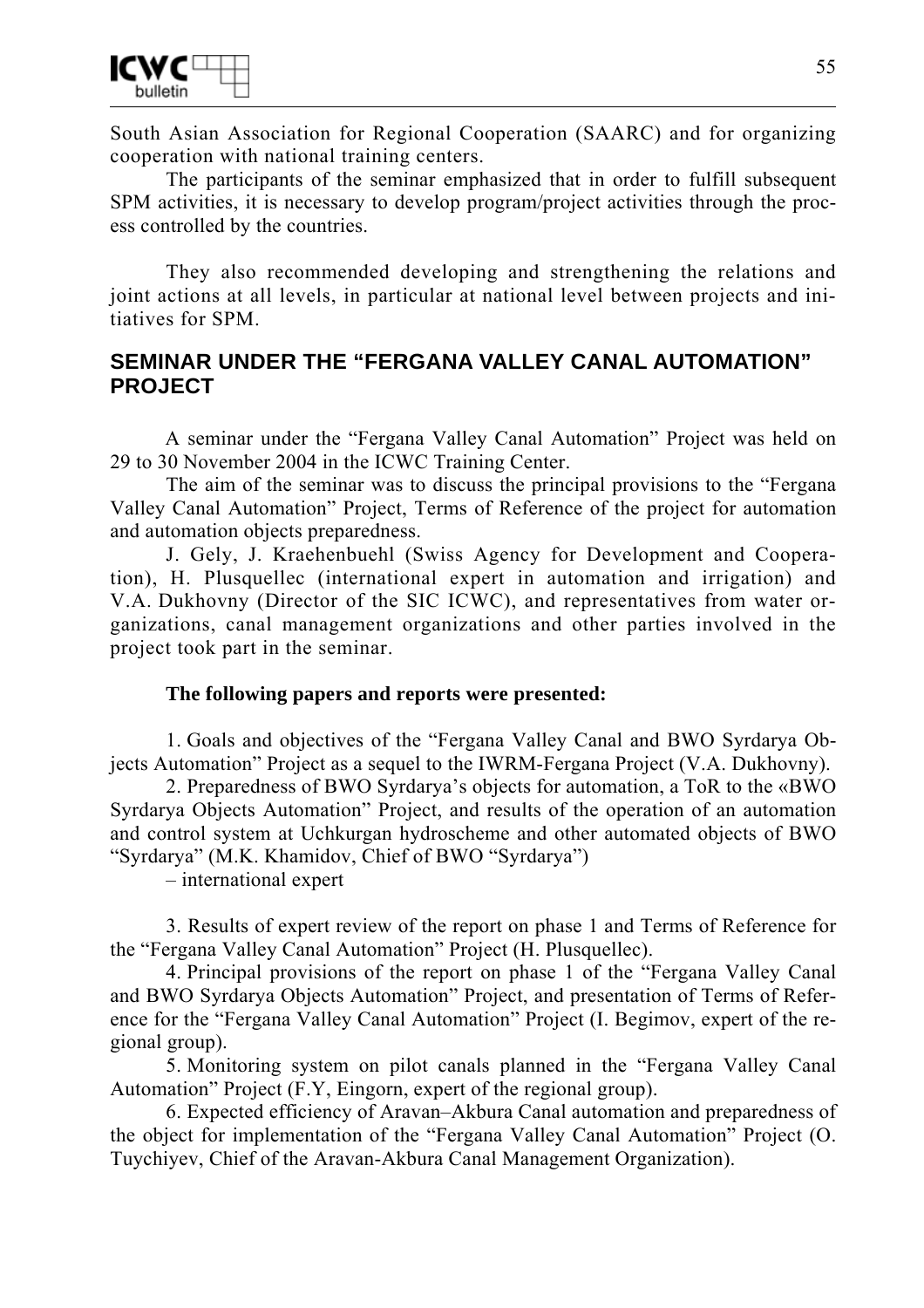

7. Expected efficiency of South Fergana Canal automation and preparedness of the object for implementation of the "Fergana Valley Canal Automation" Project (R.A. Rustamov, Chief of the South Fergana Canal Management Organization).

8. Expected efficiency of Khojibakirgan Canal automation and preparedness of the object for implementation of the "Fergana Valley Canal Automation" Project (A.K. Boboyev, Chief of the Khojibakirgan Canal Management Organization).

9. Results of the expert review of the report on phase 1 of the "Fergana Valley Canal Automation" Project (A.V. Legavko, Chief of Small Enterprise "Sigma")

10. Organizational and Contractual Arrangements of the "Fergana Valley Canal Automation" Project (Juerg Kraehenbuehl, Swiss Cooperation Office)

#### **Participants of the seminar:**

1) approved the principal provisions of the "Fergana Valley Canal and BWO Syrdarya Objects Automation" Project, discussed the completeness and quality of prepared materials, including Terms of Reference for BWO Syrdarya objects and for each of pilot canals: South Fergana Canal, Aravan-Akbura Canal and Khojibakirgan Canal, and a plan for keeping documents and drawings. Small Enterprise "Sigma" agreed to accept these documents for preparing detailed schemes and drawings.

2) discussed the results of the operation of Uchkurgan hydroscheme and other hydro structures of BWO "Syrdarya", and recognized satisfactory level of their effectiveness; adequate actions should be taken to eliminate frequent interferences.

3) discussed the issues to be solved for successful project implementation, including organizational issues to be solved for successful automation at the level of ministries, higher instances and local administration and management structures:

- organization responsible for canal management is properly structured, registered and now acting;

- adequate status of civic and mechanical structures, including electric power supply;

- carrying out construction work;

- training personnel of canal management organizations;

- sequence of project implementation;

- recovering the growth in operational costs as a result of automation;

- issues of equipment replacement and renewal in case of ageing and outage, and recovering costs to replacement.

The speakers in discussion, including chiefs of three canal (Aravan-Akbura Canal, Khojibakirgan Canal, South Fergana Canal) management organizations confirmed that:

- the IWRM-Fergana Project created conditions for automation in the form of Canal Management Organizations formulated and working on hydrographic principle;

- a management information system was introduced; and

- Terms of Reference for automation were agreed by them and management of higher organizations;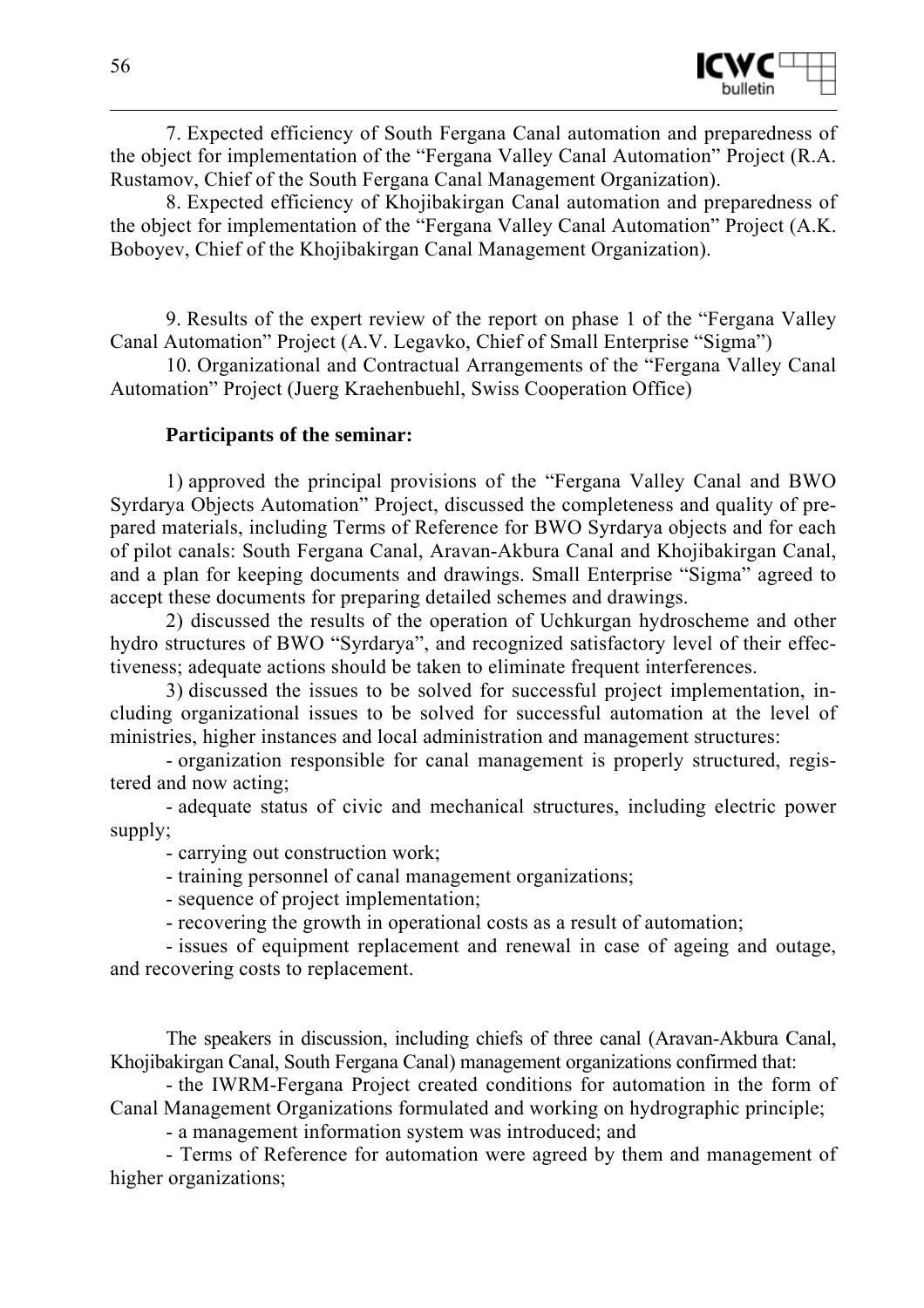At the same time, these were noted:

- the need for providing canal management organizations with communications, computers and transport vehicles;

- considering in the project a possibility to provide an automation system with sources of standby power supply in the form of 2-3 kW diesel power stations at control stations;

- need for envisaging in the project a possibility to provide the South Fergana Canal Management Organization with communications with the Andijan Reservoir Management Organization;

- need for including linkage of Aravan-Akbura Canal to Papan reservoir in the project;

- need for duplicating more important equipment;

- need for organizing training of personnel from Canal Management Organizations in computerization, monitoring and control techniques;

- providing for a possibility to ensure replaceability of element and instrument base in future reconstruction activities;

- ask the Ministries of Water Resources of Tajikistan and Uzbekistan to instruct the Pumping Station Management Organizations about the urgency to adjusting operation modes for pumping stations with canal management organizations;

- ask the Ministries of Water Resources of Tajikistan and Uzbekistan to include allocating assignments for recovering costs of construction preparation and operation of automated control systems in cost estimate;

- ask the Ministries of Water Resources of Kyrgyzstan, Tajikistan and Uzbekistan to appoint the responsible for organization and implementation of project (canal management organizations or basin management organizations for irrigation systems).

- take into account that the Ministry of Water Resources of the Kyrgyz Republic entrusted the Osh Basin Water Management Organization with bilateral agreement on the project with the SDC.

Contractual obligations will be organized in the following order:

1. Bilateral project agreements between the SDC and responsible executive agencies assigned respectively by the Ministries of Water Resources and BWO "Syrdarya".

2. Contracts between executing agencies and BWO "Syrdarya", on the one hand, and SE "Sigma" and others, on the other hand, certified by the SDC.

3. Contract between the SDC and SIC ICWC to control activities as an "Engineer". The SIC ICWC will be supported by the group of international experts to be hired and paid by the SDC.

#### **The major obligations of the parties under the contracts are as follow. SDC:**

- provision of financial resources;

- payment;

- inspection.

BWO and 3 canal management organizations: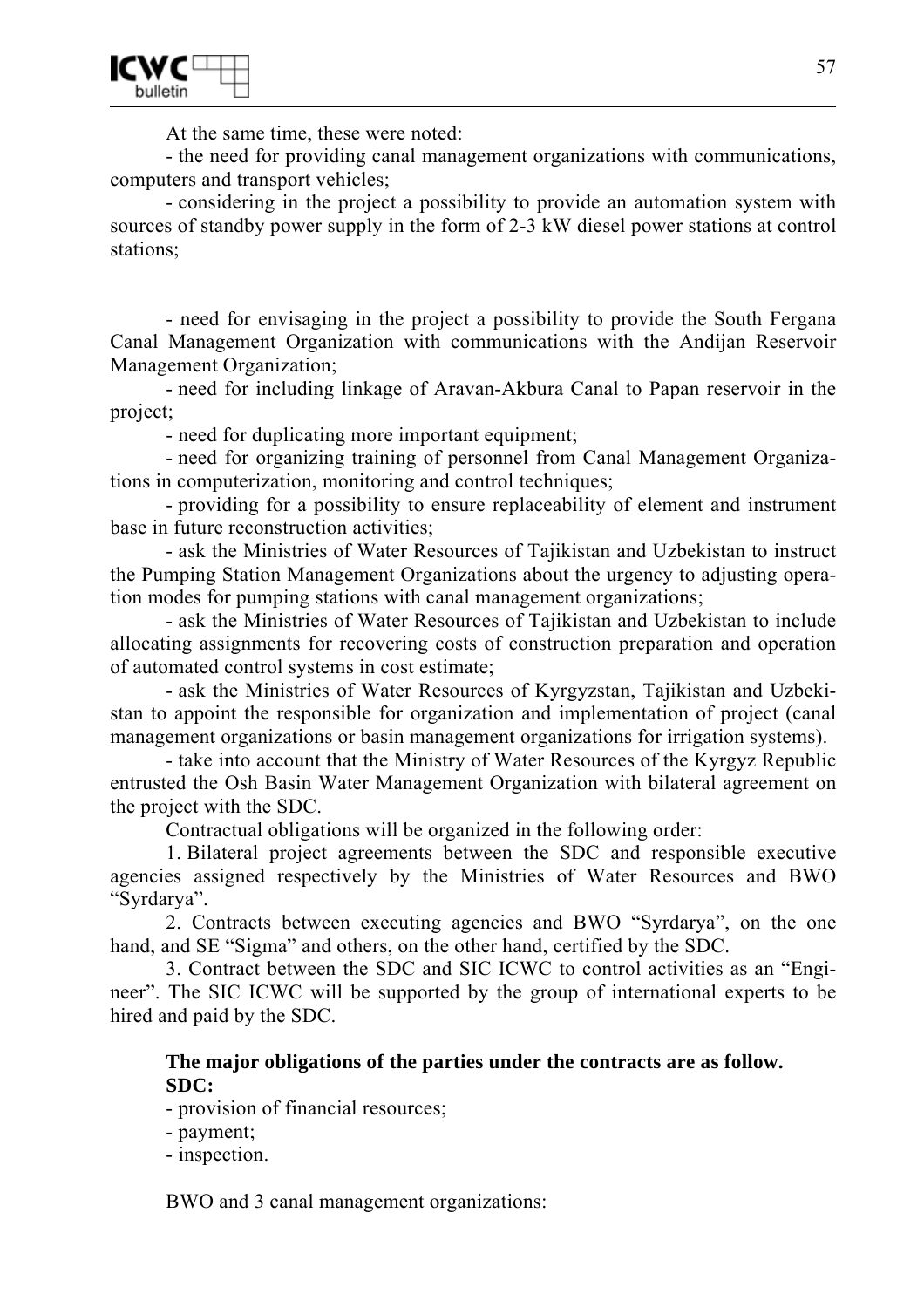

- preparation and carrying out of construction and rehabilitation operations;
- selection and training of personnel;
- acceptance, storage and protection of equipment;
- organization of operation;
- responsibility for implementation and further maintenance;
- acceptance of accomplished operations by Small Enterprise "Sigma".
- 3. Small Enterprise "Sigma":
- delivery of equipment;
- creation of SCADA;
- introduction of technology;
- commissioning;
- training;
- responsibility for sustainable functioning.
- 4. SIC ICWC:
- engineering;
- control;
- affirmation of activities and payment.

# **PROMOTION OF EXTENSION SERVICES FOR FARMERS IN THREE CENTRAL ASIAN COUNTRIES**

A seminar organized by the Swiss Agency for International Development and Cooperation together with the SIC ICWC and IWMI took place on 1 December 2004 in the ICWC Training Center.

The aim of the seminar was to discuss the program of joint actions for organization and development of extension services in water and agricultural sectors in Fergana Valley.

Representatives from three projects  $-$  J. Gely, J. Kraehenbuehl, B. Fayziyev (Swiss Agency for International Development and Cooperation), Hans Wouldring (Sogd Agro Service Project in Tajikistan), Marcus Arbenz (RAS Rural Extension Services Project in Kyrgyzstan), V.A. Dukhovny (Director of the SIC ICWC, Director of the IWRM-Fergana Project for the SIC ICWC), V.I. Sokolov (Chairman of the GWP Regional Technical Consulting Committee for Central Asia and Caucasus, Manager of the IWRM-Fergana Project for the SIC ICWC), Herat Manthritilake, Mehmood ul Hassan, I. Abdullayev, M. Yakubov (IWRM–Fergana Project, International Water

Management Institute), donor organizations – Kazuo Nakabayashi (Japan International Cooperation Agency - JICA), A.G. Kalashnikov (US Agency for International Development - USAID), specialists of the SIC ICWC, SANIIRI, and representatives from the ministries of agriculture and water resources of Uzbekistan, Tajikistan, Kyrgyzstan, and Sogd Province Administration took part in the seminar. The agenda and list of participants is given.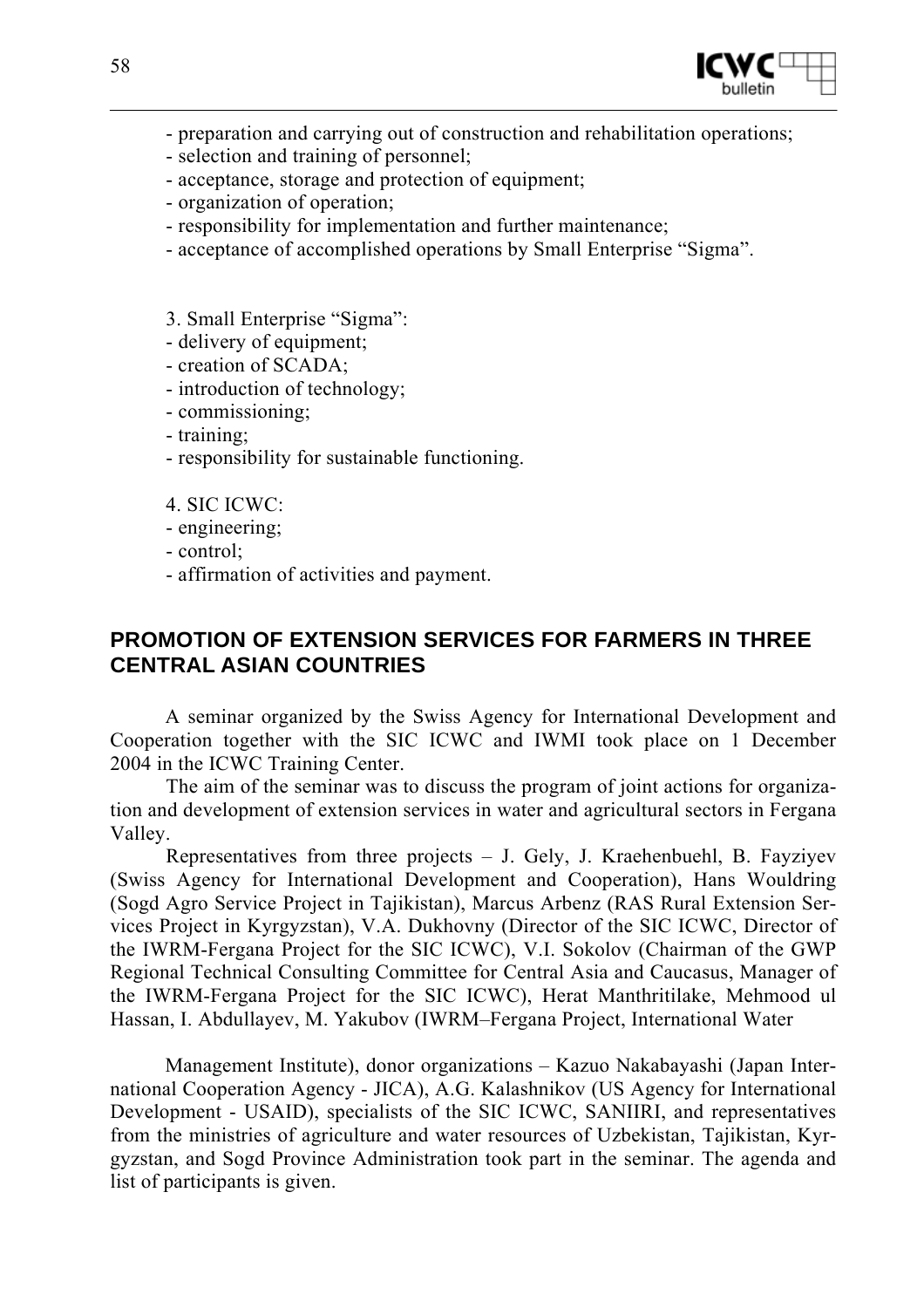The Swiss Agency for International Development and Cooperation funds 3 projects aimed at improving water and land productivity in Kyrgyzstan, Tajikistan and Uzbekistan through promotion of extension services for farmers:

- RAS Project being implemented by the Helvetas Company in Kyrgyzstan;

- FOM Project being implemented in Sogd province, Tajikistan;

- IWRM-Fergana Project where this direction is one of the components.

Having heard and discussed the following papers:

- "Major tasks and orientations of activities of Extension Services" (Prof. V.A. Dukhovny, Director of the SIC ICWC);

- "Organizational framework and orientations of activities of Rural Extension Services in Kyrgyzstan" (Marcus Arbentz, Manager of the RAS Project in Kyrgyzstan);

- "Organizational framework and orientations of activities of the SodgAgroService in Tajikistan" (Hans Wouldring, Manager of the SodgAgroService Project in Taiikistan):

- "Adaptation of the results in Extension Services. Prospects for promotion of Extension Services in Fergana Valley" (S. Mukhamedjanov, Leader of Water and Land Productivity Activity at the level of farms under the IWRM-Fergana Project for the SIC ICWC);

- of senior specialist in water resources of the IWRM-Fergana Project for the IWMI I. Abdullayev;

- suggestions of the IWMI on extension services promotion;

- of consultants Johan Gely and Juerg Kraehenbuehl,

the participants of the meeting came to the following conclusion:

The current situation in agriculture in Central Asia requires intensive development of extension services from the position of satisfying needs of farmers for different information and providing them assistance in solving many problems, communicating with foreign partners in agricultural production, studying getting knowledge about developed cropping methods. In this connection, there is a need for general advisory services including:

- information on possibility and prices to purchase materials, fertilizers, chemicals, seeds;

- credit services;

- marketing information on expected prices and demand for agricultural products;

- legal services;

- sectoral needs of animal husbandry, veterinary service, pest control;

as well as for specialized advisory services related to developing recommendations for farmers concerning their fields and productions conditions, including:

- recommendations for improving land fertility;

- recommendations for cropping techniques;

- recommendations for irrigation regime;

- recommendations for land reclamation.

Furthermore, there is an urgent need for training farmers in connection with specifics of their farms.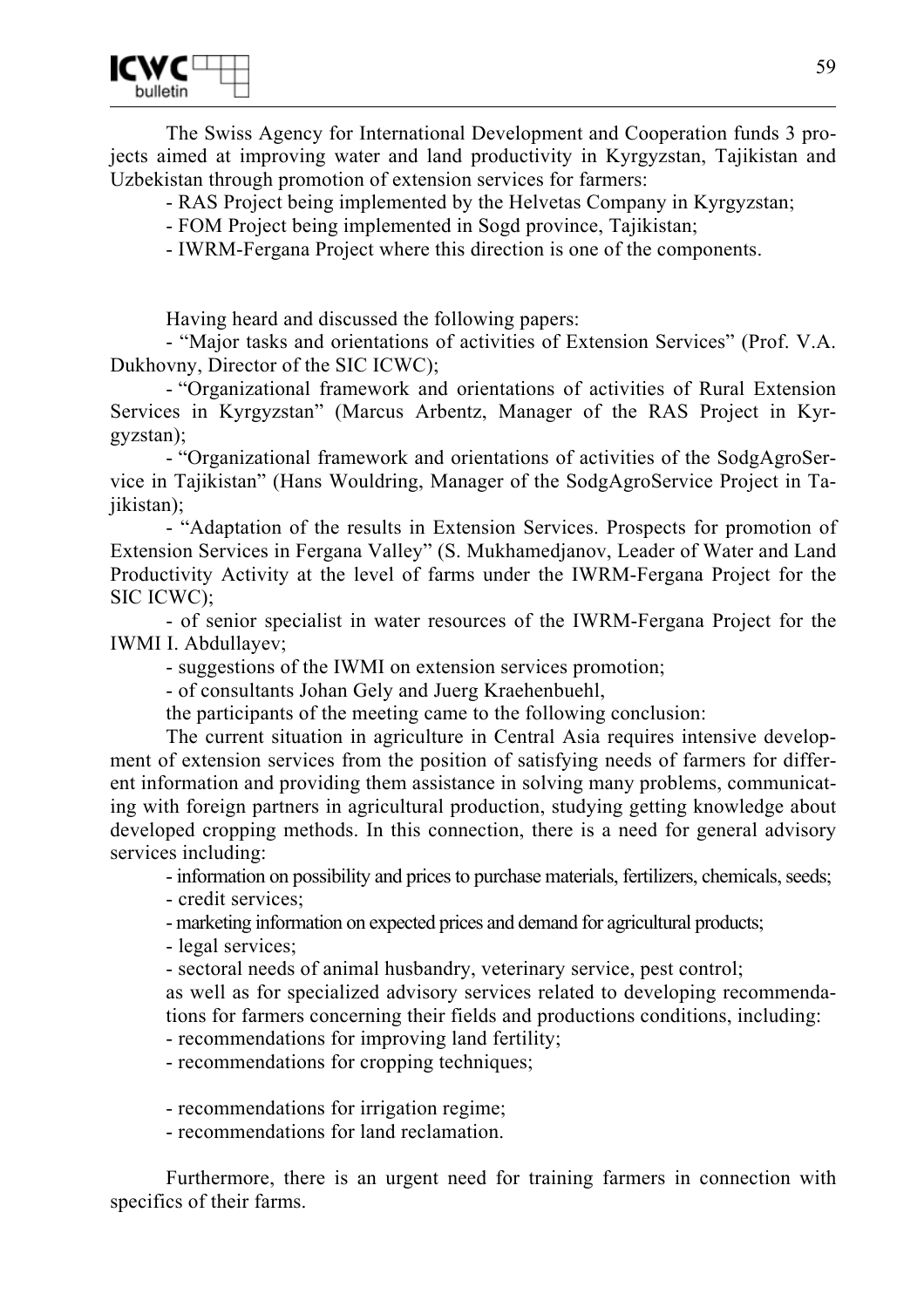

The RAS Project covers a large scope of different consultations aimed at satisfying the needs of farmers based on their interests within Kyrgyzstan through the network of their provincial and district organizations and private farms. The component of land fertility and irrigated farming was not developed by any common methodology. The FOM Project is based on organization of "SogdAgroService" with participation of farmers and mainly covers the issues of general information about targeted introduce

tion of certain innovations such as laser leveling of lands, direct water supply to furrows through siphons and many others. Both the projects to a certain extent build their relationships with farmers on a commercial basis, at the same time donors cover the major part of costs.

The IWRM-Fergana Project mainly focused its attention on applying the developed method for improving land fertility first in terms of 10 private farms, then in terms of other 20 surrounding farm fields, that proved the possibility of significant reduction in water use and improvement in water and land productivity. This work showed that when certification costs amounting to \$20/ha and servicing costs being \$5-6 per ha, the growth in productivity per hectare amounted to at least \$32/ha, i.e. the costs are compensated within a year. Thus, there is a possibility to transition in this form of servicing to a commercial basis after preliminary reconnaissance.

It seems expedient to determine the operation of Extension Service in three versions:

- develop the reclaimed lands fertility component in two SDC projects being implemented in Kyrgyzstan and Tajikistan on a commercial basis (with a focus on the IWRM-Fergana Project area);

- identify methods, means and organizations;

- spread methods for improving water productivity developed in phase 1 of the IWRM-Fergana Project in Uzbek part;

- determine a program for training farmers in all pilot canal areas, based on survey and analysis of farmers' needs while using developed material of demonstration plots.

Based on the mentioned recommendations, a program of this component should be prepared in phase 2 of the IWRM-Fergana Project.

# **ADDRESSING WATER SCARCITY AND DROUGHT IN CENTRAL ASIA DUE TO CLIMATE CHANGE**

A concluding seminar under the Project "Addressing Water Scarcity and Drought in Central Asia Due to Climate Change" was held on 14 March 2005.

Project Director Prof. V.A. Dukhovny opened the seminar. He welcomed the participants and guests of the seminar and summarized the two-year project activities.

The speaker noted that in Central Asia insufficient attention is given to climate change issues. Such attitude can hardly be defined proper. Even minor changes in iar temperature – by only  $1^{\circ}C$  – are followed by rapid change in frequency of extreme situations. Therefore, various natural cataclysms such as floods,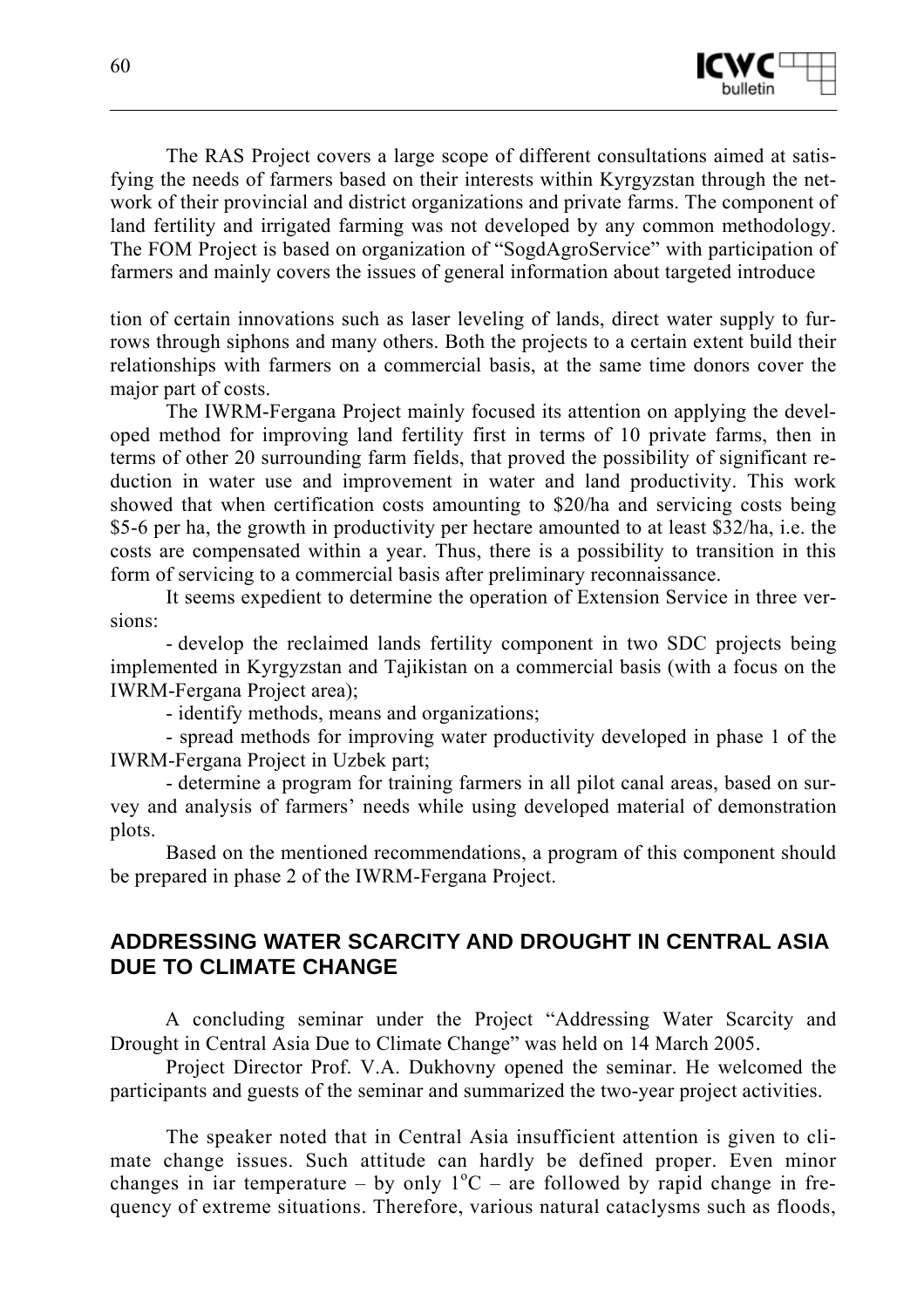

droughts, tsunami and so on became more frequent all over the world. From 1999, we experienced 2 catastrophically dry years, as a result of which some zones received from 35 to 50% of prescribed water. For the time being, Kazakhstan and Uzbekistan have managed to avoid any troublesome events in this regard. It would be shortsightedness no to notice climate changes and in this connection not to take certain actions for adaptation to this event. It is necessary to prepare agriculture to it in order to avoid unpredictable consequences. As for drought, overall damage

from its appearance amounts to US\$200 million in the Syrdarya lowlands. As a result of occurrences taking place, irrigated lands that are not subject to rehabilitation are taken out of use. Our task is to ease entry to the current situation. One of the ways is to use polyethylene film in growing cops. The rise in temperature helps to more quickly reach the sum of effective temperatures by plant, thus shortening vegetation period, and this gives an opportunity to grow recurring crops. Activities carried out under the Climate Change Project prove the effectiveness of legume crops growing as recurring crops after wheat maturing. The speaker thanked the executors for productive two-year work and expressed hope that they would put their ideas into practice.

Then Project Manager G.V. Stulina spoke who also noted the positive results of the work during two years. She offered the executors from regions to report on studies conducted by them and recommendations made while carrying out activities.

Later **G.F. Solodkiy** told about a database created.

To gather and store field data received after completing the activities under the Climate Change Project, a CLIM database was created. As a database management system (DBMS), ACCESS 2002 (Office XP) was used. Since input of information and development of input forms were practically carried out in parallel, it was expedient to divide the DB into three separate files that simplified information exchange between the developer and group of data input. At present, the DB consists of a file with immediate data, a file with data input forms and a file with data analysis forms and tools.

The data collection process included filling of specially developed information collection forms by field observers, transmission of filled forms to the Central Office and input of data into the DB by the input group. The information collection forms were developed by the project facilitators. In accordance with the collection forms, the DB developer, using DBMS based on ACCESS, established directories, tables for data collection and input forms that provide user-friendly interface and sift out gross errors during data input.

A part of information, namely received using automatic registers (soil temperature registers and local weather stations situated near experimental sites were used in the project), was inputted into the DB without input forms, as this information was read from sensors using special programs.

By now, information on Uzbekistan and Kazakhstan has been inputted into the DB. In case of project extension, the DB has a capability for information input on other objects.

Direct data input is implemented using input forms gathered in file "**CLIMFORM".** To assess inputted information, a number of output forms united into DB "**ANALIZ"** were made up.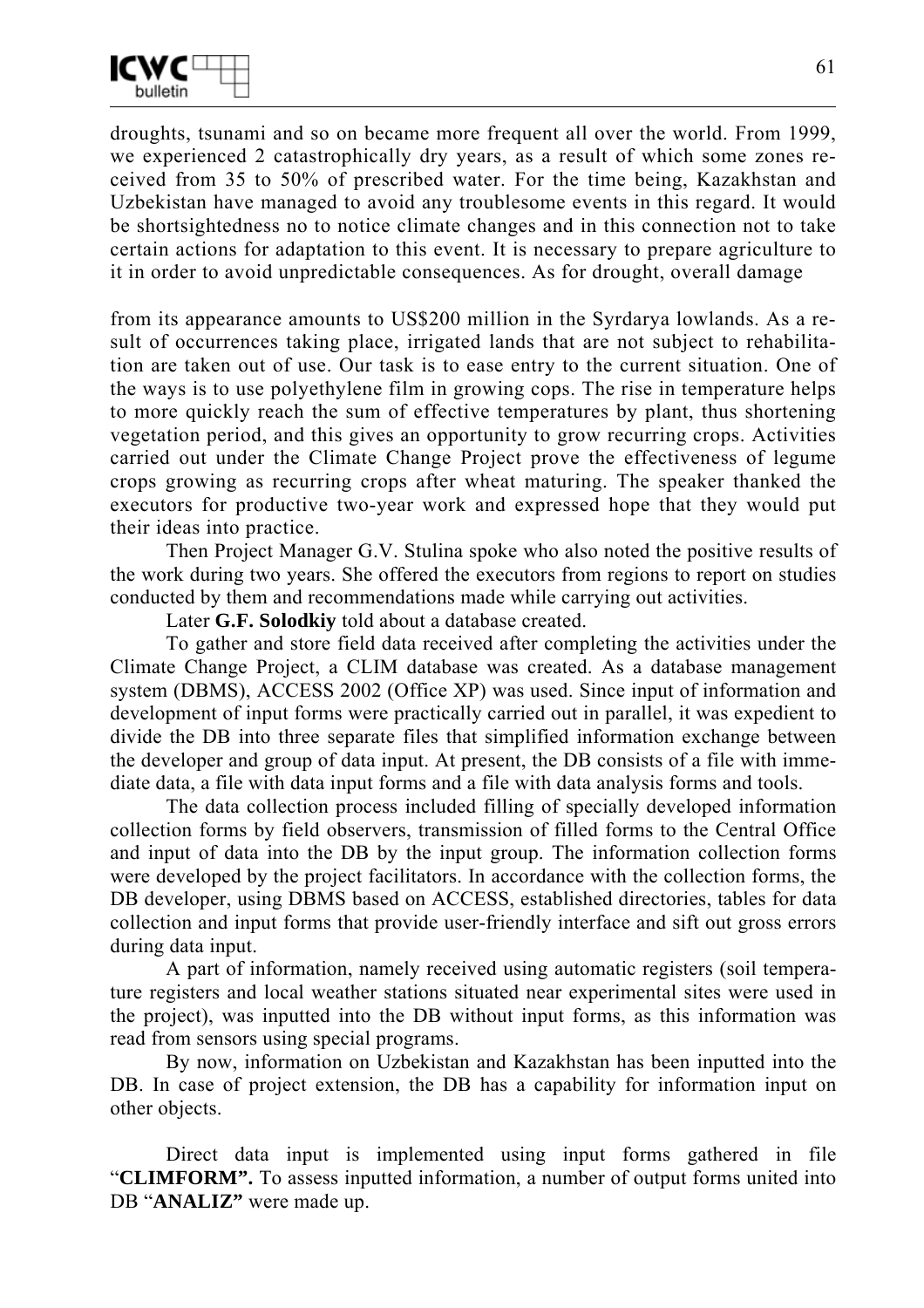

After presenting the papers of the executors, the participants were shown a film shot in Fergana province, which in detail told about the experience of growing green gram, beans and Canadian soybean as recurring crops after harvesting wheat.

Later **A.D. Torguzova** touched upon gender aspect of the project.

We conducted a research on farms in Uzbekistan, Kazakhstan and Tajikistan to identify urgent problems facing private farms in different fields, including in regard to

public health, education, culture, access to resources, employment, incomes and so on. Analysis of gender problems in water resources access and management was made. At present, gender inequality in rights to land, access to water, participation in functions partition, control over resources, participation in water management in agriculture, access to markets and commercial services are becoming more and more apparent in agricultural and water sectors.

The no less important goal of this research was also to collect reliable information on basic issues of gender differences.

The results of the social survey "Gender aspects in water resources access and management" in terms of Uzbekistan, Kazakhstan and Tajikistan were analytically set out.

To successfully achieve the goals and objectives set in the given research, more optimum methods were selected. To this end, a plan for performing this work in all the above-mentioned countries was developed and it included the following stages:

- developing and making up materials for conducting research (developing a methodology and making up a questionnaire);

- identifying specific objects where research should be conducted (residential areas, villages, private and shirkat farms);

- collecting key statistical data on socio-economic situation on farms under study;

- immediately collecting information;

- inputting received information into the database, analytically process it – identifying dependence, making main conclusions;

- making up a report on the research results.

The studies showed that the problems related to rural women, their access to water, land tenure, financial and material resources, education and culture are highly critical, and one may consider that most of rural women experience certain restrictions in implementing available capabilities.

At rural level, changes in gender roles in families are occurring. Heavy financial situations in families force many women do hard daily underpaid labor for richer farmers. This is a major factor causing social instability and imbalance within farmer families. The position of women is aggravated by larger unpaid homework and traditional possession of many children.

Rural women to a larger extent participate in subsistence farming to provide their families and cannot spend enough time for constructive public labor.

Project Manager **G.V. Stulina** summarized the seminar and thanked the participants.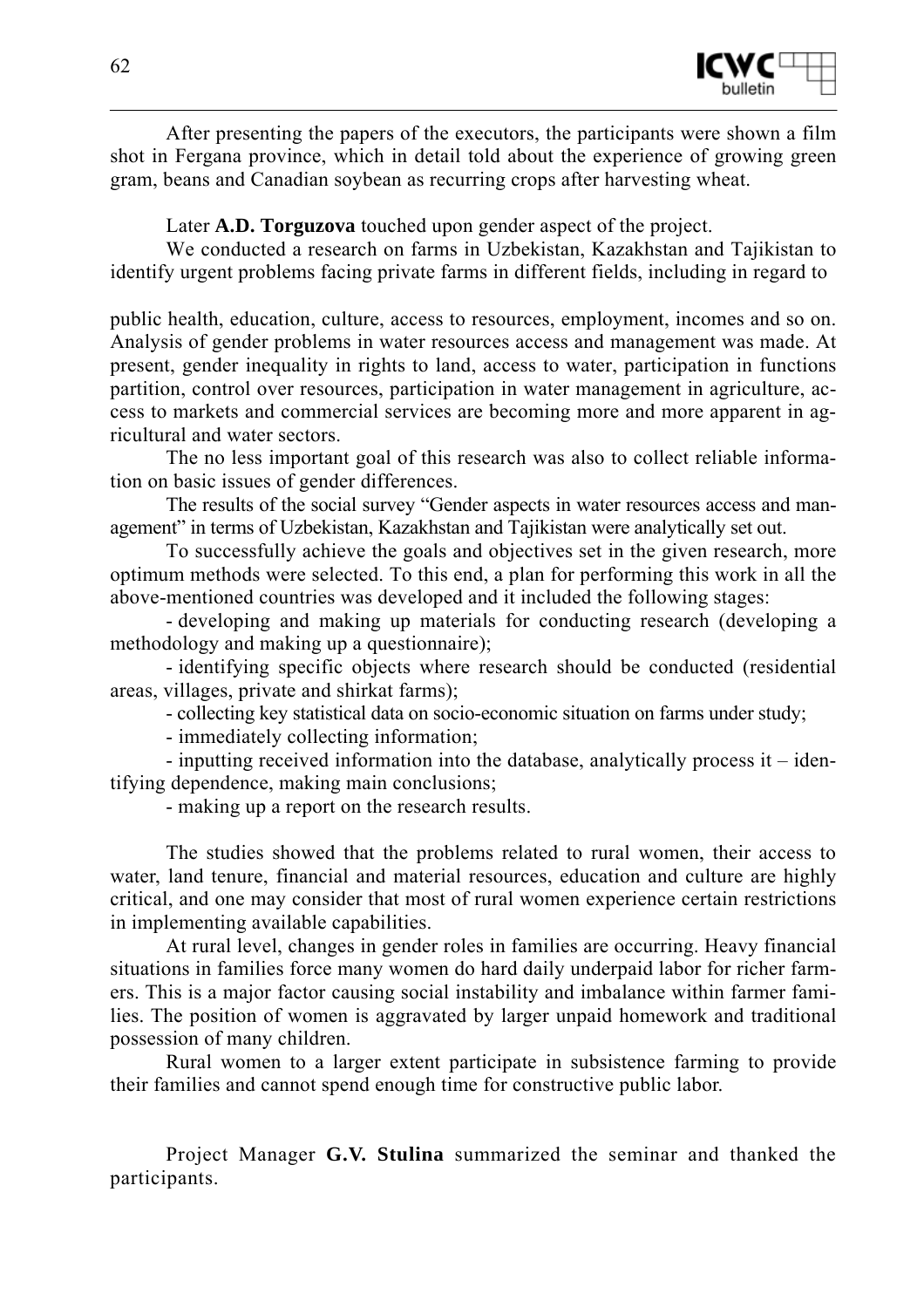

After discussing the results of accomplished activities, it was decided:

1) broadly advertise the conclusions on the accomplished activities; hold a series of field seminars for farmers with participation of decision-makers;

2) translate recommendations in the form of notes for farmers into national languages, make copies and distribute among farmers;

3) accentuate the attention of land users and managers on reduction in land productivity; submit managers a suggestion on broadly introducing cultivation of legume

crops as recurring crops after winter crops replacing crop rotation and improving land fertility.

4) advertise water-saving methods, including use of a polyethylene film, to save water for recurring crops.

5) organize demonstration fields and extension services based on them to train farmers in water-saving methods and farming techniques.

6) search for means and finance to continue studies in demonstration fields under the project for studying aftereffects of legume crops.

# **NEWS BRIEFS**

## **RAO UES to construct power stations in Tajikistan and Kyrgyzstan<sup>7</sup>**

*Dushanbe (RBC)*. RAO UES hopes to start the construction of hydro power stations in Tajikistan and Kyrgyzstan in 2005, head of the energy grid Anatoly Chubais announced. "We return to the countries, where our positions have always been strong," he added. RAO UES plans to focus on the CIS in 2005.

On October 16, 2004, Russia and Tajikistan signed an intergovernmental agreement, which stipulates Russian direct investments worth \$200m to fund the construction of the Sangtudunskaya hydro power station. It is to become operational in 2008. the construction started in 1989, but the project was later frozen. The power station will contribute 670 megawatt to the overall capacity of the Tajik energy system.

## **Kyrgyzstan should increase energy exports<sup>8</sup>**

**BISHKEK.** Kyrgyz President Askar Akayev said he believes Kyrgyzstan should increase exports of its energy resources for the economy to develop successfully. "We need to increase the export flows of our competitive electric energy industry from year to year," the president said. "The volume of exports today is 2 billion kWt/h and it will be steadily increasing. We need to work hard to promote our electric energy to the gigantic Chinese market," Akayev said at a meeting marking the 70<sup>th</sup> anniversary of the Kyrgyz power grid.

"The republic possesses a rich hydropower potential, which can produce about 142 billion kWt/h a year, while no more than 9% of this potential is being used today," he said. Kyrgyzstan has 18 power plants with an aggregate capacity of 3,600 mWt, among them 16 hydropower and 2 thermal power plants, Akayev said. "The republic's

The Times of Central Asia, 30 December 2004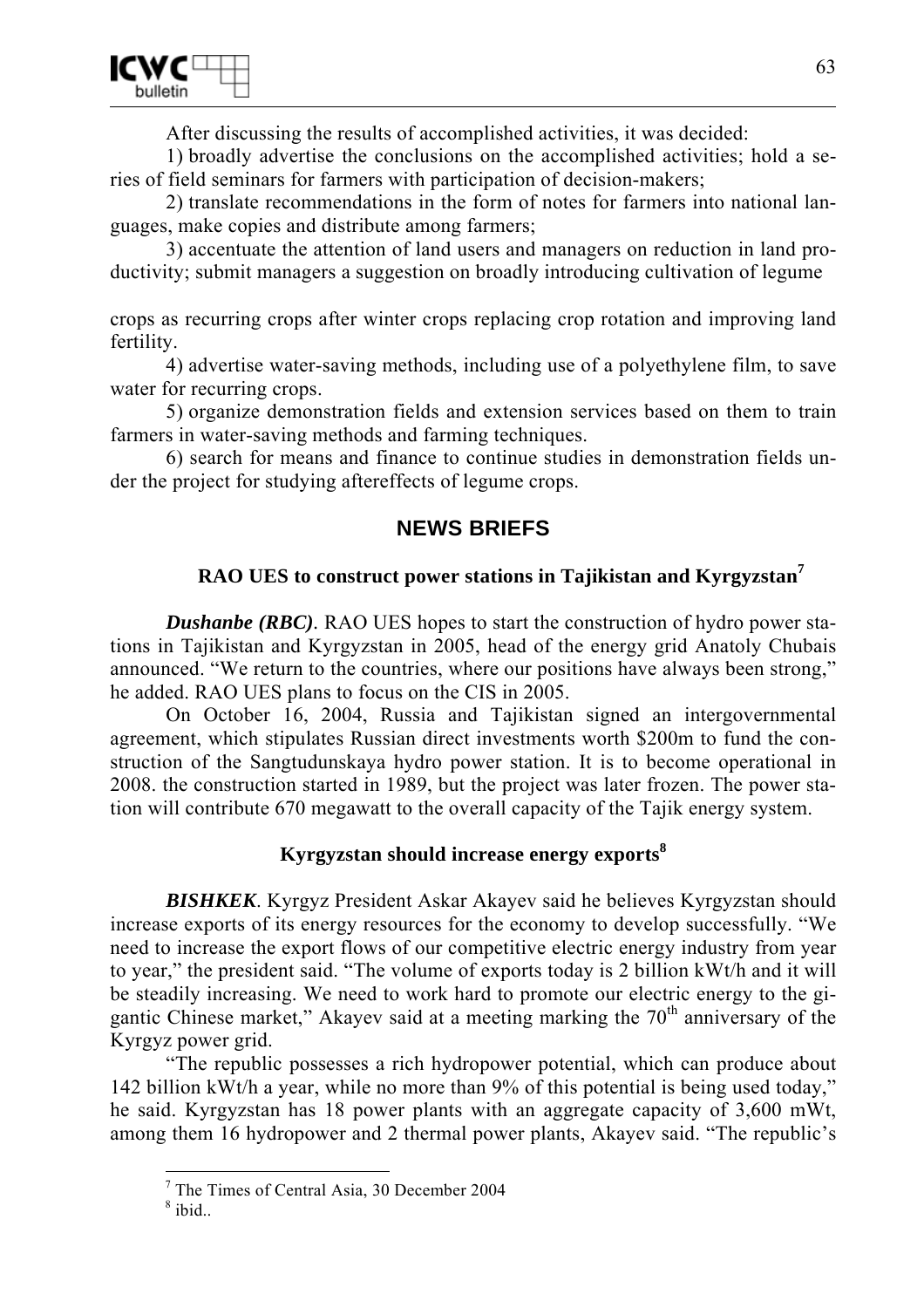

power plants produce over 12 billion kWt/h annually, and the power grid has steady links with Central Asian states, and it has connections with the Russian power grid, and the republic also exports power to Kazakhstan, Uzbekistan, Tajikistan, and China," he said.

"I believe the Kyrgyz energy industry has every chance to become an investment-appealing economic sector if we carry out restructuring and set up transparent financial-economic foundations for managing the power grid," Akayev said. In addi

tion, negotiations with Russia that Kyrgyzstan is currently holding are aimed at drawing investment for building the Kambarata hydropower plant, he said.

"Agreements have also been reached with Russia on building aluminum works. Aluminum export and production is in fact a direct transformation of electric energy into a hard currency. It is of no less importance that dozens of thousands of jobs will be created," Akayev said.

#### **Iran-Turkmenistan highway under construction<sup>9</sup>**

*ASHGABAT (nCa).* A new highway connecting Iran and Turkmenistan at Esenguly-Gudriyol points would come into operation in 2005.

The 65 kilometer road would provide a new road link between the two countries along the Caspian coast. Turkmenawtoyollary (Turkmen Highways) and Balkanneftegazstroi are doing the project.

Work has been completed on a 32 kilometer patch and gravelling is going on in the remaining strip.

The new road is suitable for heavy traffic including extended-bed trailers. It would ensure quick deliveries of liquefied gas from Turkmenbashy refinery to Iran.

Two major road connections between Iran and Turkmenistan are available at Gowdan-Bajigran and Serakhs-Serakhs.

# **Uzbek water supply project financed by WB and Switzerland<sup>10</sup>**

*TASHKENT (TCA)*. Conferences on the implementation of the project "Water" supply of Samarkand and Bukhara" were held in Tashkent. The conferences were aimed to inform the beneficiaries and public of Uzbekistan about the start and the course of implementation of the project, financed by the World Bank and the governments of Switzerland and Uzbekistan.

The project, with total cost of US \$62.33 million, targets increasing efficiency, quality and reliability of the water supply, as well as strengthening financial position and sustainability of water supply organizations in Bukhara and Samarkand. The project is financed due to credit of the International Development Association (IDA), a loan from the International Bank for Reconstruction and Development (IBRD), a grant from the government of Switzerland, as well as capital investments of the government and own funds of water supply organizations in Bukhara region and Samarkand city.

<sup>9</sup> The Times of Central Asia, 30 December 2004

<sup>&</sup>lt;sup>10</sup> The Times of Central Asia, 6 January 2005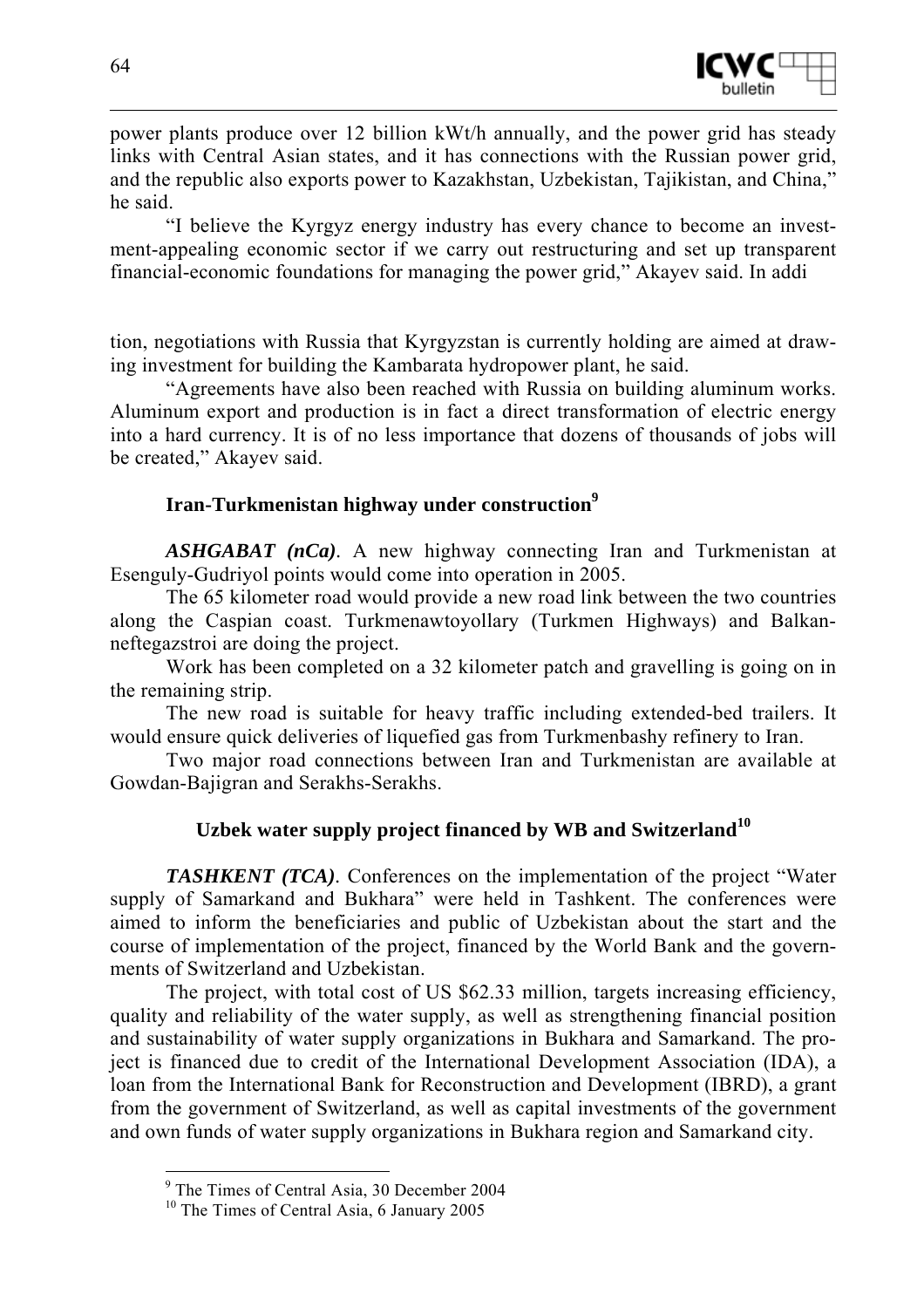

# **Cotton growers offered better incentives in Turkmenistan<sup>11</sup>**

*ASHGABAT (nCa). After three consecutive years of dismal cotton crops, Turkmenistan has finally announced some incentives for farmers, which may be expected to improve the situation to a certain extent* 

Under the package unveiled Tuesday, the newly formed national agricultural joint stock company, which enjoys countrywide jurisdiction and carries a virtual monopoly on all support resources, would offer the use of machinery, water, seed, fertilizers and crop protection facilities at a 50% rebate to the individual farmers and local associations.

In return, the farmers would be obliged to surrender 30-40% of their produce to the state under the following formula:

30% of the yield if total output is up to and including 35 centners per hectare.

35% of the yield if total output is up to and including 40 centners per hectare.

40% of the yield if total output is more than 40 centners per hectare.

(One centner is 100 kg)

The textile industry of Turkmenistan would get to requisition 15% of the share.

The collection of the state share would be managed through the public association Turkmenpagta, which is also part of the national agricultural joint stock company.

The agricultural development fund of Turkmenistan would foot

the bill for subsidies to the farmers. It is not clear as to what kind of bookbalancing relationship would exist between the agricultural development fund and the national agriculture joint stock company.

This year Turkmenistan has allocated 500000 hectares (1.2 million acres) of land for the cotton crop.

The remaining crop, after the deduction of the state share, and 100% of the seed would be the

property of the farmers, and they would be free to dispose it as they deem fit. This includes the right to export their output through the state raw materials and commodity exchange, the national clearinghouse that oversees all major transactions in Turkmenistan.

Although the new package offers some incentives that may contribute to better cotton crop this year, there are certain questions that need to be tackled sooner than later.

There could be an road bump in the package in the sense that some farmers may be motivated to restrict their output to less than 30 cnentners per hectares to surrender less to the state.

Also, what if an individual farmer or a member association fails to produce enough cotton to recover the investments made by the state? Would the farmers in such cases be penalized or would there be some mechanism to write off losses? I the losses were written off, would it ultimately spill to the farmers who performed better?

There is another fundamental question that begs immediate attention. With the expiry of the multi-fiber agreement (MFA), the traditional exporters of cotton garments such

<sup>&</sup>lt;sup>11</sup> The Times of Central Asia, 20 January 2005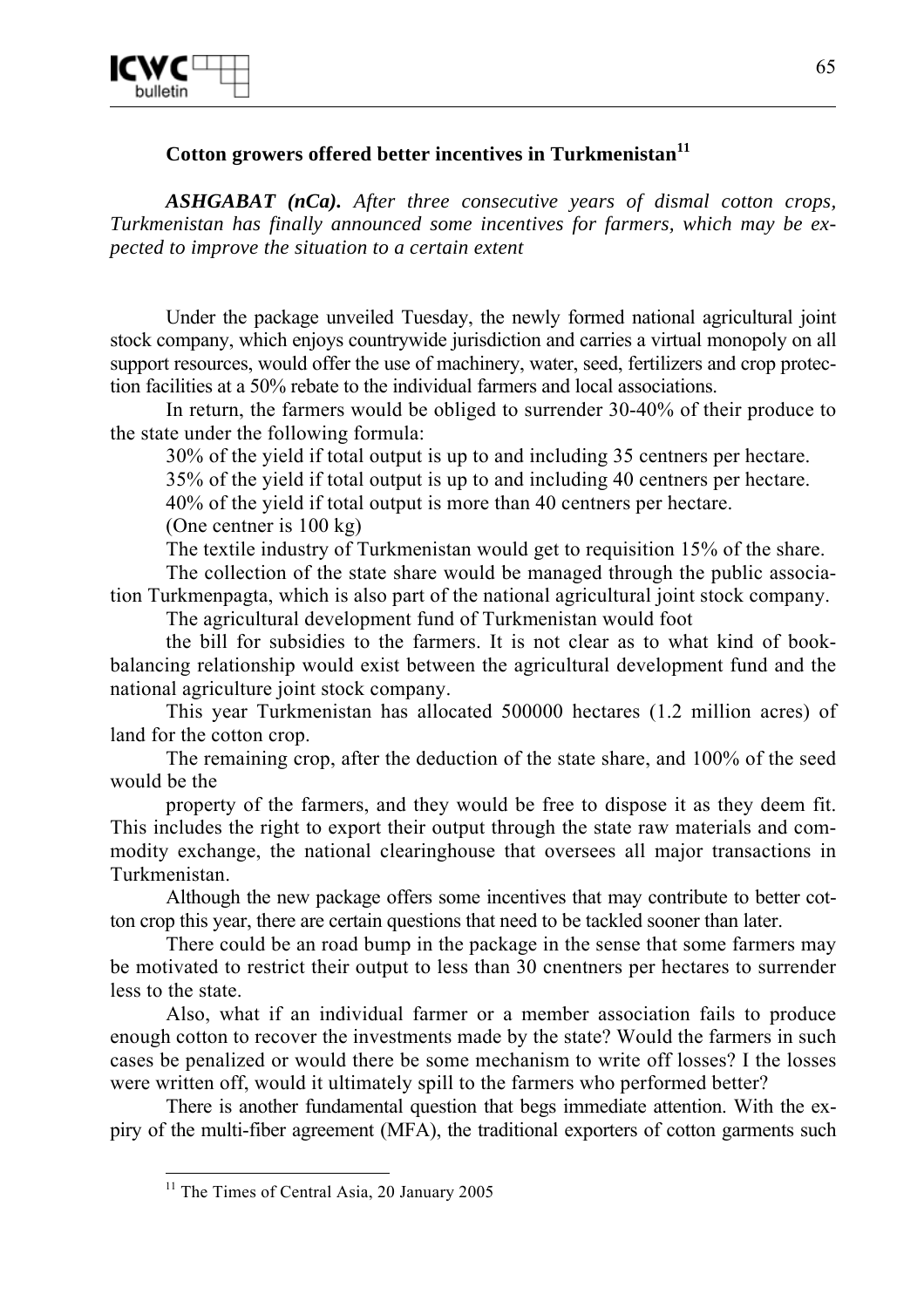

as India, Bangladesh and Pakistan are again free to penetrate into the American markets as much as their products would allow them. Some fashion houses that were buying from Turkmenistan are already considering switching back to the traditional suppliers.

This trend is likely to continue in the foreseeable future. In such case, it would be better for Turkmenistan to concentrate more on upper and high-end fashion markets where quality fetches superior prices. With sophisticated manufacturing facilities and universal ISO 9000 certification, Turkmenistan should be able to manage it.

# **DRAINAGE WATER POLLUTING THE AMUDARYA<sup>12</sup>**

*TASHKENT (IRIN).* The return of drainage water back to the Amudarya River is a major source of water contamination in northwestern Uzbekistan, leading to health implications for the local population, observers say.

"Drinking water is very salty in Nukus [the capital of Karakalpakstan in the Aral Sea area],» local resident Gulya, 43, told IRIN in the Uzbek capital, Tashkent. «lt is not a very pleasant thing to drink it but we have no other choice.»

A local official told IRIN that drinking water in Karakalpakstan, especially in the delta of the Amudarya flowing into the Aral Sea, was of poor quality and foreigners visiting the region were usually buying bottled mineral water to avoid consuming locally piped water.

«We are dealing with the issue of drainage water all over Karakalpakstan. Initially, we want to get the things sorted out in our area and then we can appeal to other provinces of Uzbekistan that discharge drainage water into Amudarya,» Yusup Kamalov, head of the Union for Protection of the Aral Sea and Amudarya (UPASA), a local NGO based in Nukus, told IRIN in Tashkent. Samarkand, Bukhara and Khorezm provinces were among those, he added.

According to the UPASA, the Amudarya's average annual flow is some 60 cu km, while discharge of drainage water back into the river is 10 cu km based on official figures -suggesting that every sixth cu km in the river's flow was drainage water from irrigated fields.

However, observers say these drainage waters are repeatedly used for irrigation, thus increasing the level of pollution in the river.

A report published in 2004 on the results of research conducted by the UNsupported Global International Waters Assessment (GIWA) for the Aral Sea program says that more than 95 percent of the total volume of water returned to the river in the

region is formed by drainage waters from irrigated fields, which is why return waters have a high mineral content and are one of the main sources of pollution of surface and ground water.

«Gradually the concentration of pollutants is increasing and at the delta where we live water becomes very polluted,» Kamalov emphasized.

<sup>&</sup>lt;sup>12</sup> The Times of Central Asia, 20 January 2005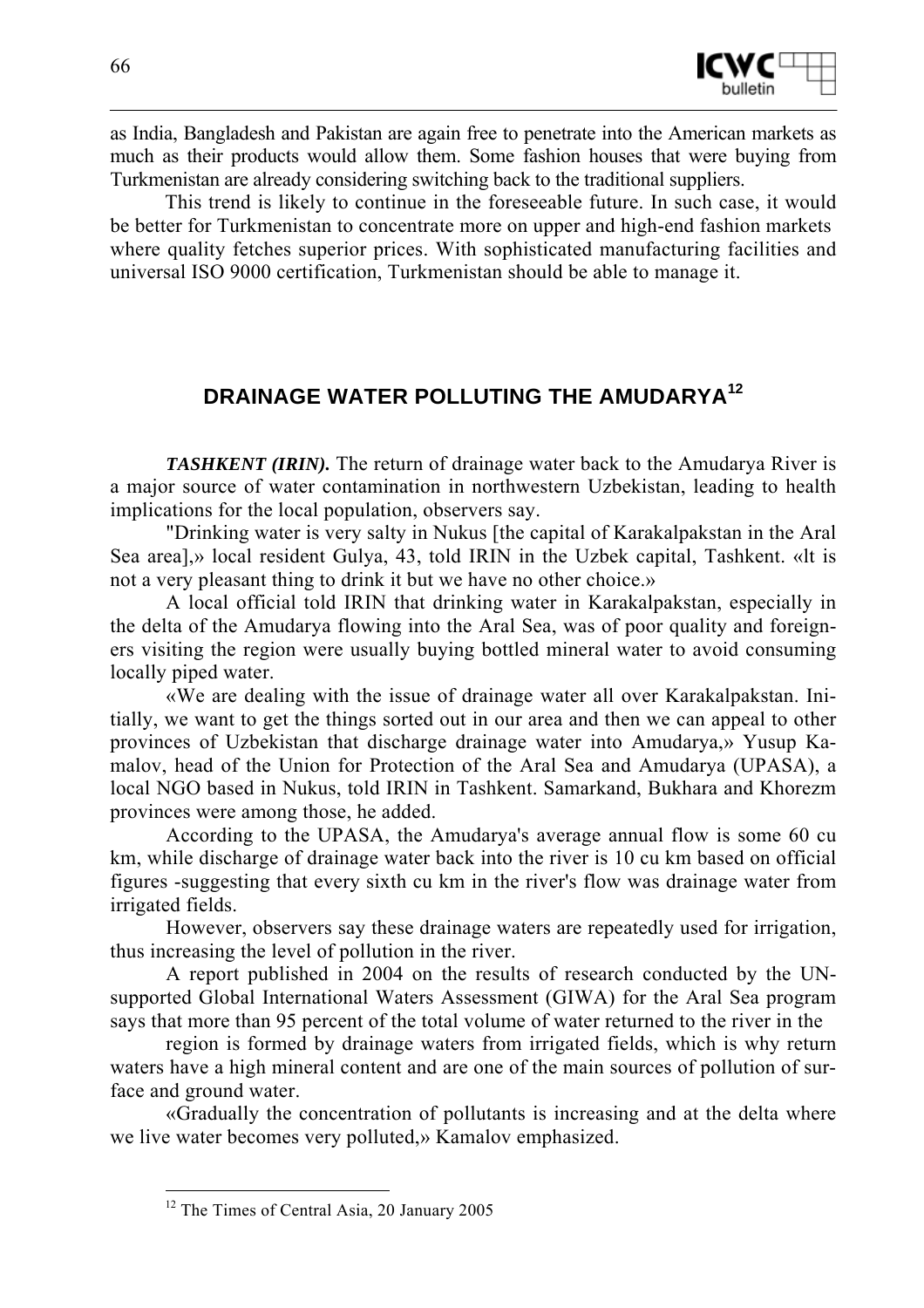

«More than 70 percent of the Amudarya territory within Uzbekistan has a water quality that is hazardous to health and more than 10 percent of water is in the category extremely hazardous," the GIWA report added.

«There are the remains of dissolving pesticides and [other] chemical fertilizers in drainage water. They are poisonous because they contain dioxins, which are now considered the most dangerous pollutants," Kamalov highlighted.

Some studies suggest that the content of mineral and organic substances, petrochemicals and heavy metals in parts of the Amudarya a were two to three times higher than established levels.

«The other thing is that sewerage waste is discharged into the Amudarya and this is very dangerous. In some towns, local authorities often discuss the issue of where to find money to discharge that town's sewage waste into the drainage network," the environmental activist maintained.

«They don't think that it is dirt, [potential] disease and etc. We drink this water, we irrigate crops with this water and from the very beginning our crops contain these things [pollutants]," he said. «That means we eat them. Through meat we get even higher concentrations of these substances in our bodies."

In 2001, Medecins Sans Fron-tieres (MSF), in collaboration with the Uzbek health ministry and the World Health Organization (WHO), carried out a study in the area to assess dietary exposure to persistent organic pollutants (POP). The study revealed that high levels of dioxins were detected in food samples, particularly food samples of animal origin.

An estimate of the average monthly intake of dioxins and dioxin-like chemicals among Karakalpakstan residents showed that the intake was almost three times higher than that recommended by WHO.